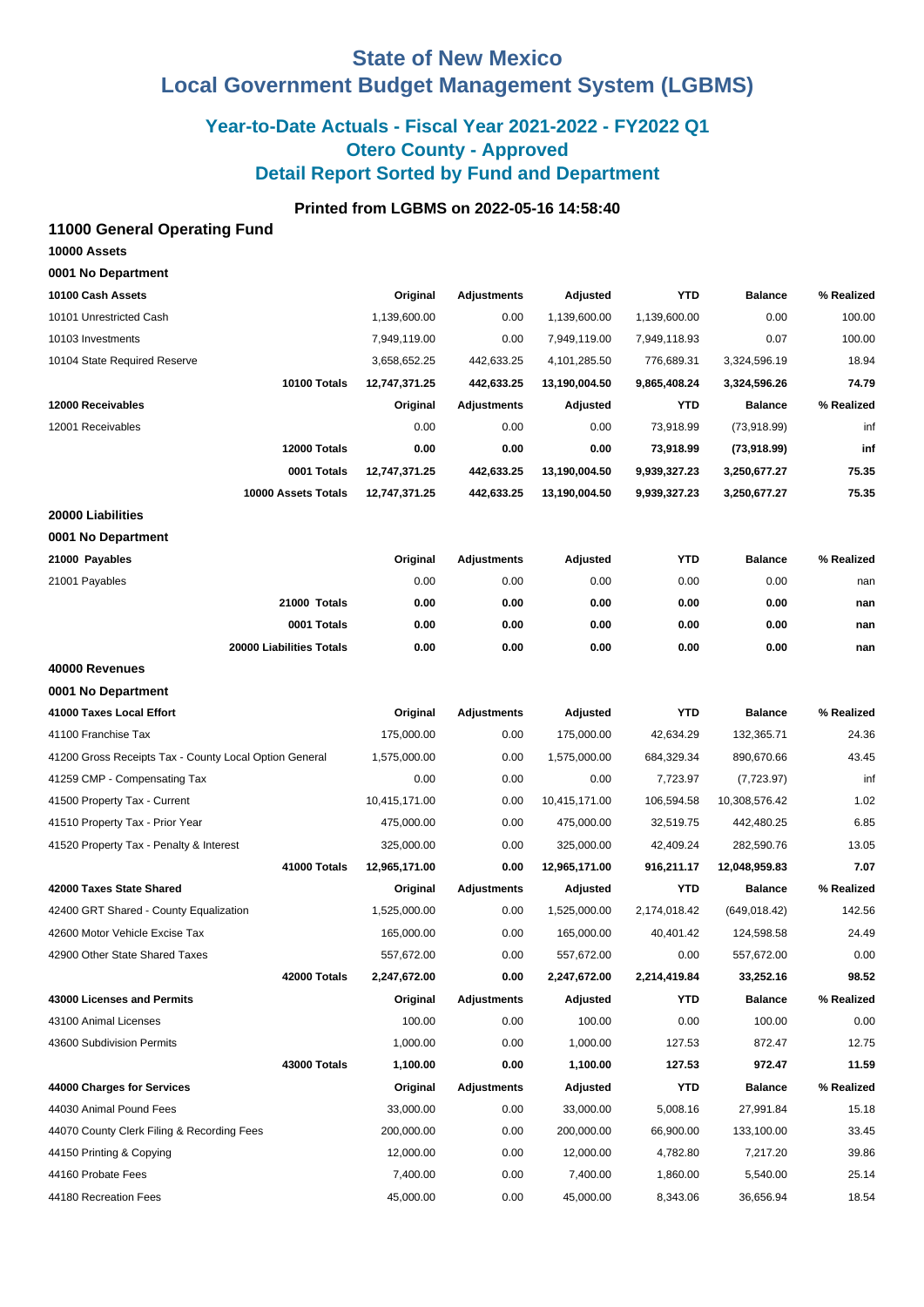| 44190 Rental Fees                                    | 1,250.00                        | 0.00                           | 1,250.00      | 5.00         | 1,245.00       | 0.40       |
|------------------------------------------------------|---------------------------------|--------------------------------|---------------|--------------|----------------|------------|
| 44200 Sheriff Fees                                   | 7,000.00                        | 0.00                           | 7,000.00      | 1,869.57     | 5,130.43       | 26.71      |
| 44260 Treasurer Fees                                 |                                 | 500.00<br>0.00                 | 500.00        | 0.00         | 500.00         | 0.00       |
| 44280 Enterprise Fund Revenue                        | 875,000.00                      | 0.00                           | 875,000.00    | 203,058.89   | 671,941.11     | 23.21      |
| 44990 Other Charges for Services                     |                                 | 800.00<br>0.00                 | 800.00        | 160.00       | 640.00         | 20.00      |
|                                                      | 44000 Totals<br>1,181,950.00    | 0.00                           | 1,181,950.00  | 291,987.48   | 889,962.52     | 24.70      |
| 45000 Fines & Forfeits                               |                                 | Original<br><b>Adjustments</b> | Adjusted      | <b>YTD</b>   | <b>Balance</b> | % Realized |
| 45990 Other Fines and Forfeits                       | 1,000.00                        | 0.00                           | 1,000.00      | 0.00         | 1,000.00       | 0.00       |
|                                                      | 45000 Totals<br>1,000.00        | 0.00                           | 1,000.00      | 0.00         | 1,000.00       | 0.00       |
| 46000 Miscellaneous Revenues                         | Original                        | <b>Adjustments</b>             | Adjusted      | <b>YTD</b>   | <b>Balance</b> | % Realized |
| 46010 Contributions/Donations                        | 10,000.00                       | 0.00                           | 10,000.00     | 10,533.37    | (533.37)       | 105.33     |
| 46020 Insurance Recoveries                           |                                 | 0.00<br>0.00                   | 36,371.00     | 36,369.75    | 1.25           | 100.00     |
| 46040 Investment Income                              | 230,000.00                      | 0.00                           | 230,000.00    | 72,557.53    | 157,442.47     | 31.55      |
| 46060 Reimbursements/Refunds                         | 15,000.00                       | 0.00                           | 15,000.00     | 25,135.36    | (10, 135.36)   | 167.57     |
| 46091 Sale of Fixed Assets                           |                                 | 0.00<br>9,871.00               | 9,871.00      | 10,092.00    | (221.00)       | 102.24     |
| 46099 Sales - Other                                  | 6,800.00                        | 0.00                           | 6,800.00      | 1,920.40     | 4,879.60       | 28.24      |
| 46900 Miscellaneous - Other                          | 55,000.00                       | 0.00                           | 55,000.00     | 523.34       | 54,476.66      | 0.95       |
|                                                      | 46000 Totals<br>316,800.00      | 9,871.00                       | 363,042.00    | 157,131.75   | 205,910.25     | 43.28      |
| 47000 Intergovernmental Grants (Distributions)       | Original                        | Adjustments                    | Adjusted      | <b>YTD</b>   | <b>Balance</b> | % Realized |
| 47398 Other State Distributions (operational)        | 12,320.00                       | 27,170.00                      | 39,490.00     | 1,255.14     | 38,234.86      | 3.18       |
| 47600 Federal - Payment in Lieu of Taxes (PILT)      | 3,500,000.00                    | 0.00                           | 3,500,000.00  | 0.00         | 3,500,000.00   | 0.00       |
|                                                      | 47000 Totals<br>3,512,320.00    | 27,170.00                      | 3,539,490.00  | 1,255.14     | 3,538,234.86   | 0.04       |
|                                                      | 0001 Totals<br>20,226,013.00    | 37,041.00                      | 20,299,425.00 | 3,581,132.91 | 16,718,292.09  | 17.64      |
| 40000 Revenues Totals                                | 20,226,013.00                   | 37,041.00                      | 20,299,425.00 | 3,581,132.91 | 16,718,292.09  | 17.64      |
| 50000 Expenditures                                   |                                 |                                |               |              |                |            |
| 1001 Governing Body                                  |                                 |                                |               |              |                |            |
| 51000 Salary & Wages (FTE required)                  |                                 | Original<br><b>Adjustments</b> | Adjusted      | <b>YTD</b>   | <b>Balance</b> | % Realized |
| 51010 Salaries - Elected Officials                   | 71,921.00                       | 0.00                           | 71,921.00     | 18,344.48    | 53,576.52      | 25.51      |
|                                                      | 51000 Totals<br>71,921.00       | 0.00                           | 71,921.00     | 18,344.48    | 53,576.52      | 25.51      |
| 52000 Employee Benefits                              | Original                        | <b>Adjustments</b>             | Adjusted      | <b>YTD</b>   | <b>Balance</b> | % Realized |
| 52010 FICA - Regular                                 | 5,505.00                        | 0.00                           | 5,505.00      | 1,269.01     | 4,235.99       | 23.05      |
| 52020 Retirement                                     | 4,812.00                        | 0.00                           | 4,812.00      | 1,227.03     | 3,584.97       | 25.50      |
| 52030 Health and Medical Premiums                    | 24,818.00                       | 0.00                           | 24,818.00     | 6,203.40     | 18,614.60      | 25.00      |
| 52050 Dental Insurance Premiums                      |                                 | 350.00<br>0.00                 | 350.00        | 87.24        | 262.76         | 24.93      |
| 52060 Vision Insurance Medical Premiums              |                                 | 89.00<br>0.00                  | 89.00         | 22.08        | 66.92          | 24.81      |
| 52100 Workers' Compensation Premium                  |                                 | 250.00<br>0.00                 | 250.00        | 214.09       | 35.91          | 85.64      |
| 52110 Workers' Compensation Employer's Fee           |                                 | 30.00<br>0.00                  | 30.00         | 6.90         | 23.10          | 23.00      |
| 52999 Other Employee Benefits                        |                                 | 16.00<br>0.00                  | 16.00         | 4.20         | 11.80          | 26.25      |
|                                                      | 52000 Totals<br>35,870.00       | 0.00                           | 35,870.00     | 9,033.95     | 26,836.05      | 25.19      |
| 53000 Travel Costs                                   | Original                        | <b>Adjustments</b>             | Adjusted      | YTD          | <b>Balance</b> | % Realized |
| 53020 Travel - Appointed Board or Commission Members | 7,500.00                        | 0.00                           | 7,500.00      | 0.00         | 7,500.00       | 0.00       |
|                                                      | <b>53000 Totals</b><br>7,500.00 | 0.00                           | 7,500.00      | 0.00         | 7,500.00       | 0.00       |
| 54000 Purchased Property Services                    |                                 | Original<br><b>Adjustments</b> | Adjusted      | YTD          | <b>Balance</b> | % Realized |
| 54020 Maintenance & Repairs - Contracts              |                                 | 738.00<br>0.00                 | 738.00        | 0.00         | 738.00         | 0.00       |
| 54040 Maintenance & Repairs - Vehicles               |                                 | 600.00<br>0.00                 | 600.00        | 39.56        | 560.44         | 6.59       |
|                                                      | 54000 Totals<br>1,338.00        | 0.00                           | 1,338.00      | 39.56        | 1,298.44       | 2.96       |
| 56000 Supplies                                       |                                 | Original<br><b>Adjustments</b> | Adjusted      | YTD          | <b>Balance</b> | % Realized |
| 56020 Supplies - General Office                      |                                 | 500.00<br>0.00                 | 500.00        | 0.00         | 500.00         | 0.00       |
| 56120 Supplies - Vehicle Fuel                        |                                 | 600.00<br>0.00                 | 600.00        | 0.00         | 600.00         | 0.00       |
|                                                      | 56000 Totals<br>1,100.00        | 0.00                           | 1,100.00      | 0.00         | 1,100.00       | 0.00       |
|                                                      |                                 |                                |               |              |                |            |
| 57000 Operating Costs                                | Original                        | <b>Adjustments</b>             | Adjusted      | YTD          | <b>Balance</b> | % Realized |
| 57050 Employee Training                              | 1,000.00                        | 0.00                           | 1,000.00      | 0.00         | 1,000.00       | 0.00       |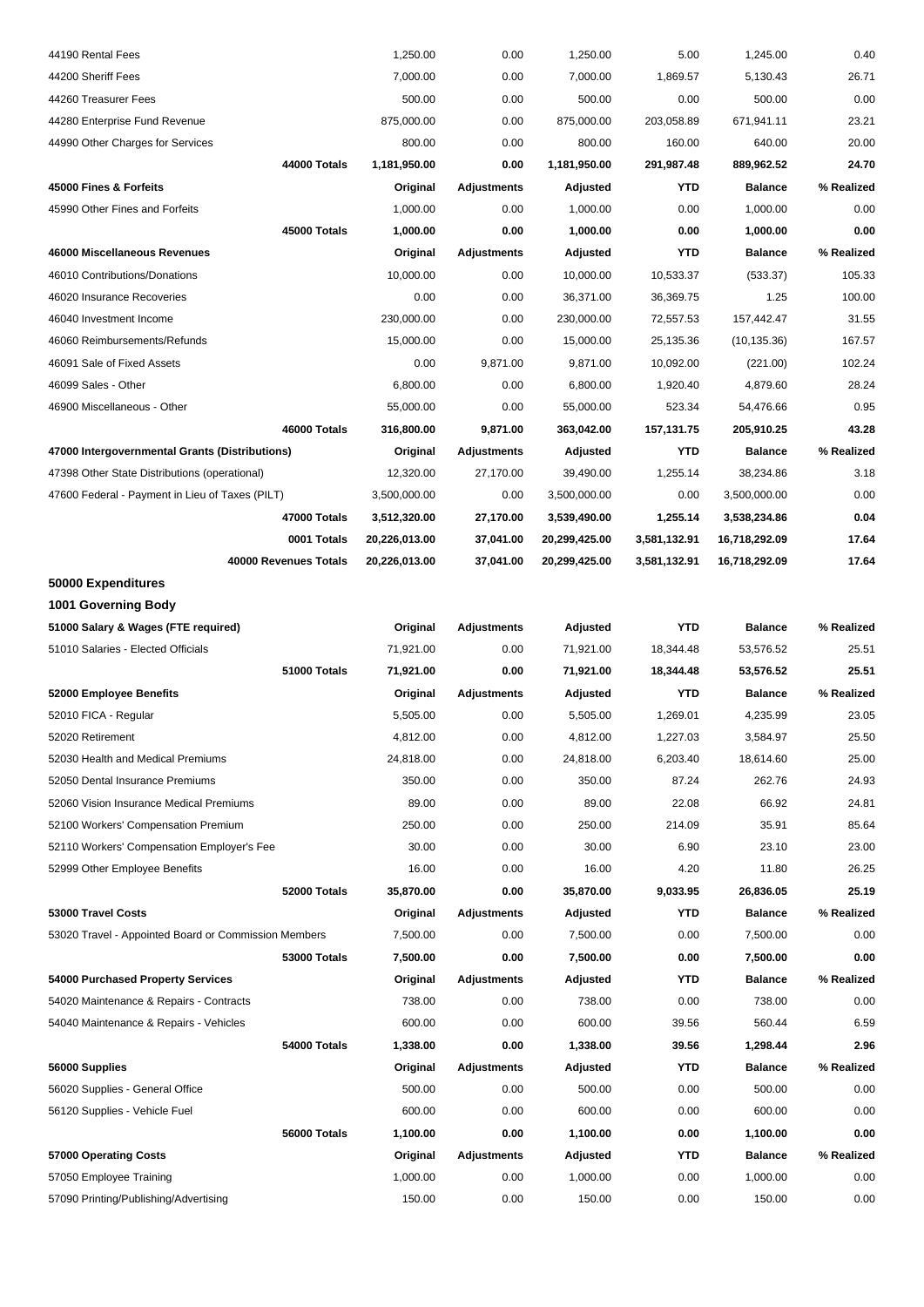| 57160 Telecommunications                                  | 5,500.00   | 0.00               | 5,500.00   | 1,233.28   | 4,266.72       | 22.42      |
|-----------------------------------------------------------|------------|--------------------|------------|------------|----------------|------------|
| 57170 Utilities - Electricity                             | 3,100.00   | 0.00               | 3,100.00   | 972.60     | 2,127.40       | 31.37      |
| 57171 Utilities - Natural Gas                             | 250.00     | 0.00               | 250.00     | 10.56      | 239.44         | 4.22       |
| 57173 Utilities - Water                                   | 250.00     | 0.00               | 250.00     | 55.32      | 194.68         | 22.13      |
| 57999 Other Operating Costs                               | 7,500.00   | 0.00               | 7,500.00   | 344.99     | 7,155.01       | 4.60       |
| <b>57000 Totals</b>                                       | 17,750.00  | 0.00               | 17,750.00  | 2,616.75   | 15,133.25      | 14.74      |
| 1001 Totals                                               | 135,479.00 | 0.00               | 135,479.00 | 30,034.74  | 105,444.26     | 22.17      |
| <b>1002 County Probate</b>                                |            |                    |            |            |                |            |
| 51000 Salary & Wages (FTE required)                       | Original   | <b>Adjustments</b> | Adjusted   | <b>YTD</b> | <b>Balance</b> | % Realized |
| 51010 Salaries - Elected Officials                        | 20,024.00  | 0.00               | 20,024.00  | 5,107.34   | 14,916.66      | 25.51      |
| 51000 Totals                                              | 20,024.00  | 0.00               | 20,024.00  | 5,107.34   | 14,916.66      | 25.51      |
| 52000 Employee Benefits                                   | Original   | <b>Adjustments</b> | Adjusted   | <b>YTD</b> | <b>Balance</b> | % Realized |
| 52010 FICA - Regular                                      | 1,533.00   | 0.00               | 1,533.00   | 314.36     | 1,218.64       | 20.51      |
| 52030 Health and Medical Premiums                         | 6,053.00   | 0.00               | 6,053.00   | 1,512.90   | 4,540.10       | 24.99      |
| 52050 Dental Insurance Premiums                           | 117.00     | 0.00               | 117.00     | 29.10      | 87.90          | 24.87      |
| 52060 Vision Insurance Medical Premiums                   | 47.00      | 0.00               | 47.00      | 11.70      | 35.30          | 24.89      |
| 52100 Workers' Compensation Premium                       | 75.00      | 0.00               | 75.00      | 53.49      | 21.51          | 71.32      |
| 52110 Workers' Compensation Employer's Fee                | 10.00      | 0.00               | 10.00      | 2.30       | 7.70           | 23.00      |
| 52999 Other Employee Benefits                             | 8.00       | 0.00               | 8.00       | 2.10       | 5.90           | 26.25      |
| 52000 Totals                                              | 7,843.00   | 0.00               | 7,843.00   | 1,925.95   | 5,917.05       | 24.56      |
| 53000 Travel Costs                                        | Original   | <b>Adjustments</b> | Adjusted   | <b>YTD</b> | <b>Balance</b> | % Realized |
| 53030 Travel - Employees                                  | 1,100.00   | 0.00               | 1,100.00   | 0.00       | 1,100.00       | 0.00       |
| <b>53000 Totals</b>                                       | 1,100.00   | 0.00               | 1,100.00   | 0.00       | 1,100.00       | 0.00       |
| 54000 Purchased Property Services                         | Original   | <b>Adjustments</b> | Adjusted   | <b>YTD</b> | <b>Balance</b> | % Realized |
| 54020 Maintenance & Repairs - Contracts                   | 254.00     | 0.00               | 254.00     | 0.00       | 254.00         | 0.00       |
| 54050 Maintenance & Repair - Furniture/Fixtures/Equipment | 100.00     | 0.00               | 100.00     | 0.00       | 100.00         | 0.00       |
| 54000 Totals                                              | 354.00     | 0.00               | 354.00     | 0.00       | 354.00         | 0.00       |
| 56000 Supplies                                            | Original   | <b>Adjustments</b> | Adjusted   | <b>YTD</b> | <b>Balance</b> | % Realized |
| 56020 Supplies - General Office                           | 1,000.00   | 768.00             | 1,768.00   | 378.43     | 1,389.57       | 21.40      |
| 56000 Totals                                              | 1,000.00   | 768.00             | 1,768.00   | 378.43     | 1,389.57       | 21.40      |
| 57000 Operating Costs                                     | Original   | <b>Adjustments</b> | Adjusted   | <b>YTD</b> | <b>Balance</b> | % Realized |
| 57050 Employee Training                                   | 800.00     | (400.00)           | 400.00     | 0.00       | 400.00         | 0.00       |
| 57090 Printing/Publishing/Advertising                     | 200.00     | 0.00               | 200.00     | 0.00       | 200.00         | 0.00       |
| 57160 Telecommunications                                  | 715.00     | 0.00               | 715.00     | 188.79     | 526.21         | 26.40      |
| 57170 Utilities - Electricity                             | 300.00     | 0.00               | 300.00     | 91.62      | 208.38         | 30.54      |
| 57171 Utilities - Natural Gas                             | 25.00      | 0.00               | 25.00      | 1.97       | 23.03          | 7.88       |
| 57173 Utilities - Water                                   | 30.00      | 0.00               | 30.00      | 5.85       | 24.15          | 19.50      |
| 57000 Totals                                              | 2,070.00   | (400.00)           | 1,670.00   | 288.23     | 1,381.77       | 17.26      |
| 58000 Capital Purchases                                   | Original   | <b>Adjustments</b> | Adjusted   | <b>YTD</b> | <b>Balance</b> | % Realized |
| 58020 Equipment & Machinery                               | 0.00       | 0.00               | 1,439.00   | 1,438.80   | 0.20           | 99.99      |
| 58000 Totals                                              | 0.00       | 0.00               | 1,439.00   | 1,438.80   | 0.20           | 99.99      |
| 1002 Totals<br><b>1003 County Assessor</b>                | 32,391.00  | 368.00             | 34,198.00  | 9,138.75   | 25,059.25      | 26.72      |
| 51000 Salary & Wages (FTE required)                       | Original   | <b>Adjustments</b> | Adjusted   | <b>YTD</b> | <b>Balance</b> | % Realized |
| 51010 Salaries - Elected Officials                        | 64,750.00  | 0.00               | 64,750.00  | 16,515.17  | 48,234.83      | 25.51      |
| 51020 Salaries - Full-Time Positions                      | 348,241.00 | 0.00               | 348,241.00 | 93,430.85  | 254,810.15     | 26.83      |
| 51000 Totals                                              | 412,991.00 | 0.00               | 412,991.00 | 109,946.02 | 303,044.98     | 26.62      |
| 52000 Employee Benefits                                   | Original   | <b>Adjustments</b> | Adjusted   | <b>YTD</b> | <b>Balance</b> | % Realized |
| 52010 FICA - Regular                                      | 31,596.00  | 0.00               | 31,596.00  | 7,947.81   | 23,648.19      | 25.15      |
| 52020 Retirement                                          | 40,475.00  | 0.00               | 40,475.00  | 10,774.66  | 29,700.34      | 26.62      |
| 52030 Health and Medical Premiums                         | 54,748.00  | 0.00               | 54,748.00  | 13,684.38  | 41,063.62      | 25.00      |
| 52050 Dental Insurance Premiums                           | 1,434.00   | 0.00               | 1,434.00   | 357.72     | 1,076.28       | 24.95      |
| 52060 Vision Insurance Medical Premiums                   | 553.00     | 0.00               | 553.00     | 137.46     | 415.54         | 24.86      |
|                                                           |            |                    |            |            |                |            |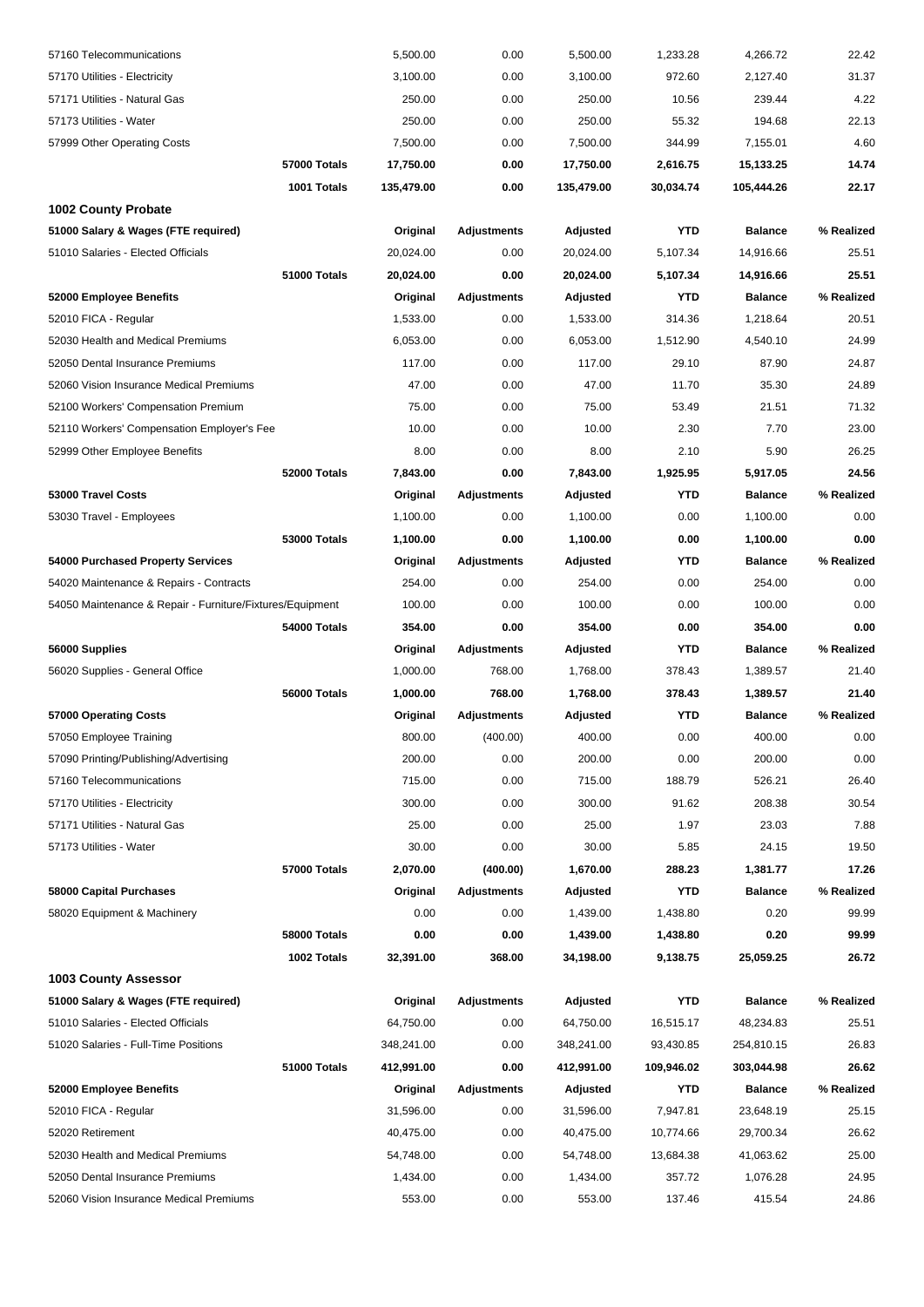| 56000 Supplies                                              |                     | Original   | <b>Adjustments</b> | Adjusted   | YTD        | <b>Balance</b> | % Realized |
|-------------------------------------------------------------|---------------------|------------|--------------------|------------|------------|----------------|------------|
|                                                             | 54000 Totals        | 3,175.00   | 0.00               | 3,175.00   | 0.00       | 3,175.00       | 0.00       |
| 54050 Maintenance & Repair - Furniture/Fixtures/Equipment   |                     | 300.00     | 0.00               | 300.00     | 0.00       | 300.00         | 0.00       |
| 54040 Maintenance & Repairs - Vehicles                      |                     | 200.00     | 0.00               | 200.00     | 0.00       | 200.00         | 0.00       |
| 54020 Maintenance & Repairs - Contracts                     |                     | 2,675.00   | 0.00               | 2,675.00   | 0.00       | 2,675.00       | 0.00       |
| 54000 Purchased Property Services                           |                     | Original   | <b>Adjustments</b> | Adjusted   | YTD        | <b>Balance</b> | % Realized |
|                                                             | 52000 Totals        | 84,621.00  | 0.00               | 84,621.00  | 21,585.38  | 63,035.62      | 25.51      |
| 52999 Other Employee Benefits                               |                     | 63.00      | 0.00               | 63.00      | 16.20      | 46.80          | 25.71      |
| 52110 Workers' Compensation Employer's Fee                  |                     | 60.00      | 0.00               | 60.00      | 13.80      | 46.20          | 23.00      |
| 52100 Workers' Compensation Premium                         |                     | 850.00     | 0.00               | 850.00     | 837.16     | 12.84          | 98.49      |
| 52090 Unemployment Compensation                             |                     | 755.00     | 0.00               | 755.00     | 106.26     | 648.74         | 14.07      |
| 52060 Vision Insurance Medical Premiums                     |                     | 319.00     | 0.00               | 319.00     | 79.26      | 239.74         | 24.85      |
| 52050 Dental Insurance Premiums                             |                     | 1,050.00   | 0.00               | 1,050.00   | 261.72     | 788.28         | 24.93      |
| 52030 Health and Medical Premiums                           |                     | 36,586.00  | 0.00               | 36,586.00  | 9,144.60   | 27,441.40      | 24.99      |
| 52020 Retirement                                            |                     | 22,406.00  | 0.00               | 22,406.00  | 5,700.64   | 16,705.36      | 25.44      |
| 52010 FICA - Regular                                        |                     | 22,532.00  | 0.00               | 22,532.00  | 5,425.74   | 17,106.26      | 24.08      |
| 52000 Employee Benefits                                     |                     | Original   | <b>Adjustments</b> | Adjusted   | <b>YTD</b> | <b>Balance</b> | % Realized |
|                                                             | 51000 Totals        | 294,458.00 | 0.00               | 294,458.00 | 74,967.08  | 219,490.92     | 25.46      |
| 51060 Salaries - Overtime                                   |                     | 12,000.00  | 0.00               | 12,000.00  | 0.00       | 12,000.00      | 0.00       |
| 51020 Salaries - Full-Time Positions                        |                     | 216,603.00 | 0.00               | 216,603.00 | 58,170.02  | 158,432.98     | 26.86      |
| 51010 Salaries - Elected Officials                          |                     | 65,855.00  | 0.00               | 65,855.00  | 16,797.06  | 49,057.94      | 25.51      |
| 51000 Salary & Wages (FTE required)                         |                     | Original   | <b>Adjustments</b> | Adjusted   | <b>YTD</b> | <b>Balance</b> | % Realized |
| <b>1004 County Clerk</b>                                    |                     |            |                    |            |            |                |            |
|                                                             | 1003 Totals         | 612,645.00 | 643.00             | 613,288.00 | 163,055.58 | 450,232.42     | 26.59      |
|                                                             | 58000 Totals        | 3,000.00   | 0.00               | 3,000.00   | 0.00       | 3,000.00       | 0.00       |
| 58020 Equipment & Machinery                                 |                     | 3,000.00   | 0.00               | 3,000.00   | 0.00       | 3,000.00       | 0.00       |
| 58000 Capital Purchases                                     |                     | Original   | <b>Adjustments</b> | Adjusted   | YTD        | <b>Balance</b> | % Realized |
|                                                             | <b>57000 Totals</b> | 29,667.00  | 0.00               | 29,667.00  | 5,137.95   | 24,529.05      | 17.32      |
| 57173 Utilities - Water                                     |                     | 775.00     | 0.00               | 775.00     | 177.50     | 597.50         | 22.90      |
| 57171 Utilities - Natural Gas                               |                     | 575.00     | 0.00               | 575.00     | 59.41      | 515.59         | 10.33      |
| 57170 Utilities - Electricity                               |                     | 8,500.00   | 0.00               | 8,500.00   | 2,773.08   | 5,726.92       | 32.62      |
| 57160 Telecommunications                                    |                     | 4,650.00   | 0.00               | 4,650.00   | 1,179.17   | 3,470.83       | 25.36      |
| 57130 Rent of Equipment/Machinery                           |                     | 5,129.00   | 0.00               | 5,129.00   | 510.30     | 4,618.70       | 9.95       |
| 57090 Printing/Publishing/Advertising                       |                     | 9,613.00   | 0.00               | 9,613.00   | 418.49     | 9,194.51       | 4.35       |
| 57050 Employee Training                                     |                     | 425.00     | 0.00               | 425.00     | 20.00      | 405.00         | 4.71       |
| 57000 Operating Costs                                       |                     | Original   | <b>Adjustments</b> | Adjusted   | <b>YTD</b> | <b>Balance</b> | % Realized |
|                                                             | 56000 Totals        | 6,661.00   | 643.00             | 7,304.00   | 1,920.13   | 5,383.87       | 26.29      |
| 56120 Supplies - Vehicle Fuel                               |                     | 661.00     | 0.00               | 661.00     | 143.55     | 517.45         | 21.72      |
| 56040 Supplies - Furniture/Fixtures/Equipment (Non-Capital) |                     | 1,000.00   | 0.00               | 1,000.00   | 0.00       | 1,000.00       | 0.00       |
| 56020 Supplies - General Office                             |                     | 5,000.00   | 643.00             | 5,643.00   | 1,776.58   | 3,866.42       | 31.48      |
| 56000 Supplies                                              |                     | Original   | <b>Adjustments</b> | Adjusted   | YTD        | <b>Balance</b> | % Realized |
|                                                             | 54000 Totals        | 17,179.00  | 0.00               | 17,179.00  | 2,101.92   | 15,077.08      | 12.24      |
| 54040 Maintenance & Repairs - Vehicles                      |                     | 310.00     | 0.00               | 310.00     | 0.00       | 310.00         | 0.00       |
| 54020 Maintenance & Repairs - Contracts                     |                     | 16,869.00  | 0.00               | 16,869.00  | 2,101.92   | 14,767.08      | 12.46      |
| 54000 Purchased Property Services                           |                     | Original   | <b>Adjustments</b> | Adjusted   | <b>YTD</b> | <b>Balance</b> | % Realized |
|                                                             | <b>53000 Totals</b> | 340.00     | 0.00               | 340.00     | 0.00       | 340.00         | 0.00       |
| 53030 Travel - Employees                                    |                     | 340.00     | 0.00               | 340.00     | 0.00       | 340.00         | 0.00       |
| 53000 Travel Costs                                          |                     | Original   | <b>Adjustments</b> | Adjusted   | <b>YTD</b> | <b>Balance</b> | % Realized |
|                                                             | 52000 Totals        | 142,807.00 | 0.00               | 142,807.00 | 43,949.56  | 98,857.44      | 30.78      |
| 52999 Other Employee Benefits                               |                     | 71.00      | 0.00               | 71.00      | 18.30      | 52.70          | 25.77      |
| 52110 Workers' Compensation Employer's Fee                  |                     | 80.00      | 0.00               | 80.00      | 18.40      | 61.60          | 23.00      |
| 52100 Workers' Compensation Premium                         |                     | 12,700.00  | 0.00               | 12,700.00  | 10,906.48  | 1,793.52       | 85.88      |
| 52090 Unemployment Compensation                             |                     | 1,150.00   | 0.00               | 1,150.00   | 104.35     | 1,045.65       | 9.07       |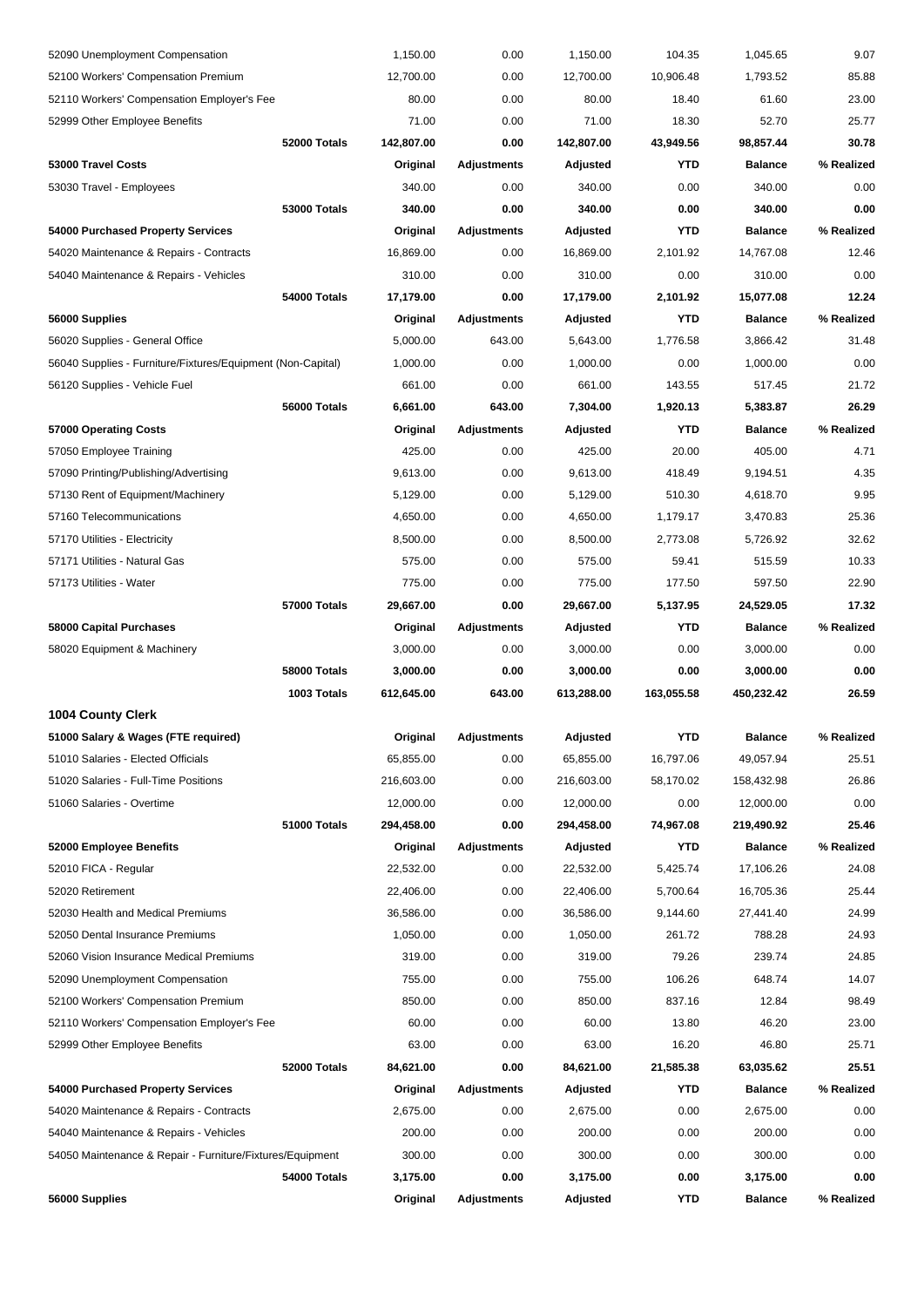| 56020 Supplies - General Office                             |                     | 6,500.00   | 0.00               | 6,500.00   | 261.00     | 6,239.00       | 4.02       |
|-------------------------------------------------------------|---------------------|------------|--------------------|------------|------------|----------------|------------|
| 56040 Supplies - Furniture/Fixtures/Equipment (Non-Capital) |                     | 600.00     | 0.00               | 600.00     | 42.98      | 557.02         | 7.16       |
|                                                             | 56000 Totals        | 7,100.00   | 0.00               | 7,100.00   | 303.98     | 6,796.02       | 4.28       |
| 57000 Operating Costs                                       |                     | Original   | <b>Adjustments</b> | Adjusted   | YTD        | <b>Balance</b> | % Realized |
| 57090 Printing/Publishing/Advertising                       |                     | 2,300.00   | 0.00               | 2,300.00   | 794.43     | 1,505.57       | 34.54      |
| 57160 Telecommunications                                    |                     | 3,300.00   | 0.00               | 3,300.00   | 854.12     | 2,445.88       | 25.88      |
| 57170 Utilities - Electricity                               |                     | 5,500.00   | 0.00               | 5,500.00   | 1,794.94   | 3,705.06       | 32.64      |
| 57171 Utilities - Natural Gas                               |                     | 375.00     | 0.00               | 375.00     | 38.45      | 336.55         | 10.25      |
| 57173 Utilities - Water                                     |                     | 500.00     | 0.00               | 500.00     | 114.89     | 385.11         | 22.98      |
|                                                             | 57000 Totals        | 11,975.00  | 0.00               | 11,975.00  | 3,596.83   | 8,378.17       | 30.04      |
|                                                             | 1004 Totals         | 401,329.00 | 0.00               | 401,329.00 | 100,453.27 | 300,875.73     | 25.03      |
| <b>1005 County Sheriff</b>                                  |                     |            |                    |            |            |                |            |
| 51000 Salary & Wages (FTE required)                         |                     | Original   | Adjustments        | Adjusted   | YTD        | <b>Balance</b> | % Realized |
| 51010 Salaries - Elected Officials                          |                     | 59,699.00  | 0.00               | 59,699.00  | 15,226.89  | 44,472.11      | 25.51      |
|                                                             | 51000 Totals        | 59,699.00  | 0.00               | 59,699.00  | 15,226.89  | 44,472.11      | 25.51      |
| 54000 Purchased Property Services                           |                     | Original   | Adjustments        | Adjusted   | YTD        | <b>Balance</b> | % Realized |
| 54040 Maintenance & Repairs - Vehicles                      |                     | 0.00       | 0.00               | 8,000.00   | 0.00       | 8,000.00       | 0.00       |
|                                                             | 54000 Totals        | 0.00       | 0.00               | 8,000.00   | 0.00       | 8,000.00       | 0.00       |
| 56000 Supplies                                              |                     | Original   | <b>Adjustments</b> | Adjusted   | YTD        | <b>Balance</b> | % Realized |
| 56999 Supplies - Other                                      |                     | 0.00       | 0.00               | 16.00      | 0.00       | 16.00          | 0.00       |
|                                                             | 56000 Totals        | 0.00       | 0.00               | 16.00      | 0.00       | 16.00          | 0.00       |
| 57000 Operating Costs                                       |                     | Original   | <b>Adjustments</b> | Adjusted   | YTD        | <b>Balance</b> | % Realized |
| 57999 Other Operating Costs                                 |                     | 0.00       | 0.00               | (9,664.00) | 0.00       | (9,664.00)     | 0.00       |
|                                                             | 57000 Totals        | 0.00       | 0.00               | (9,664.00) | 0.00       | (9,664.00)     | 0.00       |
| 58000 Capital Purchases                                     |                     | Original   | Adjustments        | Adjusted   | <b>YTD</b> | <b>Balance</b> | % Realized |
| 58020 Equipment & Machinery                                 |                     | 0.00       | 0.00               | 1,648.00   | 0.00       | 1,648.00       | 0.00       |
|                                                             | 58000 Totals        | 0.00       | 0.00               | 1,648.00   | 0.00       | 1,648.00       | 0.00       |
|                                                             | 1005 Totals         | 59,699.00  | 0.00               | 59,699.00  | 15,226.89  | 44,472.11      | 25.51      |
| <b>1006 County Treasurer</b>                                |                     |            |                    |            |            |                |            |
| 51000 Salary & Wages (FTE required)                         |                     | Original   | Adjustments        | Adjusted   | <b>YTD</b> | <b>Balance</b> | % Realized |
| 51010 Salaries - Elected Officials                          |                     | 65,855.00  | 0.00               | 65,855.00  | 16,797.06  | 49,057.94      | 25.51      |
| 51020 Salaries - Full-Time Positions                        |                     | 137,301.00 | 0.00               | 137,301.00 | 36,804.92  | 100,496.08     | 26.81      |
| 51060 Salaries - Overtime                                   |                     | 500.00     | 0.00               | 500.00     | 0.00       | 500.00         | 0.00       |
|                                                             | 51000 Totals        | 203,656.00 | 0.00               | 203,656.00 | 53,601.98  | 150,054.02     | 26.32      |
| 52000 Employee Benefits                                     |                     | Original   | Adjustments        | Adjusted   | YTD        | <b>Balance</b> | % Realized |
| 52010 FICA - Regular                                        |                     | 15,584.00  | 0.00               | 15.584.00  | 3,850.16   | 11,733.84      | 24.71      |
| 52020 Retirement                                            |                     | 19,961.00  | 0.00               | 19,961.00  | 5,253.01   | 14,707.99      | 26.32      |
| 52030 Health and Medical Premiums                           |                     | 38,196.00  | 0.00               | 38,196.00  | 9,547.62   | 28,648.38      | 25.00      |
| 52050 Dental Insurance Premiums                             |                     | 967.00     | 0.00               | 967.00     | 241.38     | 725.62         | 24.96      |
| 52060 Vision Insurance Medical Premiums                     |                     | 412.00     | 0.00               | 412.00     | 102.42     | 309.58         | 24.86      |
| 52090 Unemployment Compensation                             |                     | 455.00     | 0.00               | 455.00     | 65.87      | 389.13         | 14.48      |
| 52100 Workers' Compensation Premium                         |                     | 600.00     | 0.00               | 600.00     | 589.10     | 10.90          | 98.18      |
| 52110 Workers' Compensation Employer's Fee                  |                     | 40.00      | 0.00               | 40.00      | 9.20       | 30.80          | 23.00      |
| 52999 Other Employee Benefits                               |                     | 39.00      | 0.00               | 39.00      | 10.20      | 28.80          | 26.15      |
|                                                             | 52000 Totals        | 76,254.00  | 0.00               | 76,254.00  | 19,668.96  | 56,585.04      | 25.79      |
| 53000 Travel Costs                                          |                     | Original   | <b>Adjustments</b> | Adjusted   | YTD        | <b>Balance</b> | % Realized |
| 53030 Travel - Employees                                    |                     | 5,450.00   | 0.00               | 5,450.00   | 0.00       | 5,450.00       | 0.00       |
|                                                             | <b>53000 Totals</b> | 5,450.00   | 0.00               | 5,450.00   | 0.00       | 5,450.00       | 0.00       |
| 54000 Purchased Property Services                           |                     | Original   | <b>Adjustments</b> | Adjusted   | YTD        | <b>Balance</b> | % Realized |
| 54020 Maintenance & Repairs - Contracts                     |                     | 25,229.00  | 0.00               | 25,229.00  | 0.00       | 25,229.00      | 0.00       |
|                                                             |                     | 400.00     |                    | 400.00     |            |                | 0.00       |
| 54050 Maintenance & Repair - Furniture/Fixtures/Equipment   |                     |            | 0.00               |            | 0.00       | 400.00         | 0.00       |
|                                                             | 54000 Totals        | 25,629.00  | 0.00               | 25,629.00  | 0.00       | 25,629.00      |            |
| 55000 Contractual Services                                  |                     | Original   | Adjustments        | Adjusted   | YTD        | <b>Balance</b> | % Realized |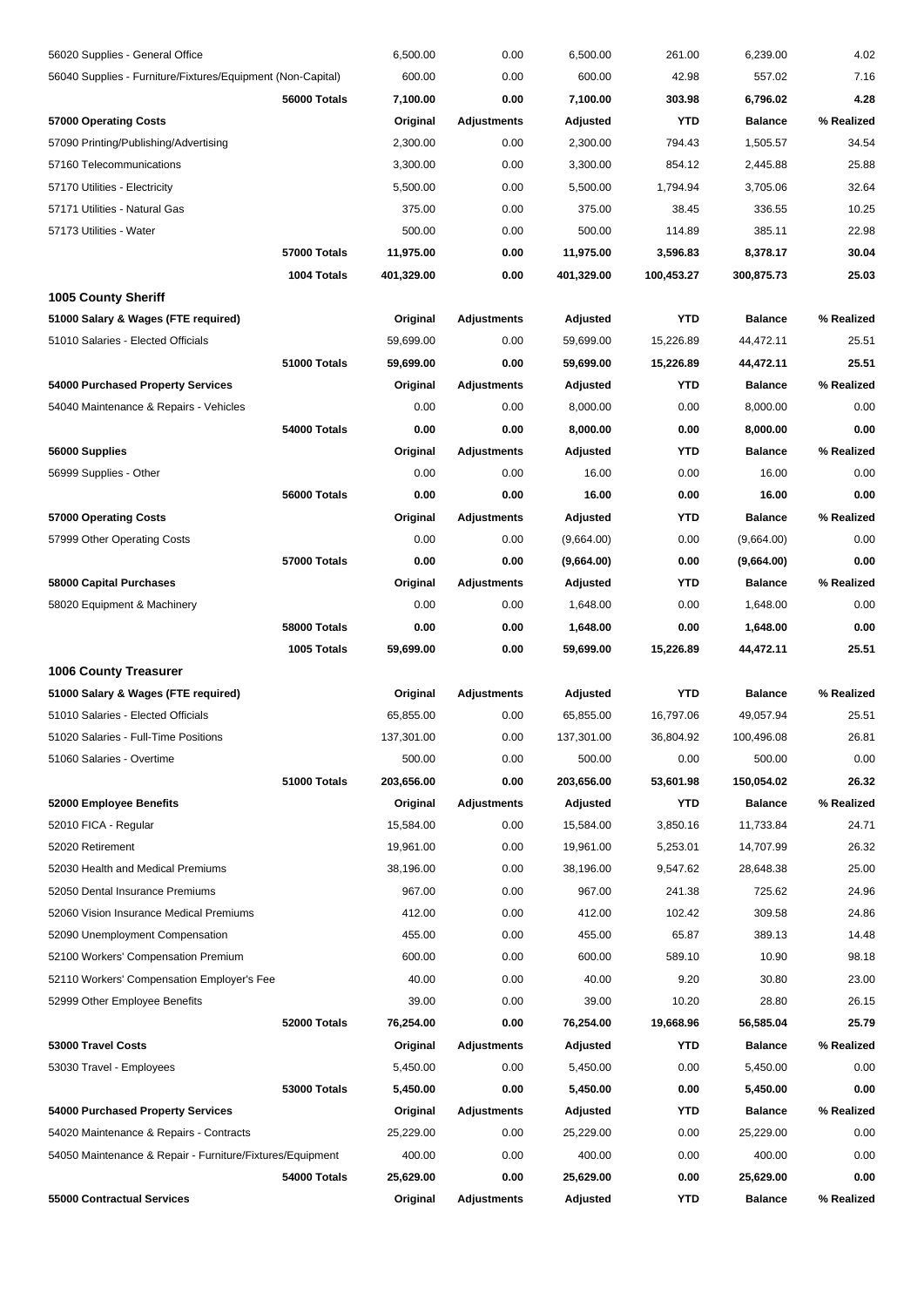| 55030 Contract - Professional Services                      |              | 240.00                 | 0.00               | 240.00     | 0.00       | 240.00         | 0.00           |
|-------------------------------------------------------------|--------------|------------------------|--------------------|------------|------------|----------------|----------------|
|                                                             | 55000 Totals | 240.00                 | 0.00               | 240.00     | 0.00       | 240.00         | 0.00           |
| 56000 Supplies                                              |              | Original               | <b>Adjustments</b> | Adjusted   | <b>YTD</b> | <b>Balance</b> | % Realized     |
| 56020 Supplies - General Office                             |              | 3,000.00               | 0.00               | 3,000.00   | 12.69      | 2,987.31       | 0.42           |
|                                                             | 56000 Totals | 3,000.00               | 0.00               | 3,000.00   | 12.69      | 2,987.31       | 0.42           |
| 57000 Operating Costs                                       |              | Original               | Adjustments        | Adjusted   | <b>YTD</b> | <b>Balance</b> | % Realized     |
| 57050 Employee Training                                     |              | 1,700.00               | 0.00               | 1,700.00   | 225.00     | 1,475.00       | 13.24          |
| 57090 Printing/Publishing/Advertising                       |              | 10,000.00              | 0.00               | 10,000.00  | 161.49     | 9,838.51       | 1.61           |
| 57160 Telecommunications                                    |              | 2,000.00               | 0.00               | 2,000.00   | 515.73     | 1,484.27       | 25.79          |
| 57170 Utilities - Electricity                               |              | 3,000.00               | 0.00               | 3,000.00   | 961.84     | 2,038.16       | 32.06          |
| 57171 Utilities - Natural Gas                               |              | 200.00                 | 0.00               | 200.00     | 20.60      | 179.40         | 10.30          |
| 57173 Utilities - Water                                     |              | 275.00                 | 0.00               | 275.00     | 61.57      | 213.43         | 22.39          |
|                                                             | 57000 Totals | 17,175.00              | 0.00               | 17,175.00  | 1,946.23   | 15,228.77      | 11.33          |
| 58000 Capital Purchases                                     |              | Original               | Adjustments        | Adjusted   | <b>YTD</b> | <b>Balance</b> | % Realized     |
| 58020 Equipment & Machinery                                 |              | 2,665.00               | 0.00               | 2,665.00   | 0.00       | 2,665.00       | 0.00           |
|                                                             | 58000 Totals | 2,665.00               | 0.00               | 2,665.00   | 0.00       | 2,665.00       | 0.00           |
|                                                             | 1006 Totals  | 334,069.00             | 0.00               | 334,069.00 | 75,229.86  | 258,839.14     | 22.52          |
| 2002 General Administration                                 |              |                        |                    |            |            |                |                |
| 51000 Salary & Wages (FTE required)                         |              | Original               | <b>Adjustments</b> | Adjusted   | <b>YTD</b> | <b>Balance</b> | % Realized     |
| 51020 Salaries - Full-Time Positions                        |              | 742,275.00             | (5,000.00)         | 737,275.00 | 182,243.45 | 555,031.55     | 24.72          |
| 51060 Salaries - Overtime                                   |              | 1,000.00               | 0.00               | 1,000.00   | 32.30      | 967.70         | 3.23           |
| 51900 Salaries - Other Wages                                |              | 180.00                 | 0.00               | 180.00     | 0.00       | 180.00         | 0.00           |
|                                                             | 51000 Totals | 743,455.00             | (5,000.00)         | 738,455.00 | 182,275.75 | 556,179.25     | 24.68          |
| 52000 Employee Benefits                                     |              |                        | <b>Adjustments</b> |            | <b>YTD</b> | <b>Balance</b> | % Realized     |
|                                                             |              | Original               |                    | Adjusted   |            |                |                |
| 52010 FICA - Regular                                        |              | 56,878.00<br>72,861.00 | 0.00               | 56,878.00  | 13,430.96  | 43,447.04      | 23.61<br>23.86 |
| 52020 Retirement<br>52030 Health and Medical Premiums       |              |                        | 0.00<br>0.00       | 72,861.00  | 17,385.36  | 55,475.64      | 19.54          |
|                                                             |              | 141,940.00             |                    | 141,940.00 | 27,733.48  | 114,206.52     |                |
| 52050 Dental Insurance Premiums                             |              | 3,726.00               | 0.00               | 3,726.00   | 774.48     | 2,951.52       | 20.79          |
| 52060 Vision Insurance Medical Premiums                     |              | 1,176.00               | 0.00               | 1,176.00   | 234.64     | 941.36         | 19.95          |
| 52090 Unemployment Compensation                             |              | 2,454.00               | 0.00               | 2,454.00   | 261.98     | 2,192.02       | 10.68          |
| 52100 Workers' Compensation Premium                         |              | 2,625.00               | 137.00             | 2,762.00   | 2,741.77   | 20.23          | 99.27          |
| 52110 Workers' Compensation Employer's Fee                  |              | 150.00                 | 0.00               | 150.00     | 29.90      | 120.10         | 19.93          |
| 52999 Other Employee Benefits                               |              | 149.00                 | 0.00               | 149.00     | 34.80      | 114.20         | 23.36          |
|                                                             | 52000 Totals | 281,959.00             | 137.00             | 282,096.00 | 62,627.37  | 219,468.63     | 22.20          |
| 53000 Travel Costs                                          |              | Original               | <b>Adjustments</b> | Adjusted   | YTD        | <b>Balance</b> | % Realized     |
| 53030 Travel - Employees                                    |              | 7,938.00               | 0.00               | 7,938.00   | 0.00       | 7,938.00       | 0.00           |
|                                                             | 53000 Totals | 7,938.00               | 0.00               | 7,938.00   | 0.00       | 7,938.00       | 0.00           |
| 54000 Purchased Property Services                           |              | Original               | <b>Adjustments</b> | Adjusted   | <b>YTD</b> | <b>Balance</b> | % Realized     |
| 54020 Maintenance & Repairs - Contracts                     |              | 3,440.00               | 0.00               | 3,440.00   | 0.00       | 3,440.00       | 0.00           |
| 54040 Maintenance & Repairs - Vehicles                      |              | 1,500.00               | 0.00               | 1,500.00   | 585.70     | 914.30         | 39.05          |
| 54050 Maintenance & Repair - Furniture/Fixtures/Equipment   |              | 300.00                 | 0.00               | 300.00     | 165.00     | 135.00         | 55.00          |
|                                                             | 54000 Totals | 5,240.00               | 0.00               | 5,240.00   | 750.70     | 4,489.30       | 14.33          |
| 56000 Supplies                                              |              | Original               | <b>Adjustments</b> | Adjusted   | <b>YTD</b> | <b>Balance</b> | % Realized     |
| 56010 Software                                              |              | 1,000.00               | 0.00               | 1,000.00   | 0.00       | 1,000.00       | 0.00           |
| 56020 Supplies - General Office                             |              | 17,000.00              | 809.00             | 17,809.00  | 5,543.12   | 12,265.88      | 31.13          |
| 56040 Supplies - Furniture/Fixtures/Equipment (Non-Capital) |              | 0.00                   | 0.00               | 0.00       | 2.49       | (2.49)         | inf            |
| 56120 Supplies - Vehicle Fuel                               |              | 1,500.00               | 0.00               | 1,500.00   | 520.44     | 979.56         | 34.70          |
|                                                             | 56000 Totals | 19,500.00              | 809.00             | 20,309.00  | 6,066.05   | 14,242.95      | 29.87          |
| 57000 Operating Costs                                       |              | Original               | Adjustments        | Adjusted   | <b>YTD</b> | <b>Balance</b> | % Realized     |
| 57050 Employee Training                                     |              | 7,700.00               | 800.00             | 8,500.00   | 300.00     | 8,200.00       | 3.53           |
| 57090 Printing/Publishing/Advertising                       |              | 8,000.00               | 0.00               | 8,000.00   | 206.36     | 7,793.64       | 2.58           |
| 57130 Rent of Equipment/Machinery                           |              | 2,000.00               | 0.00               | 2,000.00   | 0.00       | 2,000.00       | 0.00           |
| 57160 Telecommunications                                    |              | 15,700.00              | 0.00               | 15,700.00  | 3,979.12   | 11,720.88      | 25.34          |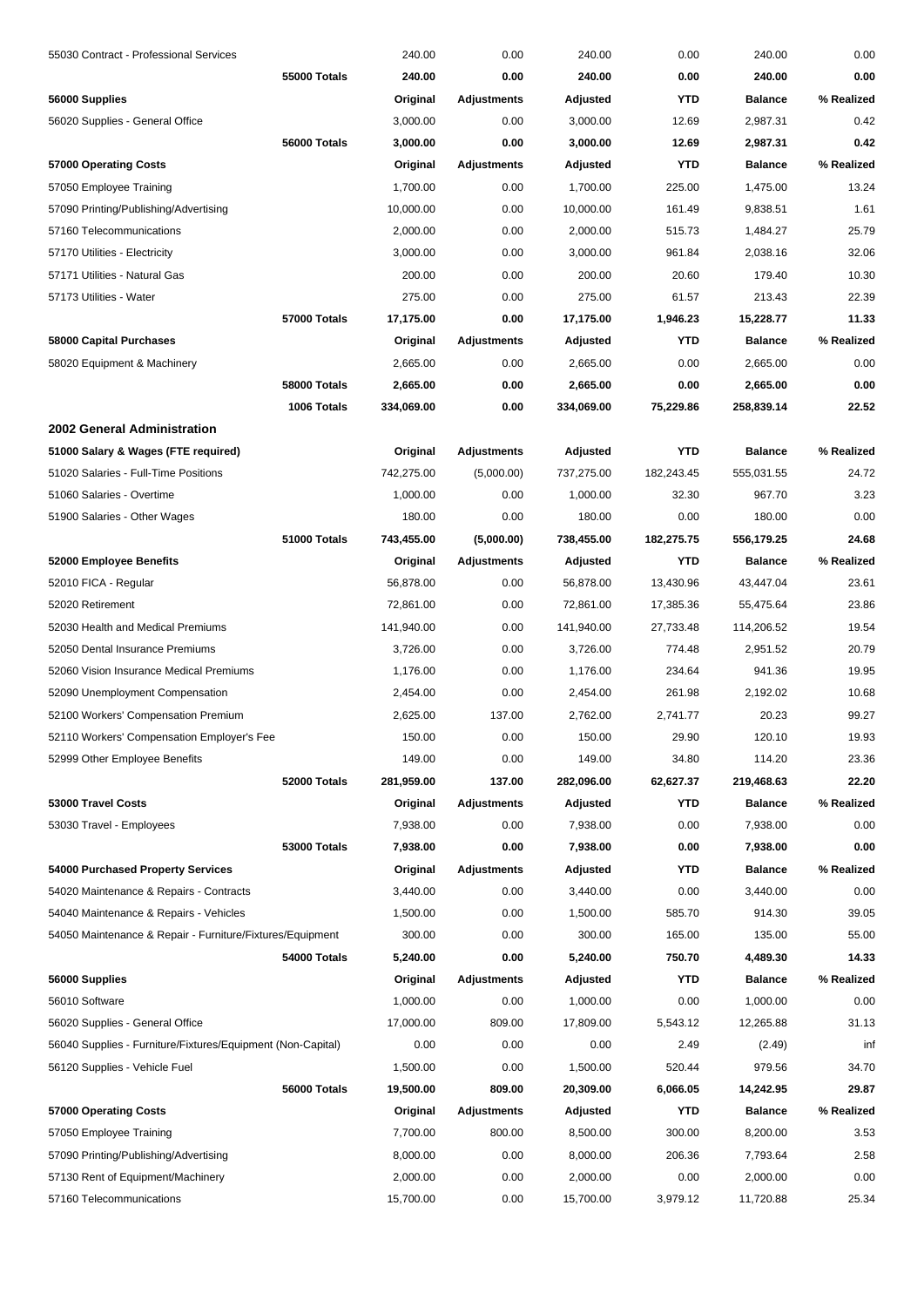| 57170 Utilities - Electricity              |                     | 14,700.00    | 0.00               | 14,700.00    | 4,718.21   | 9,981.79       | 32.10      |
|--------------------------------------------|---------------------|--------------|--------------------|--------------|------------|----------------|------------|
| 57171 Utilities - Natural Gas              |                     | 1,000.00     | 0.00               | 1,000.00     | 51.13      | 948.87         | 5.11       |
| 57173 Utilities - Water                    |                     | 1,325.00     | 0.00               | 1,325.00     | 309.11     | 1,015.89       | 23.33      |
| 57800 GRT Administrative Fee               |                     | 0.00         | 0.00               | 0.00         | 16,930.00  | (16,930.00)    | inf        |
| 57999 Other Operating Costs                |                     | 0.00         | 0.00               | 5,000.00     | 5,000.00   | 0.00           | 100.00     |
|                                            | 57000 Totals        | 50,425.00    | 800.00             | 56,225.00    | 31,493.93  | 24,731.07      | 56.01      |
| 58000 Capital Purchases                    |                     | Original     | <b>Adjustments</b> | Adjusted     | <b>YTD</b> | <b>Balance</b> | % Realized |
| 58020 Equipment & Machinery                |                     | 900.00       | 368.00             | 1,268.00     | 378.42     | 889.58         | 29.84      |
| 58999 Other Capital Purchases              |                     | 76,356.00    | 0.00               | 76,356.00    | 0.00       | 76,356.00      | 0.00       |
|                                            | 58000 Totals        | 77,256.00    | 368.00             | 77,624.00    | 378.42     | 77,245.58      | 0.49       |
|                                            | 2002 Totals         | 1,185,773.00 | (2,886.00)         | 1,187,887.00 | 283,592.22 | 904,294.78     | 23.87      |
| 2003 Attorney                              |                     |              |                    |              |            |                |            |
| 51000 Salary & Wages (FTE required)        |                     | Original     | <b>Adjustments</b> | Adjusted     | <b>YTD</b> | <b>Balance</b> | % Realized |
| 51020 Salaries - Full-Time Positions       |                     | 95,000.00    | 0.00               | 95,000.00    | 15,860.49  | 79,139.51      | 16.70      |
| 51900 Salaries - Other Wages               |                     | 0.00         | 0.00               | 93,312.00    | 0.00       | 0.00           | 0.00       |
|                                            | 51000 Totals        | 95,000.00    | 0.00               | 188,312.00   | 15,860.49  | 79,139.51      | 8.42       |
| 52000 Employee Benefits                    |                     | Original     | <b>Adjustments</b> | Adjusted     | <b>YTD</b> | <b>Balance</b> | % Realized |
| 52010 FICA - Regular                       |                     | 7,268.00     | 0.00               | 7,268.00     | 1,201.87   | 6,066.13       | 16.54      |
| 52020 Retirement                           |                     | 9,310.00     | 0.00               | 9,310.00     | 859.83     | 8,450.17       | 9.24       |
| 52030 Health and Medical Premiums          |                     | 17,752.00    | 0.00               | 17,752.00    | 504.30     | 17,247.70      | 2.84       |
| 52050 Dental Insurance Premiums            |                     | 349.00       | 0.00               | 349.00       | 9.70       | 339.30         | 2.78       |
| 52060 Vision Insurance Medical Premiums    |                     | 131.00       | 0.00               | 131.00       | 3.90       | 127.10         | 2.98       |
| 52090 Unemployment Compensation            |                     | 314.00       | 0.00               | 314.00       | 0.00       | 314.00         | 0.00       |
| 52100 Workers' Compensation Premium        |                     | 300.00       | 0.00               | 300.00       | 245.56     | 54.44          | 81.85      |
| 52110 Workers' Compensation Employer's Fee |                     | 10.00        | 0.00               | 10.00        | 0.00       | 10.00          | 0.00       |
| 52999 Other Employee Benefits              |                     | 8.00         | 0.00               | 8.00         | 0.90       | 7.10           | 11.25      |
|                                            | 52000 Totals        | 35,442.00    | 0.00               | 35,442.00    | 2,826.06   | 32,615.94      | 7.97       |
| 53000 Travel Costs                         |                     | Original     | <b>Adjustments</b> | Adjusted     | <b>YTD</b> | <b>Balance</b> | % Realized |
| 53030 Travel - Employees                   |                     | 4,000.00     | 0.00               | 4,000.00     | 0.00       | 4,000.00       | 0.00       |
|                                            | <b>53000 Totals</b> | 4,000.00     | 0.00               | 4,000.00     | 0.00       | 4,000.00       | 0.00       |
| 54000 Purchased Property Services          |                     | Original     | <b>Adjustments</b> | Adjusted     | YTD        | <b>Balance</b> | % Realized |
| 54020 Maintenance & Repairs - Contracts    |                     | 246.00       | 0.00               | 246.00       | 0.00       | 246.00         | 0.00       |
|                                            | 54000 Totals        | 246.00       | 0.00               | 246.00       | 0.00       | 246.00         | 0.00       |
| 55000 Contractual Services                 |                     | Original     | <b>Adjustments</b> | Adjusted     | <b>YTD</b> | <b>Balance</b> | % Realized |
| 55020 Contract - Attorney Fees             |                     | 66,500.00    | (8,554.00)         | 57,946.00    | 26,422.45  | 31,523.55      | 45.60      |
| 55030 Contract - Professional Services     |                     | 60,000.00    | 8,554.00           | 68,554.00    | 28,966.52  | 39,587.48      | 42.25      |
|                                            | 55000 Totals        | 126,500.00   | 0.00               | 126,500.00   | 55,388.97  | 71,111.03      | 43.79      |
| 56000 Supplies                             |                     | Original     | <b>Adjustments</b> | Adjusted     | YTD        | <b>Balance</b> | % Realized |
| 56020 Supplies - General Office            |                     | 1,300.00     | 0.00               | 1,300.00     | 0.00       | 1,300.00       | 0.00       |
|                                            | 56000 Totals        | 1,300.00     | 0.00               | 1,300.00     | 0.00       | 1,300.00       | 0.00       |
| 57000 Operating Costs                      |                     | Original     | <b>Adjustments</b> | Adjusted     | YTD        | <b>Balance</b> | % Realized |
| 57050 Employee Training                    |                     | 4,000.00     | 0.00               | 4,000.00     | 0.00       | 4,000.00       | 0.00       |
| 57160 Telecommunications                   |                     | 2,000.00     | 0.00               | 2,000.00     | 398.41     | 1,601.59       | 19.92      |
| 57170 Utilities - Electricity              |                     | 1,500.00     | 0.00               | 1,500.00     | 452.61     | 1,047.39       | 30.17      |
| 57171 Utilities - Natural Gas              |                     | 110.00       | 0.00               | 110.00       | 4.91       | 105.09         | 4.46       |
| 57173 Utilities - Water                    |                     | 110.00       | 0.00               | 110.00       | 25.65      | 84.35          | 23.32      |
| 57999 Other Operating Costs                |                     | 1,000.00     | 0.00               | 1,000.00     | 0.00       | 1,000.00       | 0.00       |
|                                            | 57000 Totals        | 8,720.00     | 0.00               | 8,720.00     | 881.58     | 7,838.42       | 10.11      |
|                                            | 2003 Totals         | 271,208.00   | 0.00               | 364,520.00   | 74,957.10  | 196,250.90     | 20.56      |
| 2006 Operations & Maintenance              |                     |              |                    |              |            |                |            |
| 51000 Salary & Wages (FTE required)        |                     | Original     | <b>Adjustments</b> | Adjusted     | <b>YTD</b> | <b>Balance</b> | % Realized |
| 51020 Salaries - Full-Time Positions       |                     | 370,490.00   | 0.00               | 370,490.00   | 89,030.60  | 281,459.40     | 24.03      |
| 51060 Salaries - Overtime                  |                     | 750.00       | 0.00               | 750.00       | 0.00       | 750.00         | 0.00       |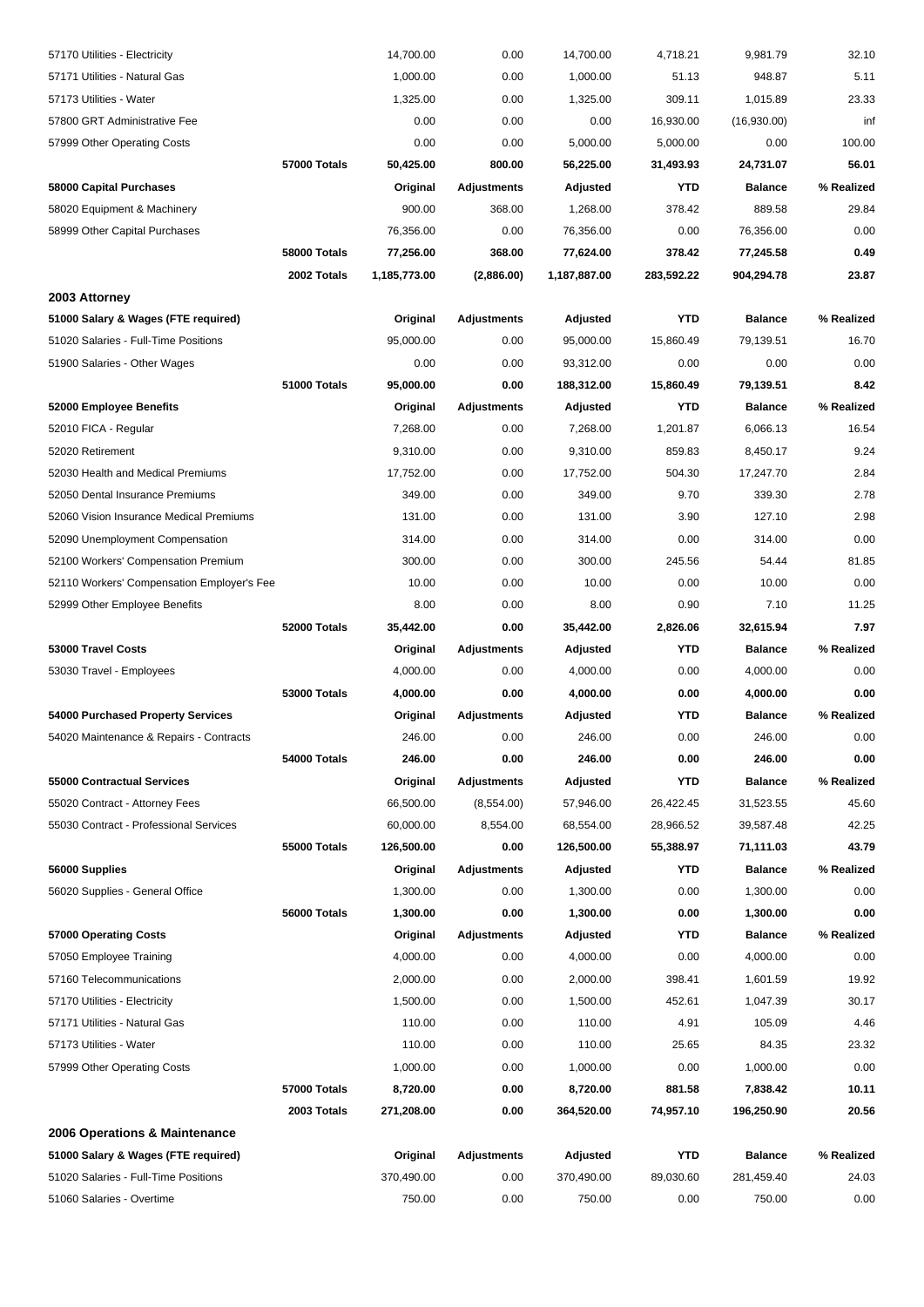| 51900 Salaries - Other Wages                                |              | 0.00       | 0.00               | 0.00       | 47.92     | (47.92)        | inf        |
|-------------------------------------------------------------|--------------|------------|--------------------|------------|-----------|----------------|------------|
|                                                             | 51000 Totals | 371,240.00 | 0.00               | 371,240.00 | 89,078.52 | 282,161.48     | 23.99      |
| 52000 Employee Benefits                                     |              | Original   | Adjustments        | Adjusted   | YTD       | <b>Balance</b> | % Realized |
| 52010 FICA - Regular                                        |              | 28,409.00  | 0.00               | 28,409.00  | 6,527.32  | 21,881.68      | 22.98      |
| 52020 Retirement                                            |              | 36,388.00  | 0.00               | 36,388.00  | 8,287.73  | 28,100.27      | 22.78      |
| 52030 Health and Medical Premiums                           |              | 82,961.00  | 0.00               | 82,961.00  | 11,428.16 | 71,532.84      | 13.78      |
| 52050 Dental Insurance Premiums                             |              | 1,666.00   | 0.00               | 1,666.00   | 231.68    | 1,434.32       | 13.91      |
| 52060 Vision Insurance Medical Premiums                     |              | 725.00     | 0.00               | 725.00     | 111.42    | 613.58         | 15.37      |
| 52090 Unemployment Compensation                             |              | 1,226.00   | 0.00               | 1,226.00   | 223.46    | 1,002.54       | 18.23      |
| 52100 Workers' Compensation Premium                         |              | 15,500.00  | 202.00             | 15,702.00  | 15,701.23 | 0.77           | 100.00     |
| 52110 Workers' Compensation Employer's Fee                  |              | 100.00     | 0.00               | 100.00     | 18.40     | 81.60          | 18.40      |
| 52999 Other Employee Benefits                               |              | 29,578.00  | 0.00               | 29,578.00  | 7,172.44  | 22,405.56      | 24.25      |
|                                                             | 52000 Totals | 196,553.00 | 202.00             | 196,755.00 | 49,701.84 | 147,053.16     | 25.26      |
| 53000 Travel Costs                                          |              | Original   | Adjustments        | Adjusted   | YTD       | <b>Balance</b> | % Realized |
| 53030 Travel - Employees                                    |              | 1,750.00   | 0.00               | 1,750.00   | 0.00      | 1,750.00       | 0.00       |
|                                                             | 53000 Totals | 1,750.00   | 0.00               | 1,750.00   | 0.00      | 1,750.00       | 0.00       |
| 54000 Purchased Property Services                           |              | Original   | Adjustments        | Adjusted   | YTD       | <b>Balance</b> | % Realized |
| 54010 Maintenance & Repairs - Building/Structure            |              | 317,000.00 | 11,035.00          | 328,035.00 | 13,616.33 | 314,418.67     | 4.15       |
| 54020 Maintenance & Repairs - Contracts                     |              | 6,738.00   | 4,762.00           | 11,500.00  | 7,401.15  | 4,098.85       | 64.36      |
| 54030 Maintenance & Repairs - Grounds/Roadways              |              | 500.00     | 0.00               | 500.00     | 0.00      | 500.00         | 0.00       |
| 54040 Maintenance & Repairs - Vehicles                      |              | 7,000.00   | 219.00             | 7,219.00   | 336.18    | 6,882.82       | 4.66       |
| 54050 Maintenance & Repair - Furniture/Fixtures/Equipment   |              | 2,000.00   | 0.00               | 2,000.00   | 830.72    | 1,169.28       | 41.54      |
| 54999 Other Maintenance                                     |              | 9,000.00   | 0.00               | 9,000.00   | 1,725.51  | 7,274.49       | 19.17      |
|                                                             | 54000 Totals | 342,238.00 | 16,016.00          | 358,254.00 | 23,909.89 | 334,344.11     | 6.67       |
| 55000 Contractual Services                                  |              | Original   | Adjustments        | Adjusted   | YTD       | <b>Balance</b> | % Realized |
| 55030 Contract - Professional Services                      |              | 231,000.00 | 731.00             | 231,731.00 | 54,522.03 | 177,208.97     | 23.53      |
| 55999 Contract - Other Services                             |              | 13,500.00  | 0.00               | 13,500.00  | 4,467.84  | 9,032.16       | 33.10      |
|                                                             | 55000 Totals | 244,500.00 | 731.00             | 245,231.00 | 58,989.87 | 186,241.13     | 24.05      |
| 56000 Supplies                                              |              | Original   | Adjustments        | Adjusted   | YTD       | <b>Balance</b> | % Realized |
| 56040 Supplies - Furniture/Fixtures/Equipment (Non-Capital) |              | 6,000.00   | 0.00               | 6,000.00   | 588.37    | 5,411.63       | 9.81       |
| 56050 Supplies - Janitorial/Maintenance                     |              | 23,500.00  | 0.00               | 23,500.00  | 2,423.58  | 21,076.42      | 10.31      |
| 56090 Supplies - Safety                                     |              | 3,000.00   | 0.00               | 3,000.00   | 910.11    | 2,089.89       | 30.34      |
| 56110 Supplies - Uniforms/Linen                             |              | 2,500.00   | 0.00               | 2,500.00   | 0.00      | 2,500.00       | 0.00       |
| 56120 Supplies - Vehicle Fuel                               |              | 9,000.00   | 0.00               | 9,000.00   | 2,126.29  | 6,873.71       | 23.63      |
| 56999 Supplies - Other                                      |              | 500.00     | 0.00               | 500.00     | 25.42     | 474.58         | 5.08       |
|                                                             | 56000 Totals | 44,500.00  | 0.00               | 44,500.00  | 6,073.77  | 38,426.23      | 13.65      |
| 57000 Operating Costs                                       |              | Original   | <b>Adjustments</b> | Adjusted   | YTD       | <b>Balance</b> | % Realized |
| 57050 Employee Training                                     |              | 1,500.00   | 0.00               | 1,500.00   | 0.00      | 1,500.00       | 0.00       |
| 57070 Insurance - General Liability/Property                |              | 460,000.00 | 0.00               | 460,000.00 | 0.00      | 460,000.00     | 0.00       |
| 57080 Postage                                               |              | 70,000.00  | 0.00               | 70,000.00  | 16,702.93 | 53,297.07      | 23.86      |
| 57090 Printing/Publishing/Advertising                       |              | 3,500.00   | 0.00               | 3,500.00   | 2,424.45  | 1,075.55       | 69.27      |
| 57130 Rent of Equipment/Machinery                           |              | 22,000.00  | 0.00               | 22,000.00  | 5,952.48  | 16,047.52      | 27.06      |
| 57150 Subscriptions & Dues                                  |              | 45,000.00  | 0.00               | 45,000.00  | 26,275.00 | 18,725.00      | 58.39      |
| 57160 Telecommunications                                    |              | 9,000.00   | 0.00               | 9,000.00   | 2,281.54  | 6,718.46       | 25.35      |
| 57170 Utilities - Electricity                               |              | 75,000.00  | 0.00               | 75,000.00  | 27,993.64 | 47,006.36      | 37.32      |
| 57171 Utilities - Natural Gas                               |              | 7,000.00   | 0.00               | 7,000.00   | 556.26    | 6,443.74       | 7.95       |
| 57173 Utilities - Water                                     |              | 11,000.00  | 0.00               | 11,000.00  | 2,113.53  | 8,886.47       | 19.21      |
| 57999 Other Operating Costs                                 |              | 151,877.00 | 0.00               | 151,877.00 | 2,336.12  | 149,540.88     | 1.54       |
|                                                             | 57000 Totals | 855,877.00 | 0.00               | 855,877.00 | 86,635.95 | 769,241.05     | 10.12      |
| 58000 Capital Purchases                                     |              | Original   | Adjustments        | Adjusted   | YTD       | <b>Balance</b> | % Realized |
| 58080 Vehicles                                              |              | 0.00       | 18,000.00          | 18,000.00  | 0.00      | 18,000.00      | 0.00       |
| 58999 Other Capital Purchases                               |              | 32,000.00  | 53,665.00          | 85,665.00  | 13,550.03 | 72,114.97      | 15.82      |
|                                                             | 58000 Totals | 32,000.00  | 71,665.00          | 103,665.00 | 13,550.03 | 90,114.97      | 13.07      |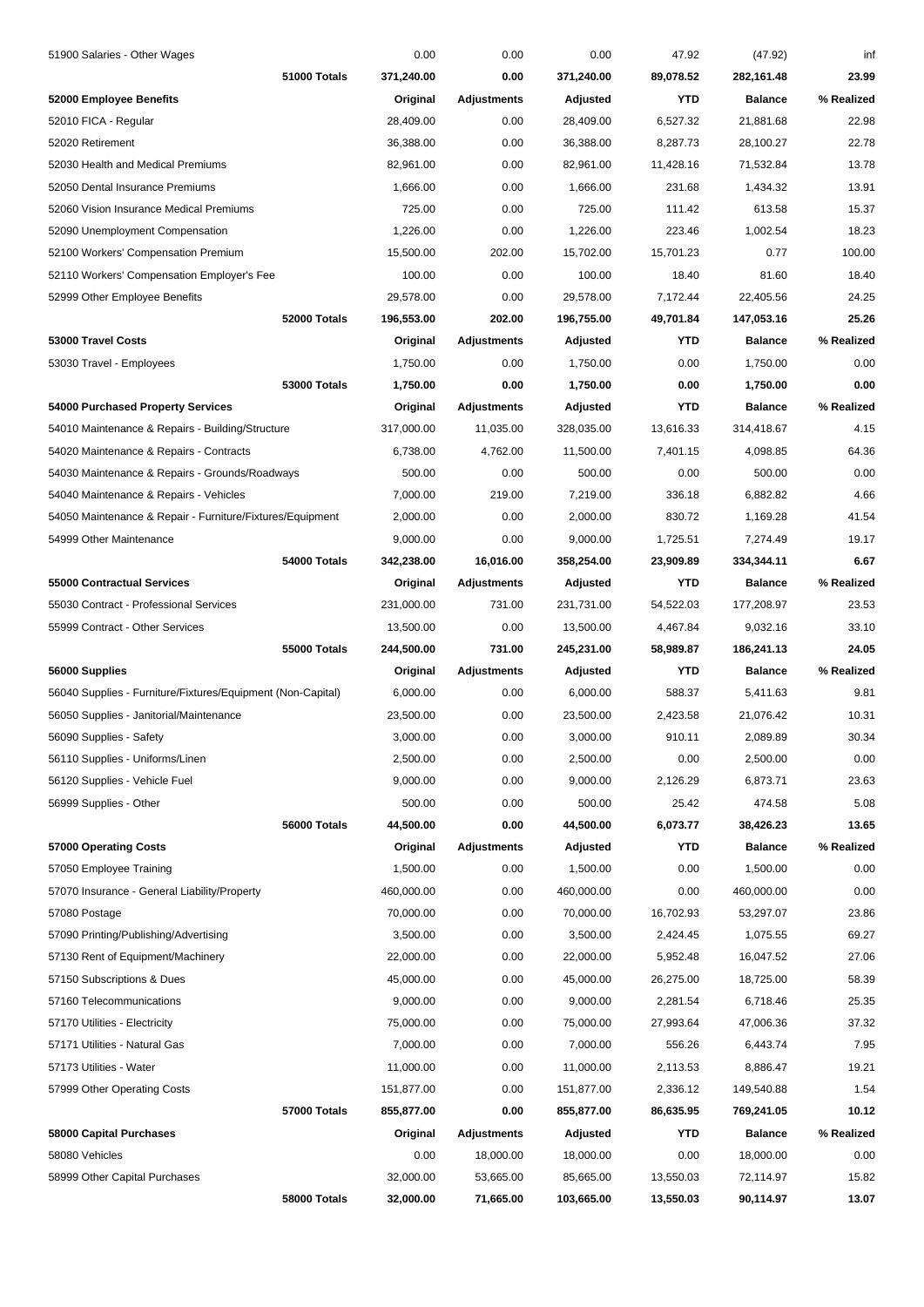| 2006 Totals                                               | 2,088,658.00 | 88,614.00          | 2,177,272.00 | 327,939.87 | 1,849,332.13   | 15.06      |
|-----------------------------------------------------------|--------------|--------------------|--------------|------------|----------------|------------|
| 2007 Elections                                            |              |                    |              |            |                |            |
| 51000 Salary & Wages (FTE required)                       | Original     | <b>Adjustments</b> | Adjusted     | <b>YTD</b> | <b>Balance</b> | % Realized |
| 51020 Salaries - Full-Time Positions                      | 91,600.00    | 0.00               | 91,600.00    | 24,280.04  | 67,319.96      | 26.51      |
| 51040 Salaries - Part-Time Positions                      | 15,600.00    | 0.00               | 15,600.00    | 2,796.60   | 12,803.40      | 17.93      |
| 51060 Salaries - Overtime                                 | 15,000.00    | 0.00               | 15,000.00    | 108.17     | 14,891.83      | 0.72       |
| 51000 Totals                                              | 122,200.00   | 0.00               | 122,200.00   | 27,184.81  | 95,015.19      | 22.25      |
| 52000 Employee Benefits                                   | Original     | Adjustments        | Adjusted     | <b>YTD</b> | <b>Balance</b> | % Realized |
| 52010 FICA - Regular                                      | 9,352.00     | 0.00               | 9,352.00     | 1,964.80   | 7,387.20       | 21.01      |
| 52020 Retirement                                          | 10,447.00    | 0.00               | 10,447.00    | 2,379.44   | 8,067.56       | 22.78      |
| 52030 Health and Medical Premiums                         | 16,874.00    | 0.00               | 16,874.00    | 4,217.46   | 12,656.54      | 24.99      |
| 52050 Dental Insurance Premiums                           | 502.00       | 0.00               | 502.00       | 125.04     | 376.96         | 24.91      |
| 52060 Vision Insurance Medical Premiums                   | 192.00       | 0.00               | 192.00       | 47.76      | 144.24         | 24.88      |
| 52090 Unemployment Compensation                           | 404.00       | 0.00               | 404.00       | 55.47      | 348.53         | 13.73      |
| 52100 Workers' Compensation Premium                       | 440.00       | 0.00               | 440.00       | 436.33     | 3.67           | 99.17      |
| 52110 Workers' Compensation Employer's Fee                | 30.00        | 0.00               | 30.00        | 4.60       | 25.40          | 15.33      |
| 52999 Other Employee Benefits                             | 24.00        | 0.00               | 24.00        | 6.00       | 18.00          | 25.00      |
| 52000 Totals                                              | 38,265.00    | 0.00               | 38,265.00    | 9,236.90   | 29,028.10      | 24.14      |
| 53000 Travel Costs                                        | Original     | Adjustments        | Adjusted     | <b>YTD</b> | <b>Balance</b> | % Realized |
| 53030 Travel - Employees                                  | 6,700.00     | 0.00               | 6,700.00     | 760.00     | 5,940.00       | 11.34      |
| <b>53000 Totals</b>                                       | 6,700.00     | 0.00               | 6,700.00     | 760.00     | 5,940.00       | 11.34      |
| 54000 Purchased Property Services                         | Original     | <b>Adjustments</b> | Adjusted     | <b>YTD</b> | <b>Balance</b> | % Realized |
| 54020 Maintenance & Repairs - Contracts                   | 13,500.00    | 0.00               | 13,500.00    | 9,973.04   | 3,526.96       | 73.87      |
| 54040 Maintenance & Repairs - Vehicles                    | 500.00       | 0.00               | 500.00       | 188.83     | 311.17         | 37.77      |
| 54050 Maintenance & Repair - Furniture/Fixtures/Equipment | 300.00       | 0.00               | 300.00       | 0.00       | 300.00         | 0.00       |
| 54000 Totals                                              | 14,300.00    | 0.00               | 14,300.00    | 10,161.87  | 4,138.13       | 71.06      |
| 56000 Supplies                                            | Original     | Adjustments        | Adjusted     | <b>YTD</b> | <b>Balance</b> | % Realized |
| 56010 Software                                            | 200.00       | 0.00               | 200.00       | 0.00       | 200.00         | 0.00       |
| 56120 Supplies - Vehicle Fuel                             | 1,500.00     | 0.00               | 1,500.00     | 216.93     | 1,283.07       | 14.46      |
| 56000 Totals                                              | 1,700.00     | 0.00               | 1,700.00     | 216.93     | 1,483.07       | 12.76      |
| 57000 Operating Costs                                     | Original     | Adjustments        | Adjusted     | <b>YTD</b> | <b>Balance</b> | % Realized |
| 57040 Election Costs                                      | 7,000.00     | 0.00               | 7,000.00     | 2,184.46   | 4,815.54       | 31.21      |
| 57050 Employee Training                                   | 2,200.00     | 0.00               | 2,200.00     | 150.00     | 2,050.00       | 6.82       |
| 57090 Printing/Publishing/Advertising                     | 7,000.00     | 0.00               | 7,000.00     | 2,805.15   | 4,194.85       | 40.07      |
| 57130 Rent of Equipment/Machinery                         | 0.00         | 0.00               | 0.00         | 974.50     | (974.50)       | inf        |
| 57180 Voting Machines - Insurance                         | 3,000.00     | 0.00               | 3,000.00     | 0.00       | 3,000.00       | 0.00       |
| 57999 Other Operating Costs                               | 40,000.00    | 0.00               | 40,000.00    | 0.00       | 40,000.00      | 0.00       |
| 57000 Totals                                              | 59,200.00    | 0.00               | 59,200.00    | 6,114.11   | 53,085.89      | 10.33      |
| 58000 Capital Purchases                                   | Original     | Adjustments        | Adjusted     | YTD        | <b>Balance</b> | % Realized |
| 58020 Equipment & Machinery                               | 10,175.00    | 0.00               | 10,175.00    | 0.00       | 10,175.00      | 0.00       |
| 58000 Totals                                              | 10,175.00    | 0.00               | 10,175.00    | 0.00       | 10,175.00      | 0.00       |
| 2007 Totals                                               | 252,540.00   | 0.00               | 252,540.00   | 53,674.62  | 198,865.38     | 21.25      |
| 2011 Information Technology/Telecommunications            |              |                    |              |            |                |            |
| 51000 Salary & Wages (FTE required)                       | Original     | Adjustments        | Adjusted     | YTD        | <b>Balance</b> | % Realized |
| 51020 Salaries - Full-Time Positions                      | 127,591.00   | 0.00               | 127,591.00   | 34,351.27  | 93,239.73      | 26.92      |
| 51060 Salaries - Overtime                                 | 1,800.00     | 0.00               | 1,800.00     | 459.68     | 1,340.32       | 25.54      |
| 51000 Totals                                              | 129,391.00   | 0.00               | 129,391.00   | 34,810.95  | 94,580.05      | 26.90      |
| 52000 Employee Benefits                                   | Original     | <b>Adjustments</b> | Adjusted     | YTD        | <b>Balance</b> | % Realized |
| 52010 FICA - Regular                                      | 9,902.00     | 0.00               | 9,902.00     | 2,566.13   | 7,335.87       | 25.92      |
| 52020 Retirement                                          | 12,683.00    | 0.00               | 12,683.00    | 3,366.44   | 9,316.56       | 26.54      |
| 52030 Health and Medical Premiums                         | 18,819.00    | 0.00               | 18,819.00    | 4,703.76   | 14,115.24      | 24.99      |
| 52050 Dental Insurance Premiums                           | 467.00       | 0.00               | 467.00       | 116.34     | 350.66         | 24.91      |
| 52060 Vision Insurance Medical Premiums                   | 136.00       | 0.00               | 136.00       | 33.78      | 102.22         | 24.84      |
|                                                           |              |                    |              |            |                |            |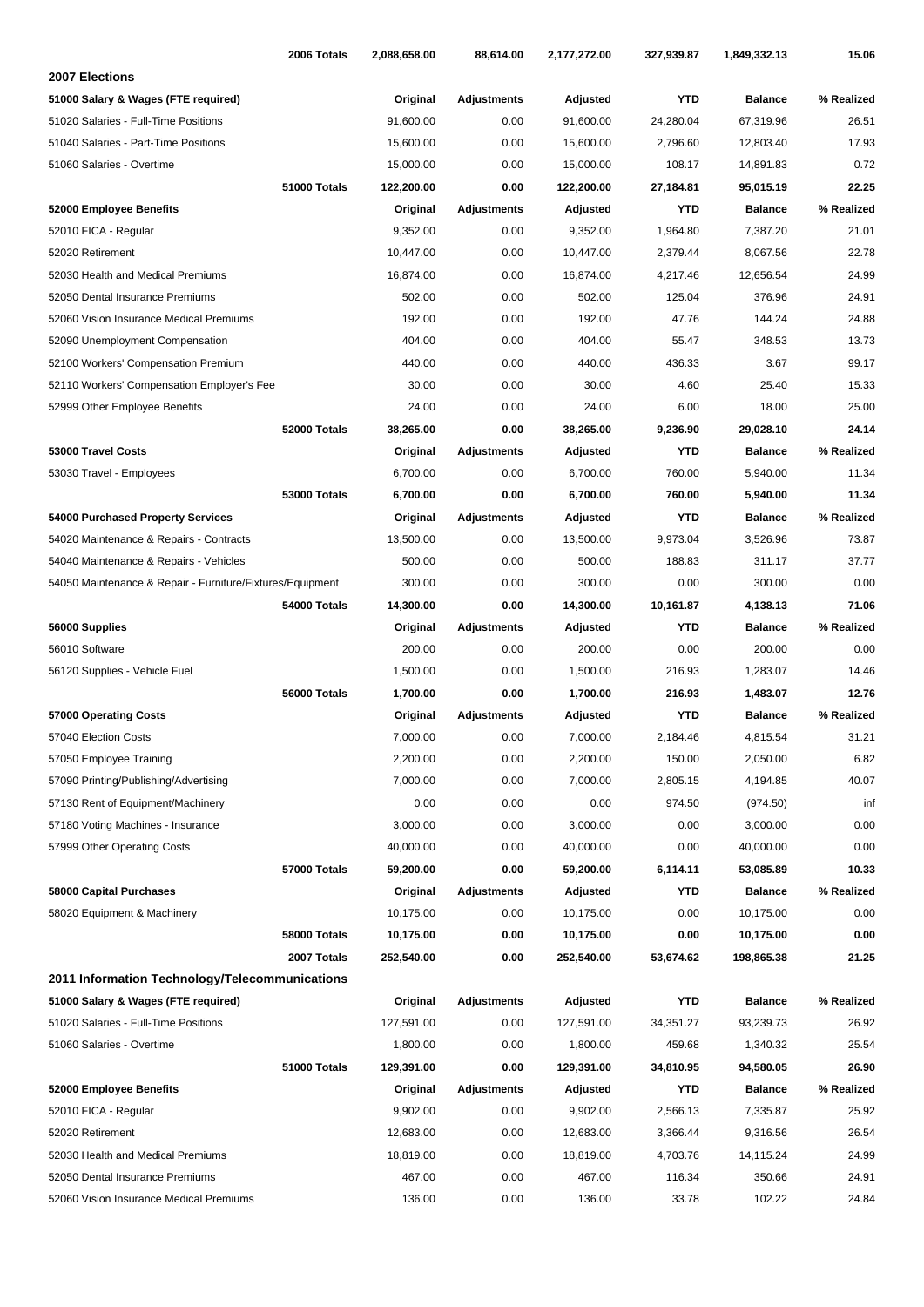| 52090 Unemployment Compensation                             |                     | 422.00       | 0.00               | 422.00       | 71.38      | 350.62         | 16.91      |
|-------------------------------------------------------------|---------------------|--------------|--------------------|--------------|------------|----------------|------------|
| 52100 Workers' Compensation Premium                         |                     | 400.00       | 0.00               | 400.00       | 396.48     | 3.52           | 99.12      |
| 52110 Workers' Compensation Employer's Fee                  |                     | 30.00        | 0.00               | 30.00        | 6.90       | 23.10          | 23.00      |
| 52999 Other Employee Benefits                               |                     | 24.00        | 0.00               | 24.00        | 6.30       | 17.70          | 26.25      |
|                                                             | 52000 Totals        | 42,883.00    | 0.00               | 42,883.00    | 11,267.51  | 31,615.49      | 26.28      |
| 53000 Travel Costs                                          |                     | Original     | <b>Adjustments</b> | Adjusted     | YTD        | <b>Balance</b> | % Realized |
| 53030 Travel - Employees                                    |                     | 6,000.00     | 0.00               | 6,000.00     | 0.00       | 6,000.00       | 0.00       |
|                                                             | <b>53000 Totals</b> | 6,000.00     | 0.00               | 6,000.00     | 0.00       | 6,000.00       | 0.00       |
| 54000 Purchased Property Services                           |                     | Original     | Adjustments        | Adjusted     | YTD        | <b>Balance</b> | % Realized |
| 54020 Maintenance & Repairs - Contracts                     |                     | 82,000.00    | 0.00               | 82,000.00    | 0.00       | 82,000.00      | 0.00       |
| 54040 Maintenance & Repairs - Vehicles                      |                     | 0.00         | 500.00             | 500.00       | 0.00       | 500.00         | 0.00       |
| 54050 Maintenance & Repair - Furniture/Fixtures/Equipment   |                     | 500.00       | 0.00               | 500.00       | 102.84     | 397.16         | 20.57      |
|                                                             | 54000 Totals        | 82,500.00    | 500.00             | 83,000.00    | 102.84     | 82,897.16      | 0.12       |
| 56000 Supplies                                              |                     | Original     | <b>Adjustments</b> | Adjusted     | <b>YTD</b> | <b>Balance</b> | % Realized |
| 56010 Software                                              |                     | 2,500.00     | 0.00               | 2,500.00     | 0.00       | 2,500.00       | 0.00       |
| 56020 Supplies - General Office                             |                     | 200.00       | 0.00               | 200.00       | 0.00       | 200.00         | 0.00       |
| 56040 Supplies - Furniture/Fixtures/Equipment (Non-Capital) |                     | 410.00       | 0.00               | 410.00       | 4.81       | 405.19         | 1.17       |
| 56120 Supplies - Vehicle Fuel                               |                     | 0.00         | 500.00             | 500.00       | 0.00       | 500.00         | 0.00       |
|                                                             | 56000 Totals        | 3,110.00     | 500.00             | 3,610.00     | 4.81       | 3,605.19       | 0.13       |
| 57000 Operating Costs                                       |                     | Original     | Adjustments        | Adjusted     | YTD        | <b>Balance</b> | % Realized |
| 57050 Employee Training                                     |                     | 10,700.00    | 6,885.00           | 17,585.00    | 6,885.00   | 10,700.00      | 39.15      |
| 57130 Rent of Equipment/Machinery                           |                     | 500.00       | 0.00               | 500.00       | 0.00       | 500.00         | 0.00       |
| 57160 Telecommunications                                    |                     | 25,000.00    | 0.00               | 25,000.00    | 4,985.37   | 20,014.63      | 19.94      |
| 57170 Utilities - Electricity                               |                     | 1,500.00     | 0.00               | 1,500.00     | 441.11     | 1,058.89       | 29.41      |
| 57173 Utilities - Water                                     |                     | 110.00       | 0.00               | 110.00       | 25.09      | 84.91          | 22.81      |
|                                                             | 57000 Totals        | 37,810.00    | 6,885.00           | 44,695.00    | 12,336.57  | 32,358.43      | 27.60      |
| 58000 Capital Purchases                                     |                     | Original     | Adjustments        | Adjusted     | YTD        | <b>Balance</b> | % Realized |
| 58020 Equipment & Machinery                                 |                     | 5,000.00     | 3,366.00           | 8,366.00     | 80.43      | 8,285.57       | 0.96       |
| 58999 Other Capital Purchases                               |                     | 0.00         | 0.00               | 0.00         | 257.36     | (257.36)       | inf        |
|                                                             | 58000 Totals        | 5,000.00     | 3,366.00           | 8,366.00     | 337.79     | 8,028.21       | 4.04       |
|                                                             | 2011 Totals         | 306,694.00   | 11,251.00          | 317,945.00   | 58,860.47  | 259,084.53     | 18.51      |
| 3001 Law Enforcement                                        |                     |              |                    |              |            |                |            |
| 51000 Salary & Wages (FTE required)                         |                     | Original     | <b>Adjustments</b> | Adjusted     | <b>YTD</b> | <b>Balance</b> | % Realized |
| 51020 Salaries - Full-Time Positions                        |                     | 2,869,825.00 | 200,325.00         | 3,070,150.00 | 722,000.36 | 2,348,149.64   | 23.52      |
| 51040 Salaries - Part-Time Positions                        |                     | 26,208.00    | 0.00               | 26,208.00    | 2,847.60   | 23,360.40      | 10.87      |
| 51060 Salaries - Overtime                                   |                     | 330,000.00   | 0.00               | 330,000.00   | 82,270.28  | 247,729.72     | 24.93      |
| 51900 Salaries - Other Wages                                |                     | 93,000.00    | 0.00               | 93,000.00    | 70,516.13  | 22,483.87      | 75.82      |
|                                                             | 51000 Totals        | 3,319,033.00 | 200,325.00         | 3,519,358.00 | 877,634.37 | 2,641,723.63   | 24.94      |
| 52000 Employee Benefits                                     |                     | Original     | <b>Adjustments</b> | Adjusted     | YTD        | <b>Balance</b> | % Realized |
| 52010 FICA - Regular                                        |                     | 258,242.00   | 15,325.00          | 273,567.00   | 66,376.17  | 207,190.83     | 24.26      |
| 52020 Retirement                                            |                     | 874,394.00   | 50,136.00          | 924,530.00   | 184,403.91 | 740,126.09     | 19.95      |
| 52030 Health and Medical Premiums                           |                     | 634,873.00   | 0.00               | 634,873.00   | 127,670.25 | 507,202.75     | 20.11      |
| 52050 Dental Insurance Premiums                             |                     | 14,253.00    | 0.00               | 14,253.00    | 2,954.77   | 11,298.23      | 20.73      |
| 52060 Vision Insurance Medical Premiums                     |                     | 5,590.00     | 0.00               | 5,590.00     | 1,149.90   | 4,440.10       | 20.57      |
| 52090 Unemployment Compensation                             |                     | 10,953.00    | 0.00               | 10,953.00    | 976.16     | 9,976.84       | 8.91       |
| 52100 Workers' Compensation Premium                         |                     | 90,000.00    | (3,909.00)         | 86,091.00    | 86,093.57  | (2.57)         | 100.00     |
| 52110 Workers' Compensation Employer's Fee                  |                     | 710.00       | 0.00               | 710.00       | 147.20     | 562.80         | 20.73      |
| 52999 Other Employee Benefits                               |                     | 5,078.00     | 0.00               | 5,078.00     | 2,889.53   | 2,188.47       | 56.90      |
|                                                             | 52000 Totals        | 1,894,093.00 | 61,552.00          | 1,955,645.00 | 472,661.46 | 1,482,983.54   | 24.17      |
| 53000 Travel Costs                                          |                     | Original     | <b>Adjustments</b> | Adjusted     | YTD        | <b>Balance</b> | % Realized |
| 53030 Travel - Employees                                    |                     | 5,000.00     | 1,832.00           | 6,832.00     | 5,461.98   | 1,370.02       | 79.95      |
| 53050 Transportation Costs                                  |                     | 35,000.00    | 0.00               | 35,000.00    | 6,031.40   | 28,968.60      | 17.23      |
|                                                             | 53000 Totals        | 40,000.00    | 1,832.00           | 41,832.00    | 11,493.38  | 30,338.62      | 27.48      |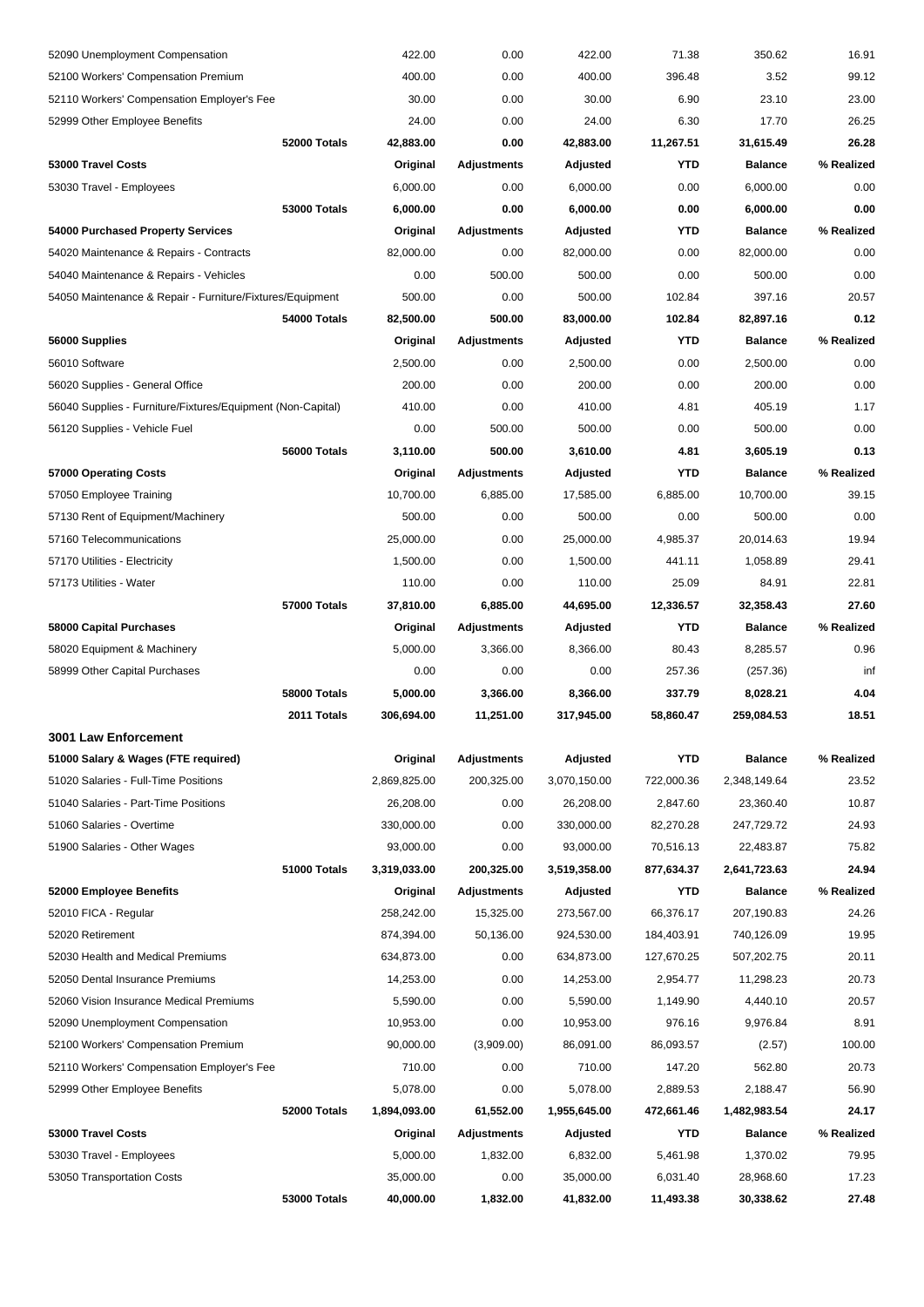| 54000 Purchased Property Services                         |                     | Original             | <b>Adjustments</b> | Adjusted     | YTD              | <b>Balance</b> | % Realized     |
|-----------------------------------------------------------|---------------------|----------------------|--------------------|--------------|------------------|----------------|----------------|
| 54010 Maintenance & Repairs - Building/Structure          |                     | 4,000.00             | 0.00               | 4,000.00     | 551.10           | 3,448.90       | 13.78          |
| 54020 Maintenance & Repairs - Contracts                   |                     | 11,000.00            | 0.00               | 11,000.00    | 2,577.31         | 8,422.69       | 23.43          |
| 54040 Maintenance & Repairs - Vehicles                    |                     | 98,000.00            | 0.00               | 98,000.00    | 25,420.62        | 72,579.38      | 25.94          |
| 54050 Maintenance & Repair - Furniture/Fixtures/Equipment |                     | 6,000.00             | 0.00               | 6,000.00     | 0.00             | 6,000.00       | 0.00           |
|                                                           | 54000 Totals        | 119,000.00           | 0.00               | 119,000.00   | 28,549.03        | 90,450.97      | 23.99          |
| 55000 Contractual Services                                |                     | Original             | <b>Adjustments</b> | Adjusted     | YTD              | <b>Balance</b> | % Realized     |
| 55999 Contract - Other Services                           |                     | 5,000.00             | 0.00               | 5,000.00     | 955.69           | 4,044.31       | 19.11          |
|                                                           | <b>55000 Totals</b> | 5,000.00             | 0.00               | 5,000.00     | 955.69           | 4,044.31       | 19.11          |
| 56000 Supplies                                            |                     | Original             | Adjustments        | Adjusted     | YTD              | <b>Balance</b> | % Realized     |
| 56020 Supplies - General Office                           |                     | 18,000.00            | 0.00               | 18,000.00    | 4,444.59         | 13,555.41      | 24.69          |
| 56090 Supplies - Safety                                   |                     | 12,000.00            | 0.00               | 12,000.00    | 0.00             | 12,000.00      | 0.00           |
| 56110 Supplies - Uniforms/Linen                           |                     | 43,920.00            | 0.00               | 43,920.00    | 10,313.06        | 33,606.94      | 23.48          |
| 56120 Supplies - Vehicle Fuel                             |                     | 200,000.00           | 0.00               | 200,000.00   | 64,633.09        | 135,366.91     | 32.32          |
| 56122 Supplies - Vehicle Tires                            |                     | 35,000.00            | 0.00               | 35,000.00    | 5,139.05         | 29,860.95      | 14.68          |
| 56999 Supplies - Other                                    |                     | 45,000.00            | 2,620.00           | 47,620.00    | 10,153.74        | 37,466.26      | 21.32          |
|                                                           | 56000 Totals        | 353,920.00           | 2,620.00           | 356,540.00   | 94,683.53        | 261,856.47     | 26.56          |
| 57000 Operating Costs                                     |                     | Original             | Adjustments        | Adjusted     | YTD              | <b>Balance</b> | % Realized     |
| 57030 Communication Costs                                 |                     | 92,500.00            | 4,418.00           | 96,918.00    | 5,717.18         | 91,200.82      | 5.90           |
| 57050 Employee Training                                   |                     | 47,500.00            | 0.00               | 47,500.00    | 2,104.00         | 45,396.00      | 4.43           |
| 57090 Printing/Publishing/Advertising                     |                     | 2,500.00             | 0.00               | 2,500.00     | 832.95           | 1,667.05       | 33.32          |
|                                                           |                     | 6,200.00             | 0.00               | 6,200.00     | 1,075.77         | 5,124.23       | 17.35          |
| 57130 Rent of Equipment/Machinery                         |                     |                      |                    |              |                  |                |                |
| 57160 Telecommunications                                  |                     | 100,000.00           | 0.00<br>0.00       | 100,000.00   | 30,897.89        | 69,102.11      | 30.90<br>35.67 |
| 57170 Utilities - Electricity                             |                     | 35,000.00            | 0.00               | 35,000.00    | 12,485.46        | 22,514.54      | 4.96           |
| 57171 Utilities - Natural Gas                             |                     | 3,200.00<br>1,800.00 | 0.00               | 3,200.00     | 158.81<br>678.51 | 3,041.19       | 37.70          |
| 57173 Utilities - Water                                   |                     |                      |                    | 1,800.00     |                  | 1,121.49       | 2.25           |
| 57999 Other Operating Costs                               |                     | 379,368.00           | 28,850.00          | 408,218.00   | 9,174.71         | 399,043.29     |                |
|                                                           | <b>57000 Totals</b> | 668,068.00           | 33,268.00          | 701,336.00   | 63,125.28        | 638,210.72     | 9.00           |
| 58000 Capital Purchases                                   |                     | Original             | Adjustments        | Adjusted     | YTD              | <b>Balance</b> | % Realized     |
| 58020 Equipment & Machinery                               |                     | 0.00                 | 8,443.00           | 8,443.00     | 1,197.24         | 7,245.76       | 14.18          |
| 58080 Vehicles                                            |                     | 60,000.00            | 12,402.00          | 72,402.00    | 9,193.88         | 63,208.12      | 12.70          |
| 58999 Other Capital Purchases                             |                     | 73,000.00            | 15,391.00          | 88,391.00    | 5,143.19         | 83,247.81      | 5.82           |
|                                                           | <b>58000 Totals</b> | 133,000.00           | 36,236.00          | 169,236.00   | 15,534.31        | 153,701.69     | 9.18           |
|                                                           | 3001 Totals         | 6,532,114.00         | 335,833.00         | 6,867,947.00 | 1,564,637.05     | 5,303,309.95   | 22.78          |
| 3003 Emergency Services/Ambulance                         |                     |                      |                    |              |                  |                |                |
| 51000 Salary & Wages (FTE required)                       |                     | Original             | <b>Adjustments</b> | Adjusted     | YTD              | <b>Balance</b> | % Realized     |
| 51020 Salaries - Full-Time Positions                      |                     | 273,580.00           | 0.00               | 273,580.00   | 76,108.38        | 197,471.62     | 27.82          |
| 51060 Salaries - Overtime                                 |                     | 5,000.00             | 0.00               | 5,000.00     | 169.23           | 4,830.77       | 3.38           |
| 51900 Salaries - Other Wages                              |                     | 300.00               | 0.00               | 300.00       | 118.26           | 181.74         | 39.42          |
|                                                           | 51000 Totals        | 278,880.00           | 0.00               | 278,880.00   | 76,395.87        | 202,484.13     | 27.39          |
| 52000 Employee Benefits                                   |                     | Original             | <b>Adjustments</b> | Adjusted     | YTD              | <b>Balance</b> | % Realized     |
| 52010 FICA - Regular                                      |                     | 21,344.00            | 0.00               | 21,344.00    | 5,636.91         | 15,707.09      | 26.41          |
| 52020 Retirement                                          |                     | 45,160.00            | 0.00               | 45,160.00    | 12,205.82        | 32,954.18      | 27.03          |
| 52030 Health and Medical Premiums                         |                     | 42,247.00            | 0.00               | 42,247.00    | 9,540.98         | 32,706.02      | 22.58          |
| 52050 Dental Insurance Premiums                           |                     | 1,282.00             | 0.00               | 1,282.00     | 300.49           | 981.51         | 23.44          |
| 52060 Vision Insurance Medical Premiums                   |                     | 492.00               | 0.00               | 492.00       | 122.38           | 369.62         | 24.87          |
| 52090 Unemployment Compensation                           |                     | 921.00               | 0.00               | 921.00       | 131.51           | 789.49         | 14.28          |
| 52100 Workers' Compensation Premium                       |                     | 11,100.00            | 738.00             | 11,838.00    | 11,837.63        | 0.37           | 100.00         |
| 52110 Workers' Compensation Employer's Fee                |                     | 70.00                | 0.00               | 70.00        | 13.80            | 56.20          | 19.71          |
| 52999 Other Employee Benefits                             |                     | 2,555.00             | 0.00               | 2,555.00     | 15.00            | 2,540.00       | 0.59           |
|                                                           | 52000 Totals        | 125,171.00           | 738.00             | 125,909.00   | 39,804.52        | 86,104.48      | 31.61          |
| 53000 Travel Costs                                        |                     | Original             | <b>Adjustments</b> | Adjusted     | <b>YTD</b>       | <b>Balance</b> | % Realized     |
| 53030 Travel - Employees                                  |                     | 5,000.00             | 0.00               | 5,000.00     | 0.00             | 5,000.00       | 0.00           |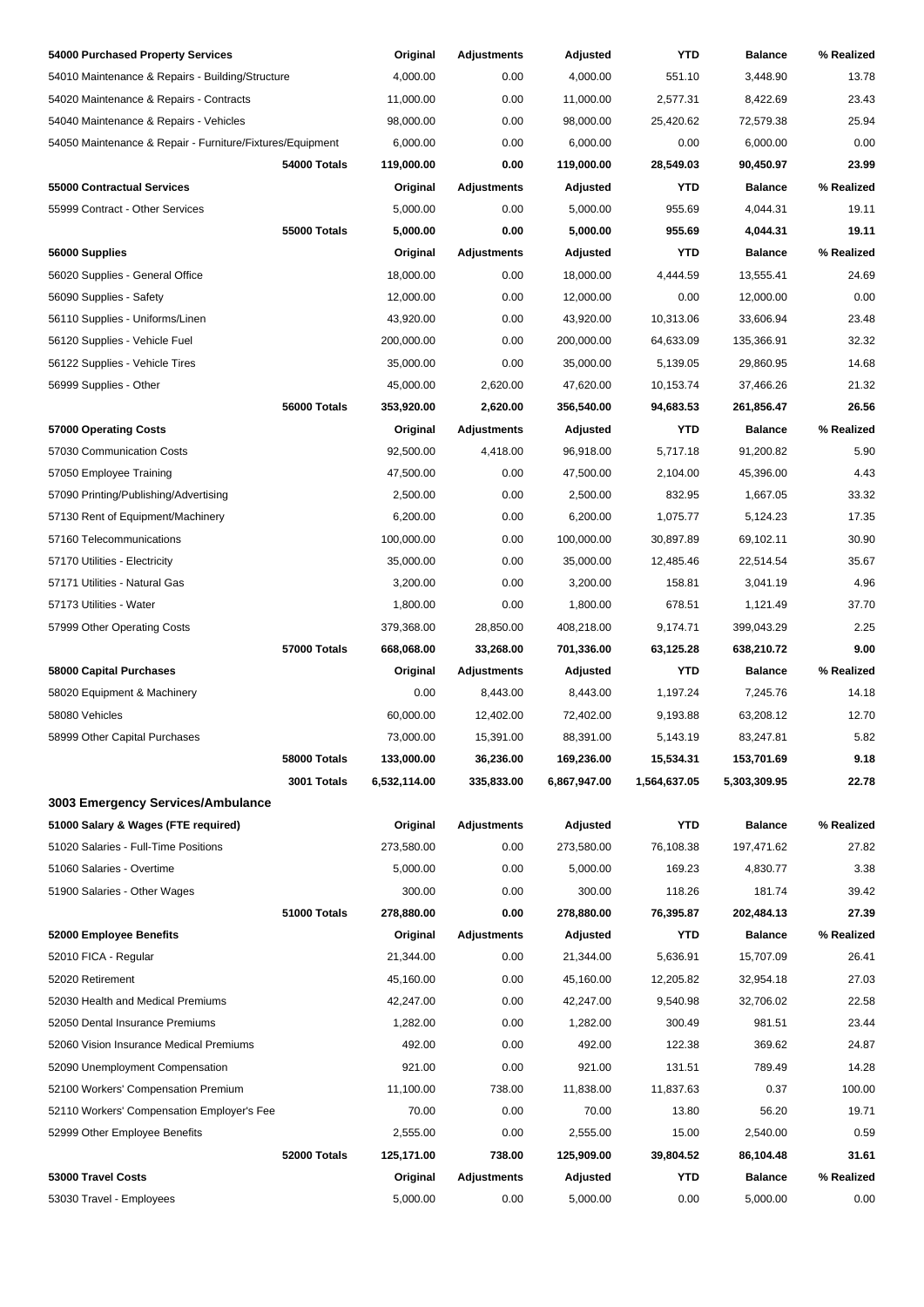|                                            | <b>53000 Totals</b> | 5,000.00     | 0.00               | 5,000.00     | 0.00       | 5,000.00       | 0.00       |
|--------------------------------------------|---------------------|--------------|--------------------|--------------|------------|----------------|------------|
| 54000 Purchased Property Services          |                     | Original     | <b>Adjustments</b> | Adjusted     | YTD        | <b>Balance</b> | % Realized |
| 54020 Maintenance & Repairs - Contracts    |                     | 1,966.00     | 0.00               | 1,966.00     | 0.00       | 1,966.00       | 0.00       |
| 54040 Maintenance & Repairs - Vehicles     |                     | 8,000.00     | 0.00               | 8,000.00     | 4,117.37   | 3,882.63       | 51.47      |
|                                            | 54000 Totals        | 9,966.00     | 0.00               | 9,966.00     | 4,117.37   | 5,848.63       | 41.31      |
| 55000 Contractual Services                 |                     | Original     | <b>Adjustments</b> | Adjusted     | YTD        | <b>Balance</b> | % Realized |
| 55030 Contract - Professional Services     |                     | 0.00         | 0.00               | 0.00         | 140.00     | (140.00)       | inf        |
| 55999 Contract - Other Services            |                     | 45,000.00    | 0.00               | 45,000.00    | 1,539.95   | 43,460.05      | 3.42       |
|                                            | <b>55000 Totals</b> | 45,000.00    | 0.00               | 45,000.00    | 1,679.95   | 43,320.05      | 3.73       |
| 56000 Supplies                             |                     | Original     | <b>Adjustments</b> | Adjusted     | YTD        | <b>Balance</b> | % Realized |
| 56020 Supplies - General Office            |                     | 3,000.00     | 0.00               | 3,000.00     | 533.56     | 2,466.44       | 17.79      |
| 56050 Supplies - Janitorial/Maintenance    |                     | 4,000.00     | 0.00               | 4,000.00     | 2,348.97   | 1,651.03       | 58.72      |
| 56090 Supplies - Safety                    |                     | 500.00       | 0.00               | 500.00       | 0.00       | 500.00         | 0.00       |
| 56110 Supplies - Uniforms/Linen            |                     | 3,500.00     | 0.00               | 3,500.00     | 0.00       | 3,500.00       | 0.00       |
| 56120 Supplies - Vehicle Fuel              |                     | 20,000.00    | 0.00               | 20,000.00    | 6,424.88   | 13,575.12      | 32.12      |
|                                            | 56000 Totals        | 31,000.00    | 0.00               | 31,000.00    | 9,307.41   | 21,692.59      | 30.02      |
| 57000 Operating Costs                      |                     | Original     | <b>Adjustments</b> | Adjusted     | YTD        | <b>Balance</b> | % Realized |
| 57030 Communication Costs                  |                     | 755,000.00   | 1,169,735.00       | 1,924,735.00 | 2,180.00   | 1,922,555.00   | 0.11       |
| 57050 Employee Training                    |                     | 32,000.00    | 1,916.00           | 33,916.00    | 533.04     | 33,382.96      | 1.57       |
| 57090 Printing/Publishing/Advertising      |                     | 1,000.00     | 0.00               | 1,000.00     | 95.24      | 904.76         | 9.52       |
| 57160 Telecommunications                   |                     | 1,200.00     | 0.00               | 1,200.00     | 161.10     | 1,038.90       | 13.43      |
| 57170 Utilities - Electricity              |                     | 2,500.00     | 0.00               | 2,500.00     | 783.43     | 1,716.57       | 31.34      |
| 57171 Utilities - Natural Gas              |                     | 500.00       | 0.00               | 500.00       | 89.87      | 410.13         | 17.97      |
| 57173 Utilities - Water                    |                     | 250.00       | 0.00               | 250.00       | 45.32      | 204.68         | 18.13      |
| 57999 Other Operating Costs                |                     | 15,000.00    | 0.00               | 15,000.00    | 7,253.38   | 7,746.62       | 48.36      |
|                                            | 57000 Totals        | 807,450.00   | 1,171,651.00       | 1,979,101.00 | 11,141.38  | 1,967,959.62   | 0.56       |
| 58000 Capital Purchases                    |                     | Original     | Adjustments        | Adjusted     | YTD        | <b>Balance</b> | % Realized |
| 58999 Other Capital Purchases              |                     | 530,000.00   | 73,915.00          | 603,915.00   | 0.00       | 603,915.00     | 0.00       |
|                                            | 58000 Totals        | 530,000.00   | 73,915.00          | 603,915.00   | 0.00       | 603,915.00     | 0.00       |
|                                            | 3003 Totals         | 1,832,467.00 | 1,246,304.00       | 3,078,771.00 | 142,446.50 | 2,936,324.50   | 4.63       |
| <b>3004 Animal Control</b>                 |                     |              |                    |              |            |                |            |
| 51000 Salary & Wages (FTE required)        |                     | Original     | Adjustments        | Adjusted     | YTD        | <b>Balance</b> | % Realized |
| 51020 Salaries - Full-Time Positions       |                     | 124,385.00   | 0.00               | 124,385.00   | 33,408.02  | 90,976.98      | 26.86      |
| 51040 Salaries - Part-Time Positions       |                     | 52,832.00    | 0.00               | 52,832.00    | 15,801.80  | 37,030.20      | 29.91      |
| 51060 Salaries - Overtime                  |                     | 200.00       | 0.00               | 200.00       | 0.00       | 200.00         | 0.00       |
|                                            | 51000 Totals        | 177,417.00   | 0.00               | 177,417.00   | 49,209.82  | 128,207.18     | 27.74      |
| 52000 Employee Benefits                    |                     | Original     | <b>Adjustments</b> | Adjusted     | YTD        | <b>Balance</b> | % Realized |
| 52010 FICA - Regular                       |                     | 13,581.00    | 0.00               | 13,581.00    | 3,622.60   | 9,958.40       | 26.67      |
| 52020 Retirement                           |                     | 14,883.00    | 0.00               | 14,883.00    | 4,124.19   | 10,758.81      | 27.71      |
| 52030 Health and Medical Premiums          |                     | 29,466.00    | 0.00               | 29,466.00    | 7,365.54   | 22,100.46      | 25.00      |
| 52050 Dental Insurance Premiums            |                     | 582.00       | 0.00               | 582.00       | 145.38     | 436.62         | 24.98      |
| 52060 Vision Insurance Medical Premiums    |                     | 220.00       | 0.00               | 220.00       | 54.60      | 165.40         | 24.82      |
| 52090 Unemployment Compensation            |                     | 587.00       | 0.00               | 587.00       | 118.13     | 468.87         | 20.12      |
| 52100 Workers' Compensation Premium        |                     | 3,200.00     | 0.00               | 3,200.00     | 3,109.17   | 90.83          | 97.16      |
| 52110 Workers' Compensation Employer's Fee |                     | 70.00        | 0.00               | 70.00        | 16.10      | 53.90          | 23.00      |
| 52999 Other Employee Benefits              |                     | 48.00        | 0.00               | 48.00        | 12.60      | 35.40          | 26.25      |
|                                            | 52000 Totals        | 62,637.00    | 0.00               | 62,637.00    | 18,568.31  | 44,068.69      | 29.64      |
| 53000 Travel Costs                         |                     | Original     | <b>Adjustments</b> | Adjusted     | YTD        | <b>Balance</b> | % Realized |
| 53030 Travel - Employees                   |                     | 750.00       | 0.00               | 750.00       | 0.00       | 750.00         | 0.00       |
|                                            | 53000 Totals        | 750.00       | 0.00               | 750.00       | 0.00       | 750.00         | 0.00       |
| 54000 Purchased Property Services          |                     | Original     | <b>Adjustments</b> | Adjusted     | YTD        | <b>Balance</b> | % Realized |
| 54020 Maintenance & Repairs - Contracts    |                     | 738.00       | 0.00               | 738.00       | 0.00       | 738.00         | 0.00       |
| 54040 Maintenance & Repairs - Vehicles     |                     | 3,000.00     | 0.00               | 3,000.00     | 1,444.84   | 1,555.16       | 48.16      |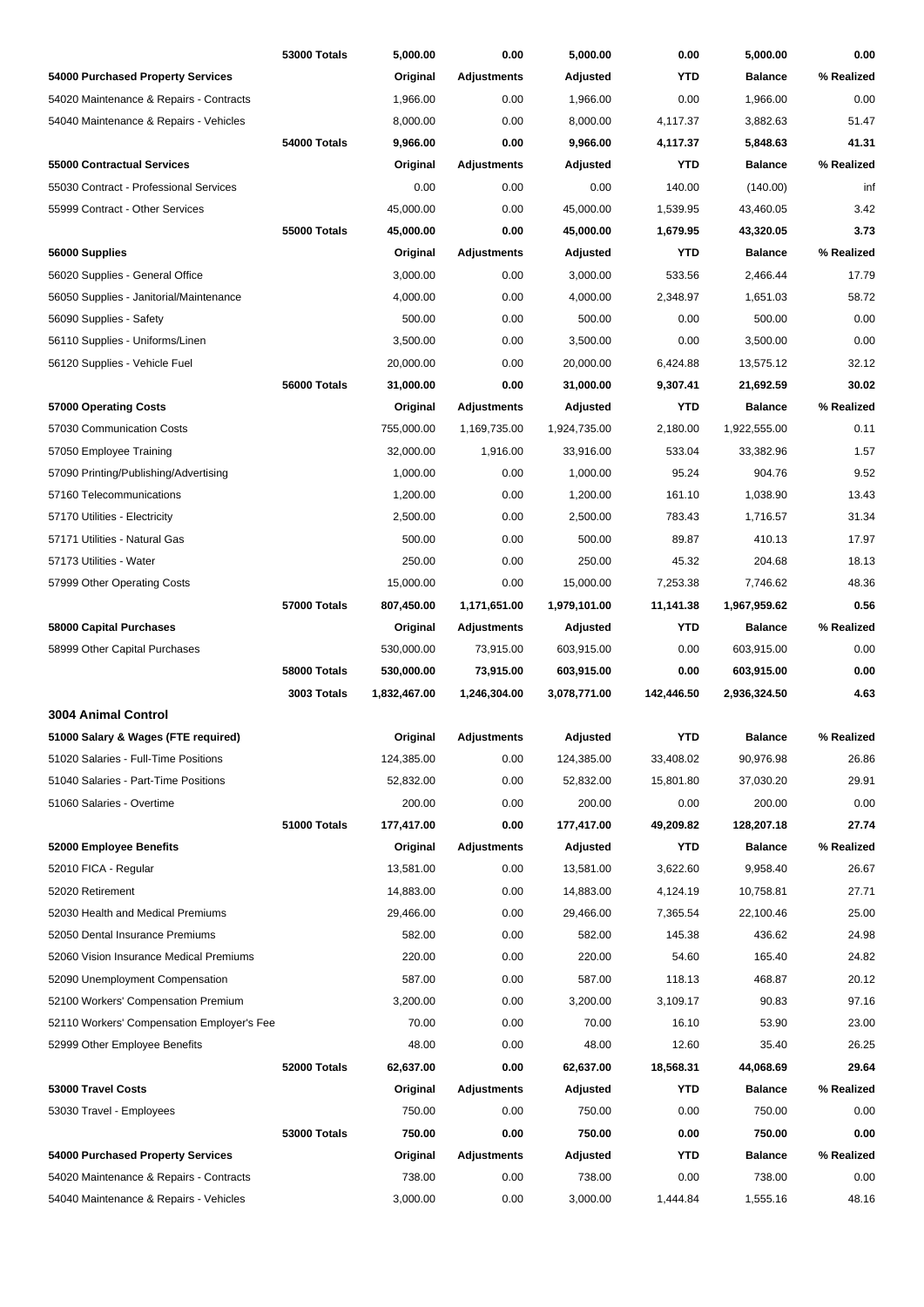|                                                             | 54000 Totals        | 3,738.00         | 0.00               | 3,738.00         | 1,444.84       | 2,293.16        | 38.65      |
|-------------------------------------------------------------|---------------------|------------------|--------------------|------------------|----------------|-----------------|------------|
| <b>55000 Contractual Services</b>                           |                     | Original         | <b>Adjustments</b> | Adjusted         | <b>YTD</b>     | <b>Balance</b>  | % Realized |
| 55999 Contract - Other Services                             |                     | 2,500.00         | 0.00               | 2,500.00         | 326.92         | 2,173.08        | 13.08      |
|                                                             | <b>55000 Totals</b> | 2,500.00         | 0.00               | 2,500.00         | 326.92         | 2,173.08        | 13.08      |
| 56000 Supplies                                              |                     | Original         | <b>Adjustments</b> | Adjusted         | YTD            | <b>Balance</b>  | % Realized |
| 56020 Supplies - General Office                             |                     | 1,000.00         | (87.00)            | 913.00           | 0.00           | 913.00          | 0.00       |
| 56040 Supplies - Furniture/Fixtures/Equipment (Non-Capital) |                     | 7,500.00         | 0.00               | 7,500.00         | 229.50         | 7,270.50        | 3.06       |
| 56120 Supplies - Vehicle Fuel                               |                     | 8,300.00         | 0.00               | 8,300.00         | 2,126.63       | 6,173.37        | 25.62      |
|                                                             | 56000 Totals        | 16,800.00        | (87.00)            | 16,713.00        | 2,356.13       | 14,356.87       | 14.10      |
| 57000 Operating Costs                                       |                     | Original         | <b>Adjustments</b> | Adjusted         | YTD            | <b>Balance</b>  | % Realized |
| 57050 Employee Training                                     |                     | 1,800.00         | 0.00               | 1,800.00         | 425.16         | 1,374.84        | 23.62      |
| 57090 Printing/Publishing/Advertising                       |                     | 300.00           | 0.00               | 300.00           | 0.00           | 300.00          | 0.00       |
| 57160 Telecommunications                                    |                     | 4,000.00         | 0.00               | 4,000.00         | 957.29         | 3,042.71        | 23.93      |
| 57170 Utilities - Electricity                               |                     | 11,000.00        | 0.00               | 11,000.00        | 2,118.44       | 8,881.56        | 19.26      |
| 57171 Utilities - Natural Gas                               |                     | 700.00           | 0.00               | 700.00           | 0.00           | 700.00          | 0.00       |
| 57173 Utilities - Water                                     |                     | 2,000.00         | 0.00               | 2,000.00         | 299.95         | 1,700.05        | 15.00      |
| 57999 Other Operating Costs                                 |                     | 65,456.00        | 87.00              | 65,543.00        | 14,789.87      | 50,753.13       | 22.57      |
|                                                             | <b>57000 Totals</b> | 85,256.00        | 87.00              | 85,343.00        | 18,590.71      | 66,752.29       | 21.78      |
|                                                             | 3004 Totals         | 349,098.00       | 0.00               | 349,098.00       | 90,496.73      | 258,601.27      | 25.92      |
| 4003 Parks & Recreation                                     |                     |                  |                    |                  |                |                 |            |
| 51000 Salary & Wages (FTE required)                         |                     | Original         | <b>Adjustments</b> | Adjusted         | <b>YTD</b>     | <b>Balance</b>  | % Realized |
| 51020 Salaries - Full-Time Positions                        |                     | 74,464.00        | 0.00               | 74,464.00        | 19,488.00      | 54,976.00       | 26.17      |
| 51040 Salaries - Part-Time Positions                        |                     | 64,064.00        | 0.00               | 64,064.00        | 11,829.20      | 52,234.80       | 18.46      |
| 51060 Salaries - Overtime                                   |                     | 7,500.00         | 0.00               | 7,500.00         | 901.89         | 6,598.11        | 12.03      |
| 51900 Salaries - Other Wages                                |                     | 1,000.00         | 0.00               | 1,000.00         | 0.00           | 1,000.00        | 0.00       |
|                                                             | 51000 Totals        | 147,028.00       | 0.00               | 147,028.00       | 32,219.09      | 114,808.91      | 21.91      |
| 52000 Employee Benefits                                     |                     | Original         | <b>Adjustments</b> | Adjusted         | YTD            | <b>Balance</b>  | % Realized |
| 52010 FICA - Regular                                        |                     | 11,248.00        | 0.00               | 11,248.00        | 2,451.74       | 8,796.26        | 21.80      |
| 52020 Retirement                                            |                     | 10,577.00        | 0.00               | 10,577.00        | 2,023.29       | 8,553.71        | 19.13      |
| 52030 Health and Medical Premiums                           |                     |                  |                    |                  |                |                 | 24.56      |
| 52050 Dental Insurance Premiums                             |                     | 108.00<br>268.00 | 0.00               | 108.00<br>268.00 | 26.52<br>66.90 | 81.48<br>201.10 | 24.96      |
|                                                             |                     |                  | 0.00               |                  |                |                 |            |
| 52060 Vision Insurance Medical Premiums                     |                     | 103.00           | 0.00               | 103.00           | 25.68          | 77.32           | 24.93      |
| 52090 Unemployment Compensation                             |                     | 486.00           | 0.00               | 486.00           | 104.00         | 382.00          | 21.40      |
| 52100 Workers' Compensation Premium                         |                     | 4,300.00         | 0.00               | 4,300.00         | 4,093.58       | 206.42          | 95.20      |
| 52110 Workers' Compensation Employer's Fee                  |                     | 70.00            | 0.00               | 70.00            | 13.80          | 56.20           | 19.71      |
| 52999 Other Employee Benefits                               |                     | 47.00            | 0.00               | 47.00            | 9.30           | 37.70           | 19.79      |
|                                                             | 52000 Totals        | 27,207.00        | 0.00               | 27,207.00        | 8,814.81       | 18,392.19       | 32.40      |
| 53000 Travel Costs                                          |                     | Original         | <b>Adjustments</b> | Adjusted         | <b>YTD</b>     | <b>Balance</b>  | % Realized |
| 53030 Travel - Employees                                    |                     | 2,500.00         | 0.00               | 2,500.00         | 93.54          | 2,406.46        | 3.74       |
|                                                             | 53000 Totals        | 2,500.00         | 0.00               | 2,500.00         | 93.54          | 2,406.46        | 3.74       |
| 54000 Purchased Property Services                           |                     | Original         | <b>Adjustments</b> | Adjusted         | <b>YTD</b>     | <b>Balance</b>  | % Realized |
| 54010 Maintenance & Repairs - Building/Structure            |                     | 500.00           | 0.00               | 500.00           | 197.37         | 302.63          | 39.47      |
| 54020 Maintenance & Repairs - Contracts                     |                     | 1,720.00         | 0.00               | 1,720.00         | 0.00           | 1,720.00        | 0.00       |
| 54040 Maintenance & Repairs - Vehicles                      |                     | 1,750.00         | 0.00               | 1,750.00         | 1,010.18       | 739.82          | 57.72      |
| 54050 Maintenance & Repair - Furniture/Fixtures/Equipment   |                     | 3,000.00         | 277.00             | 3,277.00         | 568.35         | 2,708.65        | 17.34      |
|                                                             | 54000 Totals        | 6,970.00         | 277.00             | 7,247.00         | 1,775.90       | 5,471.10        | 24.51      |
| 56000 Supplies                                              |                     | Original         | <b>Adjustments</b> | Adjusted         | <b>YTD</b>     | <b>Balance</b>  | % Realized |
| 56040 Supplies - Furniture/Fixtures/Equipment (Non-Capital) |                     | 8,500.00         | 180.00             | 8,680.00         | 1,031.62       | 7,648.38        | 11.89      |
| 56050 Supplies - Janitorial/Maintenance                     |                     | 300.00           | 0.00               | 300.00           | 131.82         | 168.18          | 43.94      |
| 56090 Supplies - Safety                                     |                     | 300.00           | 0.00               | 300.00           | 51.20          | 248.80          | 17.07      |
| 56110 Supplies - Uniforms/Linen                             |                     | 1,300.00         | 0.00               | 1,300.00         | 0.00           | 1,300.00        | 0.00       |
| 56120 Supplies - Vehicle Fuel                               |                     | 1,000.00         | 0.00               | 1,000.00         | 361.31         | 638.69          | 36.13      |
|                                                             | 56000 Totals        | 11,400.00        | 180.00             | 11,580.00        | 1,575.95       | 10,004.05       | 13.61      |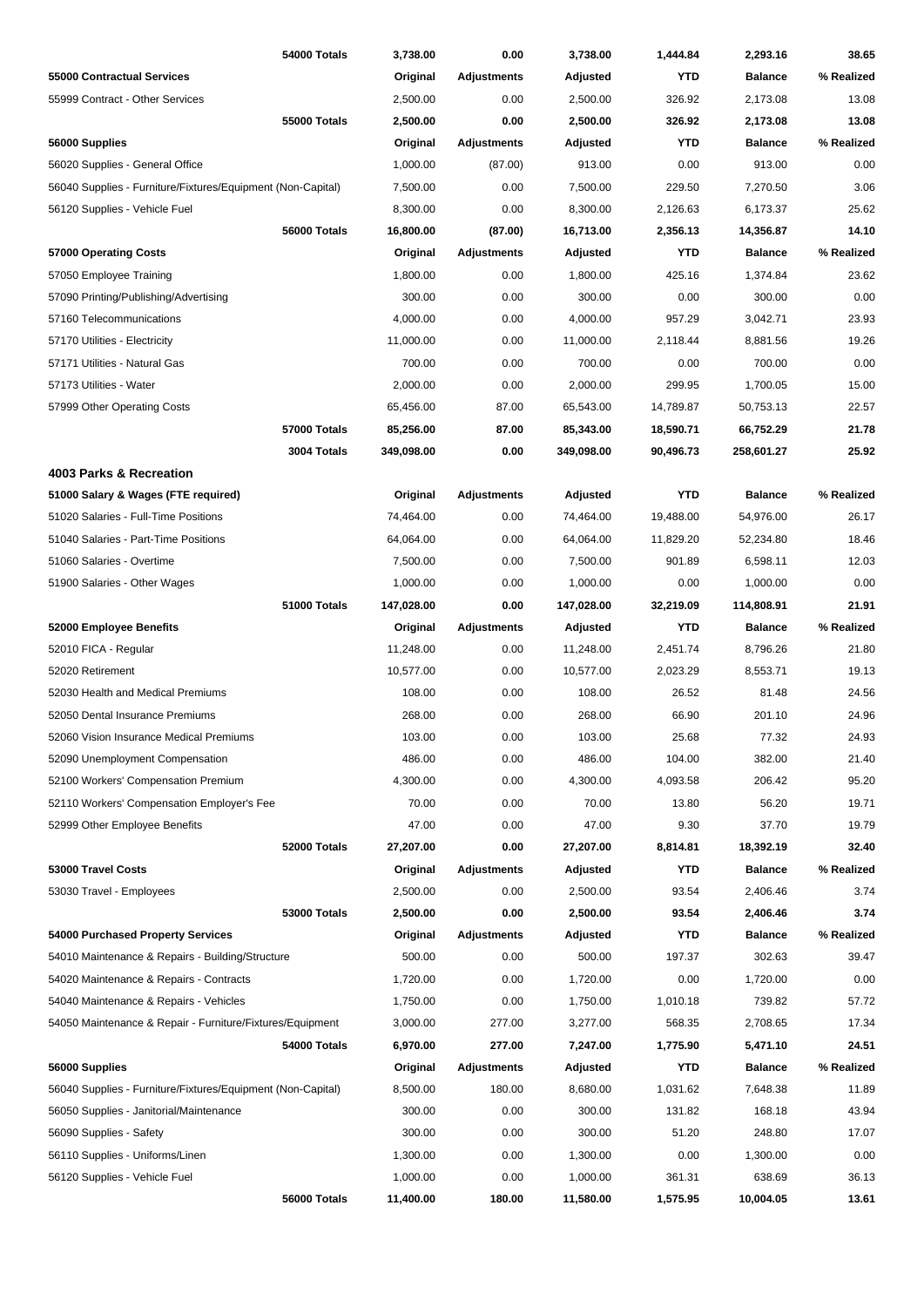| 57000 Operating Costs                                    | Original       | <b>Adjustments</b> | Adjusted       | YTD            | <b>Balance</b> | % Realized |
|----------------------------------------------------------|----------------|--------------------|----------------|----------------|----------------|------------|
| 57050 Employee Training                                  | 1,100.00       | 0.00               | 1,100.00       | 700.00         | 400.00         | 63.64      |
| 57090 Printing/Publishing/Advertising                    | 1,500.00       | 0.00               | 1,500.00       | 765.46         | 734.54         | 51.03      |
| 57130 Rent of Equipment/Machinery                        | 1,275.00       | 0.00               | 1,275.00       | 280.00         | 995.00         | 21.96      |
| 57150 Subscriptions & Dues                               | 0.00           | 0.00               | 0.00           | 40.00          | (40.00)        | inf        |
| 57160 Telecommunications                                 | 2,500.00       | 0.00               | 2,500.00       | 537.04         | 1,962.96       | 21.48      |
| 57170 Utilities - Electricity                            | 2,500.00       | 0.00               | 2,500.00       | 483.94         | 2,016.06       | 19.36      |
| 57999 Other Operating Costs                              | 36,465.00      | 0.00               | 36,465.00      | 1,730.47       | 34,734.53      | 4.75       |
| 57000 Totals                                             | 45,340.00      | 0.00               | 45,340.00      | 4,536.91       | 40,803.09      | 10.01      |
| 58000 Capital Purchases                                  | Original       | <b>Adjustments</b> | Adjusted       | <b>YTD</b>     | <b>Balance</b> | % Realized |
| 58020 Equipment & Machinery                              | 0.00           | 4,949.00           | 4,949.00       | 2,844.48       | 2,104.52       | 57.48      |
| 58999 Other Capital Purchases                            | 0.00           | 80,000.00          | 80,000.00      | 73,051.47      | 6,948.53       | 91.31      |
| 58000 Totals                                             | 0.00           | 84,949.00          | 84,949.00      | 75,895.95      | 9,053.05       | 89.34      |
| 4003 Totals                                              | 240,445.00     | 85,406.00          | 325,851.00     | 124,912.15     | 200,938.85     | 38.33      |
| 50000 Expenditures Totals                                | 14,634,609.00  | 1,765,533.00       | 16,499,893.00  | 3,114,655.80   | 13,291,925.20  | 18.88      |
| 60000 Other Financing Sources                            |                |                    |                |                |                |            |
| 0001 No Department                                       |                |                    |                |                |                |            |
| 61000 Transfers                                          |                |                    |                | <b>YTD</b>     | <b>Balance</b> | % Realized |
|                                                          | Original       | <b>Adjustments</b> | Adjusted       |                |                |            |
| 61100 Transfers In                                       | 4,000,000.00   | 0.00               | 4,000,000.00   | 0.00           | 4,000,000.00   | 0.00       |
| 61200 Transfers Out                                      | (9,493,774.00) | 0.00               | (9,493,774.00) | (1,562,925.00) | (7,930,849.00) | 16.46      |
| 61000 Totals                                             | (5,493,774.00) | 0.00               | (5,493,774.00) | (1,562,925.00) | (3,930,849.00) | 28.45      |
| 0001 Totals                                              | (5,493,774.00) | 0.00               | (5,493,774.00) | (1,562,925.00) | (3,930,849.00) | 28.45      |
| 60000 Other Financing Sources Totals                     | (5,493,774.00) | 0.00               | (5,493,774.00) | (1,562,925.00) | (3,930,849.00) | 28.45      |
| 20200 Environmental                                      |                |                    |                |                |                |            |
| 10000 Assets                                             |                |                    |                |                |                |            |
| 0001 No Department                                       |                |                    |                |                |                |            |
| 12000 Receivables                                        | Original       | <b>Adjustments</b> | Adjusted       | <b>YTD</b>     | <b>Balance</b> | % Realized |
| 12001 Receivables                                        | 0.00           | 0.00               | 0.00           | 6,906.81       | (6,906.81)     | inf        |
| 12000 Totals                                             | 0.00           | 0.00               | 0.00           | 6,906.81       | (6,906.81)     | inf        |
| 0001 Totals                                              | 0.00           | 0.00               | 0.00           | 6,906.81       | (6,906.81)     | inf        |
| 10000 Assets Totals                                      | 0.00           | 0.00               | 0.00           | 6,906.81       | (6,906.81)     | inf        |
| 40000 Revenues                                           |                |                    |                |                |                |            |
| 0001 No Department                                       |                |                    |                |                |                |            |
| 41000 Taxes Local Effort                                 | Original       | <b>Adjustments</b> | Adjusted       | <b>YTD</b>     | <b>Balance</b> | % Realized |
| 41204 Gross Receipts Tax - County Environmental Services | 405,000.00     | 0.00               | 405,000.00     | 121,427.33     | 283,572.67     | 29.98      |
| 41000 Totals                                             | 405,000.00     | 0.00               | 405,000.00     | 121,427.33     | 283,572.67     | 29.98      |
| 44000 Charges for Services                               | Original       | <b>Adjustments</b> | Adjusted       | <b>YTD</b>     | <b>Balance</b> | % Realized |
| 44100 Landfill Fees                                      | 45,400.00      | 0.00               | 45,400.00      | 26,185.20      | 19,214.80      | 57.68      |
| 44000 Totals                                             | 45,400.00      | 0.00               | 45,400.00      | 26,185.20      | 19,214.80      | 57.68      |
| 46000 Miscellaneous Revenues                             | Original       | <b>Adjustments</b> | Adjusted       | <b>YTD</b>     | <b>Balance</b> | % Realized |
| 46040 Investment Income                                  | 300.00         | 0.00               | 300.00         | 0.00           | 300.00         | 0.00       |
| 46060 Reimbursements/Refunds                             | 0.00           | 0.00               | 0.00           | 909.33         | (909.33)       | inf        |
| 46000 Totals                                             | 300.00         | 0.00               | 300.00         | 909.33         | (609.33)       | 303.11     |
| 0001 Totals                                              | 450,700.00     | 0.00               | 450,700.00     | 148,521.86     | 302,178.14     | 32.95      |
| 40000 Revenues Totals                                    | 450,700.00     | 0.00               | 450,700.00     | 148,521.86     | 302,178.14     | 32.95      |
| 50000 Expenditures                                       |                |                    |                |                |                |            |
| 5009 Environmental                                       |                |                    |                |                |                |            |
| 51000 Salary & Wages (FTE required)                      | Original       | <b>Adjustments</b> | Adjusted       | <b>YTD</b>     | <b>Balance</b> | % Realized |
| 51020 Salaries - Full-Time Positions                     | 648,041.00     | 0.00               | 648,041.00     | 142,151.56     | 505,889.44     | 21.94      |
| 51060 Salaries - Overtime                                | 15,000.00      | 0.00               | 15,000.00      | 1,948.39       | 13,051.61      | 12.99      |
| 51900 Salaries - Other Wages                             | 550.00         | 0.00               | 550.00         | 338.28         | 211.72         | 61.51      |
| 51000 Totals                                             | 663,591.00     | 0.00               | 663,591.00     | 144,438.23     | 519,152.77     | 21.77      |
| 52000 Employee Benefits                                  | Original       | <b>Adjustments</b> | Adjusted       | <b>YTD</b>     | <b>Balance</b> | % Realized |
|                                                          |                |                    |                |                |                |            |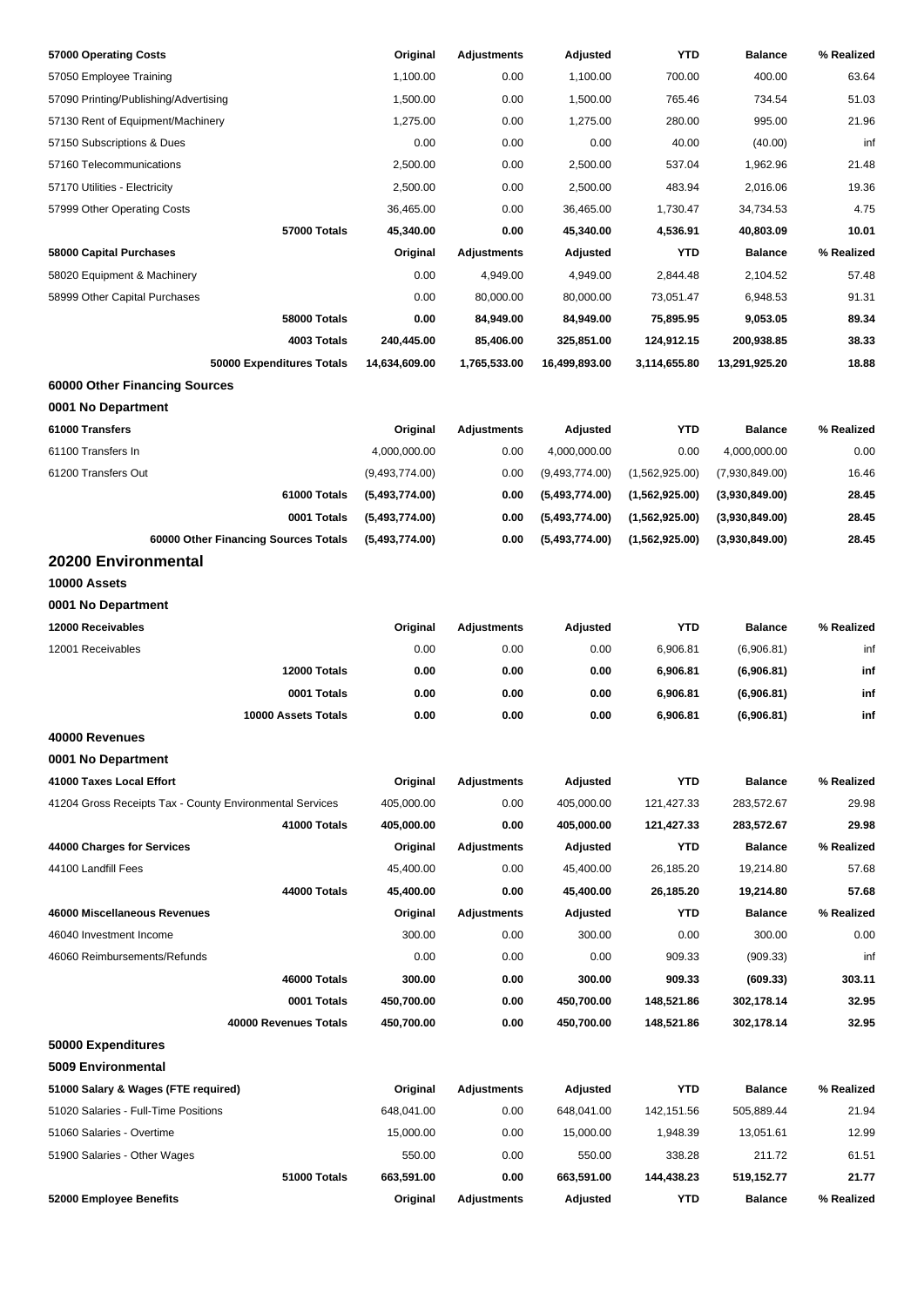| 58080 Vehicles<br>58999 Other Capital Purchases<br>58000 Totals<br>5009 Totals<br>50000 Expenditures Totals<br>0001 No Department<br>61000 Transfers<br>61100 Transfers In<br>61000 Totals<br>0001 Totals<br>60000 Other Financing Sources Totals | 165,261.00<br>8,239.00<br>173,500.00<br>1,559,840.00<br>1,559,840.00<br>Original<br>1,110,000.00<br>1,110,000.00<br>1,110,000.00<br>1,110,000.00 | 0.00<br>0.00<br>0.00<br>0.00<br>0.00<br><b>Adjustments</b><br>0.00<br>0.00<br>0.00<br>0.00 | 165,261.00<br>8,239.00<br>173,500.00<br>1,559,840.00<br>1,559,840.00<br>Adjusted<br>1,110,000.00<br>1,110,000.00<br>1,110,000.00<br>1,110,000.00 | 0.00<br>119,431.60<br>119,431.60<br>437,140.68<br>437,140.68<br><b>YTD</b><br>509,000.00<br>509,000.00<br>509,000.00<br>509,000.00 | 165,261.00<br>(111, 192.60)<br>54,068.40<br>1,122,699.32<br>1,122,699.32<br><b>Balance</b><br>601,000.00<br>601,000.00<br>601,000.00<br>601,000.00 | 0.00<br>1,449.59<br>68.84<br>28.02<br>28.02<br>% Realized<br>45.86<br>45.86<br>45.86<br>45.86 |
|---------------------------------------------------------------------------------------------------------------------------------------------------------------------------------------------------------------------------------------------------|--------------------------------------------------------------------------------------------------------------------------------------------------|--------------------------------------------------------------------------------------------|--------------------------------------------------------------------------------------------------------------------------------------------------|------------------------------------------------------------------------------------------------------------------------------------|----------------------------------------------------------------------------------------------------------------------------------------------------|-----------------------------------------------------------------------------------------------|
| 60000 Other Financing Sources                                                                                                                                                                                                                     |                                                                                                                                                  |                                                                                            |                                                                                                                                                  |                                                                                                                                    |                                                                                                                                                    |                                                                                               |
|                                                                                                                                                                                                                                                   |                                                                                                                                                  |                                                                                            |                                                                                                                                                  |                                                                                                                                    |                                                                                                                                                    |                                                                                               |
|                                                                                                                                                                                                                                                   |                                                                                                                                                  |                                                                                            |                                                                                                                                                  |                                                                                                                                    |                                                                                                                                                    |                                                                                               |
|                                                                                                                                                                                                                                                   |                                                                                                                                                  |                                                                                            |                                                                                                                                                  |                                                                                                                                    |                                                                                                                                                    |                                                                                               |
|                                                                                                                                                                                                                                                   |                                                                                                                                                  |                                                                                            |                                                                                                                                                  |                                                                                                                                    |                                                                                                                                                    |                                                                                               |
|                                                                                                                                                                                                                                                   |                                                                                                                                                  |                                                                                            |                                                                                                                                                  |                                                                                                                                    |                                                                                                                                                    |                                                                                               |
|                                                                                                                                                                                                                                                   |                                                                                                                                                  |                                                                                            |                                                                                                                                                  |                                                                                                                                    |                                                                                                                                                    |                                                                                               |
|                                                                                                                                                                                                                                                   |                                                                                                                                                  |                                                                                            |                                                                                                                                                  |                                                                                                                                    |                                                                                                                                                    |                                                                                               |
|                                                                                                                                                                                                                                                   |                                                                                                                                                  |                                                                                            |                                                                                                                                                  |                                                                                                                                    |                                                                                                                                                    |                                                                                               |
|                                                                                                                                                                                                                                                   |                                                                                                                                                  |                                                                                            |                                                                                                                                                  |                                                                                                                                    |                                                                                                                                                    |                                                                                               |
|                                                                                                                                                                                                                                                   |                                                                                                                                                  |                                                                                            |                                                                                                                                                  |                                                                                                                                    |                                                                                                                                                    |                                                                                               |
|                                                                                                                                                                                                                                                   |                                                                                                                                                  |                                                                                            |                                                                                                                                                  |                                                                                                                                    |                                                                                                                                                    |                                                                                               |
| <b>58000 Capital Purchases</b>                                                                                                                                                                                                                    | Original                                                                                                                                         | Adjustments                                                                                | Adjusted                                                                                                                                         | <b>YTD</b>                                                                                                                         | <b>Balance</b>                                                                                                                                     | % Realized                                                                                    |
| 57000 Totals                                                                                                                                                                                                                                      | 233,900.00                                                                                                                                       | 0.00                                                                                       | 233,900.00                                                                                                                                       | 54,383.03                                                                                                                          | 179,516.97                                                                                                                                         | 23.25                                                                                         |
| 57999 Other Operating Costs                                                                                                                                                                                                                       | 201,500.00                                                                                                                                       | 0.00                                                                                       | 201,500.00                                                                                                                                       | 49,371.49                                                                                                                          | 152,128.51                                                                                                                                         | 24.50                                                                                         |
|                                                                                                                                                                                                                                                   |                                                                                                                                                  |                                                                                            |                                                                                                                                                  |                                                                                                                                    |                                                                                                                                                    |                                                                                               |
| 57173 Utilities - Water                                                                                                                                                                                                                           | 150.00                                                                                                                                           | 0.00                                                                                       | 150.00                                                                                                                                           | 87.73                                                                                                                              | 62.27                                                                                                                                              | 58.49                                                                                         |
| 57171 Utilities - Natural Gas                                                                                                                                                                                                                     | 1,500.00                                                                                                                                         | 0.00                                                                                       | 1,500.00                                                                                                                                         | 0.00                                                                                                                               | 1,500.00                                                                                                                                           | 0.00                                                                                          |
| 57170 Utilities - Electricity                                                                                                                                                                                                                     | 8,500.00                                                                                                                                         | 0.00                                                                                       | 8,500.00                                                                                                                                         | 2,263.84                                                                                                                           | 6,236.16                                                                                                                                           | 26.63                                                                                         |
| 57160 Telecommunications                                                                                                                                                                                                                          | 6,700.00                                                                                                                                         | 0.00                                                                                       | 6,700.00                                                                                                                                         | 1,879.05                                                                                                                           | 4,820.95                                                                                                                                           | 28.05                                                                                         |
| 57130 Rent of Equipment/Machinery                                                                                                                                                                                                                 | 2,750.00                                                                                                                                         | 0.00                                                                                       | 2,750.00                                                                                                                                         | 780.92                                                                                                                             | 1,969.08                                                                                                                                           | 28.40                                                                                         |
| 57090 Printing/Publishing/Advertising                                                                                                                                                                                                             | 100.00                                                                                                                                           | 0.00                                                                                       | 100.00                                                                                                                                           | 0.00                                                                                                                               | 100.00                                                                                                                                             | 0.00                                                                                          |
| 57070 Insurance - General Liability/Property                                                                                                                                                                                                      | 12,200.00                                                                                                                                        | 0.00                                                                                       | 12,200.00                                                                                                                                        | 0.00                                                                                                                               | 12,200.00                                                                                                                                          | 0.00                                                                                          |
| 57050 Employee Training                                                                                                                                                                                                                           | 500.00                                                                                                                                           | 0.00                                                                                       | 500.00                                                                                                                                           | 0.00                                                                                                                               | 500.00                                                                                                                                             | 0.00                                                                                          |
| 57000 Operating Costs                                                                                                                                                                                                                             | Original                                                                                                                                         | Adjustments                                                                                | Adjusted                                                                                                                                         | YTD                                                                                                                                | <b>Balance</b>                                                                                                                                     | % Realized                                                                                    |
| 56000 Totals                                                                                                                                                                                                                                      | 114,400.00                                                                                                                                       | 0.00                                                                                       | 114,400.00                                                                                                                                       | 24,491.35                                                                                                                          | 89,908.65                                                                                                                                          | 21.41                                                                                         |
| 56122 Supplies - Vehicle Tires                                                                                                                                                                                                                    | 17,000.00                                                                                                                                        | 0.00                                                                                       | 17,000.00                                                                                                                                        | 2,218.69                                                                                                                           | 14,781.31                                                                                                                                          | 13.05                                                                                         |
| 56121 Supplies - Vehicle Lubricants/Anti-Freeze                                                                                                                                                                                                   | 6,000.00                                                                                                                                         | 0.00                                                                                       | 6,000.00                                                                                                                                         | 2,311.41                                                                                                                           | 3,688.59                                                                                                                                           | 38.52                                                                                         |
| 56120 Supplies - Vehicle Fuel                                                                                                                                                                                                                     | 75,000.00                                                                                                                                        | 0.00                                                                                       | 75,000.00                                                                                                                                        | 18,804.82                                                                                                                          | 56,195.18                                                                                                                                          | 25.07                                                                                         |
| 56110 Supplies - Uniforms/Linen                                                                                                                                                                                                                   | 2,900.00                                                                                                                                         | 0.00                                                                                       | 2,900.00                                                                                                                                         | 164.74                                                                                                                             | 2,735.26                                                                                                                                           | 5.68                                                                                          |
| 56090 Supplies - Safety                                                                                                                                                                                                                           | 5,500.00                                                                                                                                         | 0.00                                                                                       | 5,500.00                                                                                                                                         | 288.00                                                                                                                             | 5,212.00                                                                                                                                           | 5.24                                                                                          |
| 56050 Supplies - Janitorial/Maintenance                                                                                                                                                                                                           | 1,000.00                                                                                                                                         | 0.00                                                                                       | 1,000.00                                                                                                                                         | 139.90                                                                                                                             | 860.10                                                                                                                                             | 13.99                                                                                         |
| 56040 Supplies - Furniture/Fixtures/Equipment (Non-Capital)                                                                                                                                                                                       | 7,000.00                                                                                                                                         | 0.00                                                                                       | 7,000.00                                                                                                                                         | 563.79                                                                                                                             | 6,436.21                                                                                                                                           | 8.05                                                                                          |
| 56000 Supplies                                                                                                                                                                                                                                    | Original                                                                                                                                         | Adjustments                                                                                | Adjusted                                                                                                                                         | <b>YTD</b>                                                                                                                         | <b>Balance</b>                                                                                                                                     | % Realized                                                                                    |
| 54000 Totals                                                                                                                                                                                                                                      | 82,246.00                                                                                                                                        | 0.00                                                                                       | 82,246.00                                                                                                                                        | 18,469.05                                                                                                                          | 63,776.95                                                                                                                                          | 22.46                                                                                         |
| 54050 Maintenance & Repair - Furniture/Fixtures/Equipment                                                                                                                                                                                         | 35,000.00                                                                                                                                        | 0.00                                                                                       | 35,000.00                                                                                                                                        | 9,746.22                                                                                                                           | 25,253.78                                                                                                                                          | 27.85                                                                                         |
| 54040 Maintenance & Repairs - Vehicles                                                                                                                                                                                                            | 45,000.00                                                                                                                                        | 0.00                                                                                       | 45,000.00                                                                                                                                        | 8,713.39                                                                                                                           | 36,286.61                                                                                                                                          | 19.36                                                                                         |
| 54020 Maintenance & Repairs - Contracts                                                                                                                                                                                                           | 246.00                                                                                                                                           | 0.00                                                                                       | 246.00                                                                                                                                           | 0.00                                                                                                                               | 246.00                                                                                                                                             | 0.00                                                                                          |
| 54010 Maintenance & Repairs - Building/Structure                                                                                                                                                                                                  | 2,000.00                                                                                                                                         | 0.00                                                                                       | 2,000.00                                                                                                                                         | 9.44                                                                                                                               | 1,990.56                                                                                                                                           | 0.47                                                                                          |
| 54000 Purchased Property Services                                                                                                                                                                                                                 | Original                                                                                                                                         | <b>Adjustments</b>                                                                         | Adjusted                                                                                                                                         | YTD                                                                                                                                | <b>Balance</b>                                                                                                                                     | % Realized                                                                                    |
| 53000 Totals                                                                                                                                                                                                                                      | 450.00                                                                                                                                           | 0.00                                                                                       | 450.00                                                                                                                                           | 0.00                                                                                                                               | 450.00                                                                                                                                             | 0.00                                                                                          |
| 53030 Travel - Employees                                                                                                                                                                                                                          | 450.00                                                                                                                                           | 0.00                                                                                       | 450.00                                                                                                                                           | 0.00                                                                                                                               | 450.00                                                                                                                                             | 0.00                                                                                          |
| 53000 Travel Costs                                                                                                                                                                                                                                | Original                                                                                                                                         | Adjustments                                                                                | Adjusted                                                                                                                                         | <b>YTD</b>                                                                                                                         | <b>Balance</b>                                                                                                                                     | % Realized                                                                                    |
| 52000 Totals                                                                                                                                                                                                                                      | 291,753.00                                                                                                                                       | 0.00                                                                                       | 291,753.00                                                                                                                                       | 75,927.42                                                                                                                          | 215,825.58                                                                                                                                         | 26.02                                                                                         |
| 52999 Other Employee Benefits                                                                                                                                                                                                                     | 125.00                                                                                                                                           | 0.00                                                                                       | 125.00                                                                                                                                           | 32.40                                                                                                                              | 92.60                                                                                                                                              | 25.92                                                                                         |
| 52110 Workers' Compensation Employer's Fee                                                                                                                                                                                                        | 200.00                                                                                                                                           | 0.00                                                                                       | 200.00                                                                                                                                           | 36.80                                                                                                                              | 163.20                                                                                                                                             | 18.40                                                                                         |
| 52100 Workers' Compensation Premium                                                                                                                                                                                                               | 30,000.00                                                                                                                                        | 0.00                                                                                       | 30,000.00                                                                                                                                        | 26,095.43                                                                                                                          | 3,904.57                                                                                                                                           | 86.98                                                                                         |
| 52090 Unemployment Compensation                                                                                                                                                                                                                   | 2,190.00                                                                                                                                         | 0.00                                                                                       | 2,190.00                                                                                                                                         | 414.95                                                                                                                             | 1,775.05                                                                                                                                           | 18.95                                                                                         |
| 52060 Vision Insurance Medical Premiums                                                                                                                                                                                                           | 1,077.00                                                                                                                                         | 0.00                                                                                       | 1,077.00                                                                                                                                         | 191.04                                                                                                                             | 885.96                                                                                                                                             | 17.74                                                                                         |
| 52050 Dental Insurance Premiums                                                                                                                                                                                                                   | 2,914.00                                                                                                                                         | 0.00                                                                                       | 2,914.00                                                                                                                                         | 523.44                                                                                                                             | 2,390.56                                                                                                                                           | 17.96                                                                                         |
| 52030 Health and Medical Premiums                                                                                                                                                                                                                 | 139,440.00                                                                                                                                       | 0.00                                                                                       | 139,440.00                                                                                                                                       | 24,535.64                                                                                                                          | 114,904.36                                                                                                                                         | 17.60                                                                                         |
|                                                                                                                                                                                                                                                   | 65,041.00                                                                                                                                        | 0.00                                                                                       | 65,041.00                                                                                                                                        | 13,599.77                                                                                                                          | 51,441.23                                                                                                                                          | 20.91                                                                                         |
| 52020 Retirement                                                                                                                                                                                                                                  |                                                                                                                                                  |                                                                                            |                                                                                                                                                  |                                                                                                                                    |                                                                                                                                                    |                                                                                               |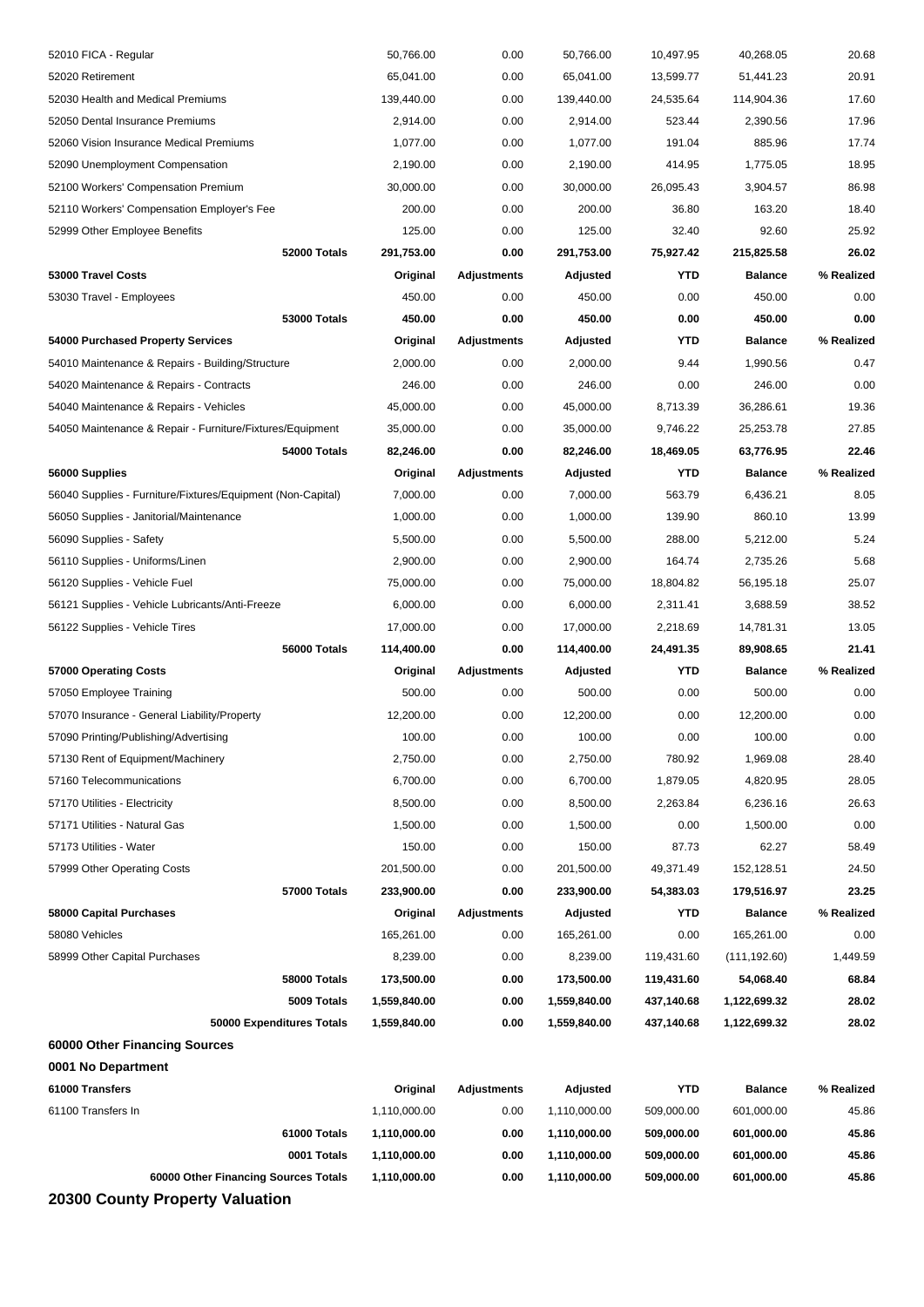#### **10000 Assets**

**0001 No Department**

| 10100 Cash Assets                          | Original   | <b>Adjustments</b> | Adjusted   | <b>YTD</b> | <b>Balance</b> | % Realized |
|--------------------------------------------|------------|--------------------|------------|------------|----------------|------------|
| 10101 Unrestricted Cash                    | 280,694.00 | 0.00               | 280,694.00 | 280,694.00 | 0.00           | 100.00     |
| 10100 Totals                               | 280,694.00 | 0.00               | 280,694.00 | 280,694.00 | 0.00           | 100.00     |
| 12000 Receivables                          | Original   | <b>Adjustments</b> | Adjusted   | <b>YTD</b> | <b>Balance</b> | % Realized |
| 12001 Receivables                          | 0.00       | 0.00               | 0.00       | 226.49     | (226.49)       | inf        |
| 12000 Totals                               | 0.00       | 0.00               | 0.00       | 226.49     | (226.49)       | inf        |
| 0001 Totals                                | 280,694.00 | 0.00               | 280,694.00 | 280,920.49 | (226.49)       | 100.08     |
| 10000 Assets Totals                        | 280,694.00 | 0.00               | 280,694.00 | 280,920.49 | (226.49)       | 100.08     |
| 40000 Revenues                             |            |                    |            |            |                |            |
| 0001 No Department                         |            |                    |            |            |                |            |
| 41000 Taxes Local Effort                   | Original   | <b>Adjustments</b> | Adjusted   | <b>YTD</b> | <b>Balance</b> | % Realized |
| 41540 Property Tax - 1% Administrative Fee | 316,469.00 | 0.00               | 316,469.00 | 3,879.91   | 312,589.09     | 1.23       |
| 41000 Totals                               | 316,469.00 | 0.00               | 316,469.00 | 3,879.91   | 312,589.09     | 1.23       |
| 46000 Miscellaneous Revenues               | Original   | <b>Adjustments</b> | Adjusted   | <b>YTD</b> | <b>Balance</b> | % Realized |
| 46060 Reimbursements/Refunds               | 0.00       | 0.00               | 0.00       | 225.00     | (225.00)       | inf        |
| 46000 Totals                               | 0.00       | 0.00               | 0.00       | 225.00     | (225.00)       | inf        |
| 0001 Totals                                | 316,469.00 | 0.00               | 316,469.00 | 4,104.91   | 312,364.09     | 1.30       |
| 40000 Revenues Totals                      | 316,469.00 | 0.00               | 316,469.00 | 4,104.91   | 312,364.09     | 1.30       |
| 50000 Expenditures                         |            |                    |            |            |                |            |
| 1003 County Assessor                       |            |                    |            |            |                |            |
| 51000 Salary & Wages (FTE required)        | Original   | <b>Adjustments</b> | Adjusted   | <b>YTD</b> | <b>Balance</b> | % Realized |
| 51020 Salaries - Full-Time Positions       | 259,306.00 | (5,556.00)         | 253,750.00 | 52,132.76  | 201,617.24     | 20.54      |
| 51040 Salaries - Part-Time Positions       | 20,587.00  | 0.00               | 20,587.00  | 5,838.75   | 14,748.25      | 28.36      |
| 51000 Totals                               | 279,893.00 | (5,556.00)         | 274,337.00 | 57,971.51  | 216,365.49     | 21.13      |
| 52000 Employee Benefits                    | Original   | <b>Adjustments</b> | Adjusted   | <b>YTD</b> | <b>Balance</b> | % Realized |
| 52010 FICA - Regular                       | 21,416.00  | 0.00               | 21,416.00  | 4,219.08   | 17,196.92      | 19.70      |
| 52020 Retirement                           | 27,432.00  | 0.00               | 27,432.00  | 5,681.17   | 21,750.83      | 20.71      |
| 52030 Health and Medical Premiums          | 49,125.00  | 0.00               | 49,125.00  | 7,841.82   | 41,283.18      | 15.96      |
| 52050 Dental Insurance Premiums            | 1,281.00   | 0.00               | 1,281.00   | 232.62     | 1,048.38       | 18.16      |
| 52060 Vision Insurance Medical Premiums    | 487.00     | 0.00               | 487.00     | 88.38      | 398.62         | 18.15      |
|                                            | 903.00     | 0.00               |            |            |                | 17.33      |
| 52090 Unemployment Compensation            |            |                    | 903.00     | 156.53     | 746.47         |            |
| 52100 Workers' Compensation Premium        | 8,000.00   | 292.00             | 8,292.00   | 8,291.74   | 0.26           | 100.00     |
| 52110 Workers' Compensation Employer's Fee | 70.00      | 0.00               | 70.00      | 13.80      | 56.20          | 19.71      |
| 52999 Other Employee Benefits              | 55.00      | 0.00               | 55.00      | 12.30      | 42.70          | 22.36      |
| 52000 Totals                               | 108,769.00 | 292.00             | 109,061.00 | 26,537.44  | 82,523.56      | 24.33      |
| 53000 Travel Costs                         | Original   | <b>Adjustments</b> | Adjusted   | YTD        | <b>Balance</b> | % Realized |
| 53030 Travel - Employees                   | 1,350.00   | 0.00               | 1,350.00   | 0.00       | 1,350.00       | 0.00       |
| <b>53000 Totals</b>                        | 1,350.00   | 0.00               | 1,350.00   | 0.00       | 1,350.00       | 0.00       |
| 54000 Purchased Property Services          | Original   | <b>Adjustments</b> | Adjusted   | <b>YTD</b> | <b>Balance</b> | % Realized |
| 54020 Maintenance & Repairs - Contracts    | 18,000.00  | 0.00               | 18,000.00  | 0.00       | 18,000.00      | 0.00       |
| 54040 Maintenance & Repairs - Vehicles     | 2,000.00   | (292.00)           | 1,708.00   | 117.96     | 1,590.04       | 6.91       |
| 54000 Totals                               | 20,000.00  | (292.00)           | 19,708.00  | 117.96     | 19,590.04      | 0.60       |
| 56000 Supplies                             | Original   | <b>Adjustments</b> | Adjusted   | YTD        | <b>Balance</b> | % Realized |
| 56010 Software                             | 183,000.00 | 0.00               | 183,000.00 | 3,018.01   | 179,981.99     | 1.65       |
| 56020 Supplies - General Office            | 150.00     | 0.00               | 150.00     | 0.00       | 150.00         | 0.00       |
| 56120 Supplies - Vehicle Fuel              | 2,500.00   | 0.00               | 2,500.00   | 556.72     | 1,943.28       | 22.27      |
| 56000 Totals                               | 185,650.00 | 0.00               | 185,650.00 | 3,574.73   | 182,075.27     | 1.93       |
| 57000 Operating Costs                      | Original   | <b>Adjustments</b> | Adjusted   | <b>YTD</b> | <b>Balance</b> | % Realized |
| 57050 Employee Training                    | 1,000.00   | 0.00               | 1,000.00   | 450.00     | 550.00         | 45.00      |
| 57090 Printing/Publishing/Advertising      | 60.00      | 0.00               | 60.00      | 0.00       | 60.00          | 0.00       |
| 57000 Totals                               | 1,060.00   | 0.00               | 1,060.00   | 450.00     | 610.00         | 42.45      |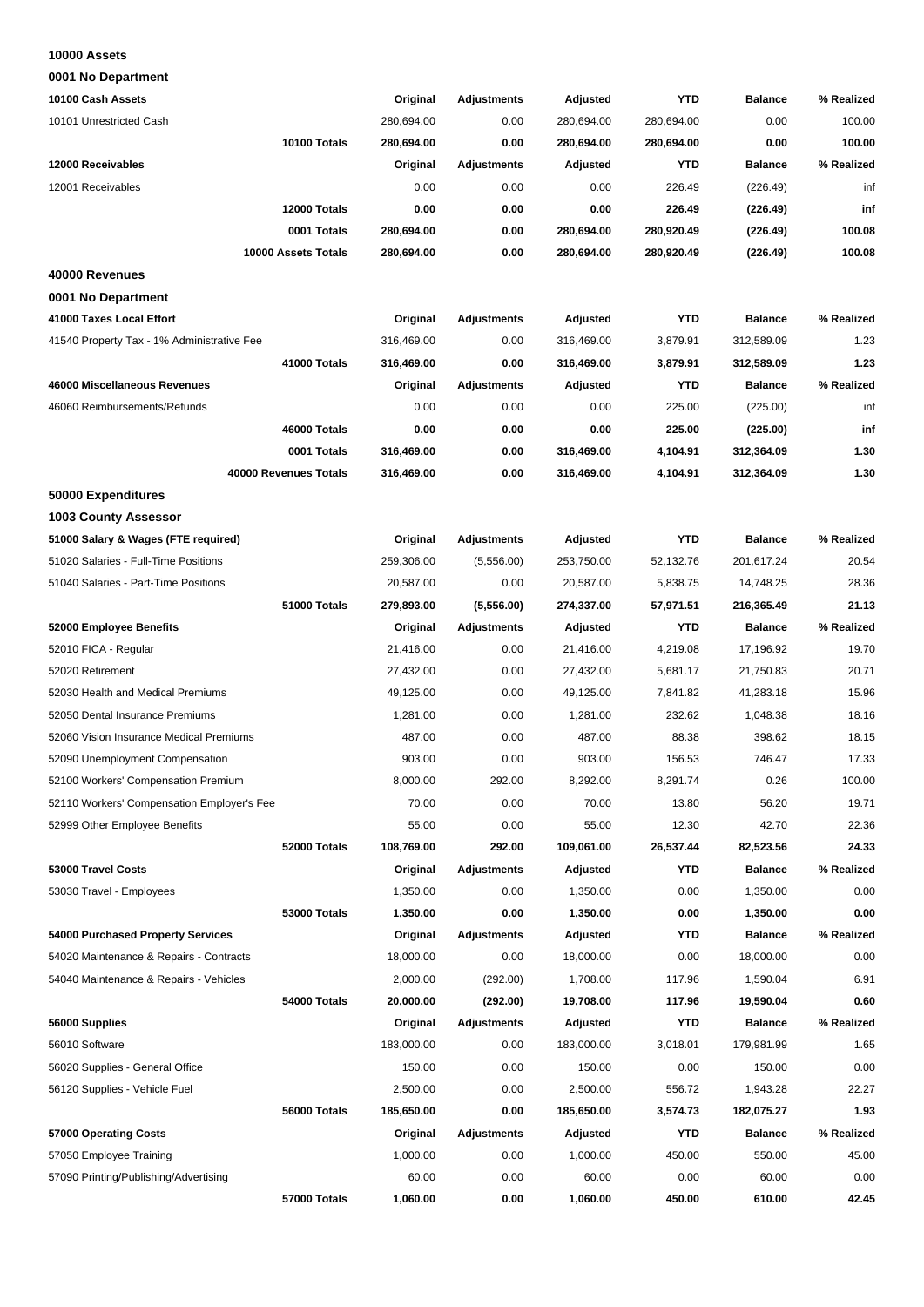| 58000 Capital Purchases                        | Original     | <b>Adjustments</b> | Adjusted     | YTD          | <b>Balance</b> | % Realized |
|------------------------------------------------|--------------|--------------------|--------------|--------------|----------------|------------|
| 58020 Equipment & Machinery                    | 0.00         | 0.00               | 6,554.00     | 0.00         | 0.00           | 0.00       |
| 58080 Vehicles                                 | 29,000.00    | 5,556.00           | 34,556.00    | 0.00         | 34,556.00      | 0.00       |
| <b>58000 Totals</b>                            | 29,000.00    | 5,556.00           | 41,110.00    | 0.00         | 34,556.00      | 0.00       |
| 1003 Totals                                    | 625,722.00   | 0.00               | 632,276.00   | 88,651.64    | 537,070.36     | 14.02      |
| 50000 Expenditures Totals                      | 625,722.00   | 0.00               | 632,276.00   | 88,651.64    | 537,070.36     | 14.02      |
| 60000 Other Financing Sources                  |              |                    |              |              |                |            |
| 0001 No Department                             |              |                    |              |              |                |            |
| 61000 Transfers                                | Original     | <b>Adjustments</b> | Adjusted     | <b>YTD</b>   | <b>Balance</b> | % Realized |
| 61100 Transfers In                             | 140,411.00   | 0.00               | 140,411.00   | 0.00         | 140,411.00     | 0.00       |
| 61000 Totals                                   | 140,411.00   | 0.00               | 140,411.00   | 0.00         | 140,411.00     | 0.00       |
| 0001 Totals                                    | 140,411.00   | 0.00               | 140,411.00   | 0.00         | 140,411.00     | 0.00       |
| 60000 Other Financing Sources Totals           | 140,411.00   | 0.00               | 140,411.00   | 0.00         | 140,411.00     | 0.00       |
| 20400 County Road                              |              |                    |              |              |                |            |
| 10000 Assets                                   |              |                    |              |              |                |            |
| 0001 No Department                             |              |                    |              |              |                |            |
| 10100 Cash Assets                              | Original     | <b>Adjustments</b> | Adjusted     | <b>YTD</b>   | <b>Balance</b> | % Realized |
| 10101 Unrestricted Cash                        | 271,717.00   | 0.00               | 271,717.00   | 271,717.00   | 0.00           | 100.00     |
| 10104 State Required Reserve                   | 317,253.17   | 8,586.33           | 325,839.50   | 68,866.24    | 256,973.26     | 21.14      |
| 10100 Totals                                   | 588,970.17   | 8,586.33           | 597,556.50   | 340,583.24   | 256,973.26     | 57.00      |
| 12000 Receivables                              | Original     | <b>Adjustments</b> | Adjusted     | <b>YTD</b>   | <b>Balance</b> | % Realized |
| 12001 Receivables                              | 0.00         | 0.00               | 0.00         | 29,143.05    | (29, 143.05)   | inf        |
| 12000 Totals                                   | 0.00         | 0.00               | 0.00         | 29,143.05    | (29, 143.05)   | inf        |
| 0001 Totals                                    | 588,970.17   | 8,586.33           | 597,556.50   | 369,726.29   | 227,830.21     | 61.87      |
| 10000 Assets Totals                            | 588,970.17   | 8,586.33           | 597,556.50   | 369,726.29   | 227,830.21     | 61.87      |
| 40000 Revenues                                 |              |                    |              |              |                |            |
| 0001 No Department                             |              |                    |              |              |                |            |
| 42000 Taxes State Shared                       | Original     | <b>Adjustments</b> | Adjusted     | <b>YTD</b>   | <b>Balance</b> | % Realized |
| 42300 Gas Tax for General Purposes             | 0.00         | 0.00               | 0.00         | 374,806.90   | (374, 806.90)  | inf        |
| 42301 Gas Tax Restricted                       | 415,000.00   | 0.00               | 415,000.00   | 131,609.20   | 283,390.80     | 31.71      |
| 42900 Other State Shared Taxes                 | 800,000.00   | 0.00               | 800,000.00   | 214,273.84   | 585,726.16     | 26.78      |
| 42000 Totals                                   | 1,215,000.00 | 0.00               | 1,215,000.00 | 720.689.94   | 494,310.06     | 59.32      |
| 46000 Miscellaneous Revenues                   | Original     | <b>Adjustments</b> | Adjusted     | <b>YTD</b>   | <b>Balance</b> | % Realized |
| 46060 Reimbursements/Refunds                   | 0.00         | 0.00               | 0.00         | 124.02       | (124.02)       | inf        |
| 46091 Sale of Fixed Assets                     | 0.00         | 3,777.00           | 3,777.00     | 3,746.00     | 31.00          | 99.18      |
| 46900 Miscellaneous - Other                    | 738,529.00   | 0.00               | 738,529.00   | 356,481.00   | 382,048.00     | 48.27      |
| 46000 Totals                                   | 738,529.00   | 3,777.00           | 742,306.00   | 360,351.02   | 381,954.98     | 48.54      |
| 47000 Intergovernmental Grants (Distributions) | Original     | <b>Adjustments</b> | Adjusted     | <b>YTD</b>   | <b>Balance</b> | % Realized |
| 47570 Federal - Forest Reserve Title I         | 250,000.00   | 0.00               | 250,000.00   | 0.00         | 250,000.00     | 0.00       |
| 47000 Totals                                   | 250,000.00   | 0.00               | 250,000.00   | 0.00         | 250,000.00     | 0.00       |
| 0001 Totals                                    | 2,203,529.00 | 3,777.00           | 2,207,306.00 | 1,081,040.96 | 1,126,265.04   | 48.98      |
| 40000 Revenues Totals                          | 2,203,529.00 | 3,777.00           | 2,207,306.00 | 1,081,040.96 | 1,126,265.04   | 48.98      |
| 50000 Expenditures                             |              |                    |              |              |                |            |
| 5001 County Roads                              |              |                    |              |              |                |            |
| 51000 Salary & Wages (FTE required)            | Original     | <b>Adjustments</b> | Adjusted     | <b>YTD</b>   | <b>Balance</b> | % Realized |
| 51020 Salaries - Full-Time Positions           | 1,375,568.00 | (2,000.00)         | 1,373,568.00 | 331,755.43   | 1,041,812.57   | 24.15      |
| 51060 Salaries - Overtime                      | 20,000.00    | 0.00               | 20,000.00    | 9,945.95     | 10,054.05      | 49.73      |
| 51900 Salaries - Other Wages                   | 0.00         | 2,000.00           | 2,000.00     | 754.42       | 1,245.58       | 37.72      |
| 51000 Totals                                   | 1,395,568.00 | 0.00               | 1,395,568.00 | 342,455.80   | 1,053,112.20   | 24.54      |
| 52000 Employee Benefits                        | Original     | <b>Adjustments</b> | Adjusted     | <b>YTD</b>   | <b>Balance</b> | % Realized |
| 52010 FICA - Regular                           | 106,761.00   | 0.00               | 106,761.00   | 24,835.01    | 81,925.99      | 23.26      |
| 52020 Retirement                               | 136,765.00   | 0.00               | 136,765.00   | 32,380.90    | 104,384.10     | 23.68      |
| 52030 Health and Medical Premiums              | 298,857.00   | 0.00               | 298,857.00   | 61,012.72    | 237,844.28     | 20.42      |
|                                                |              |                    |              |              |                |            |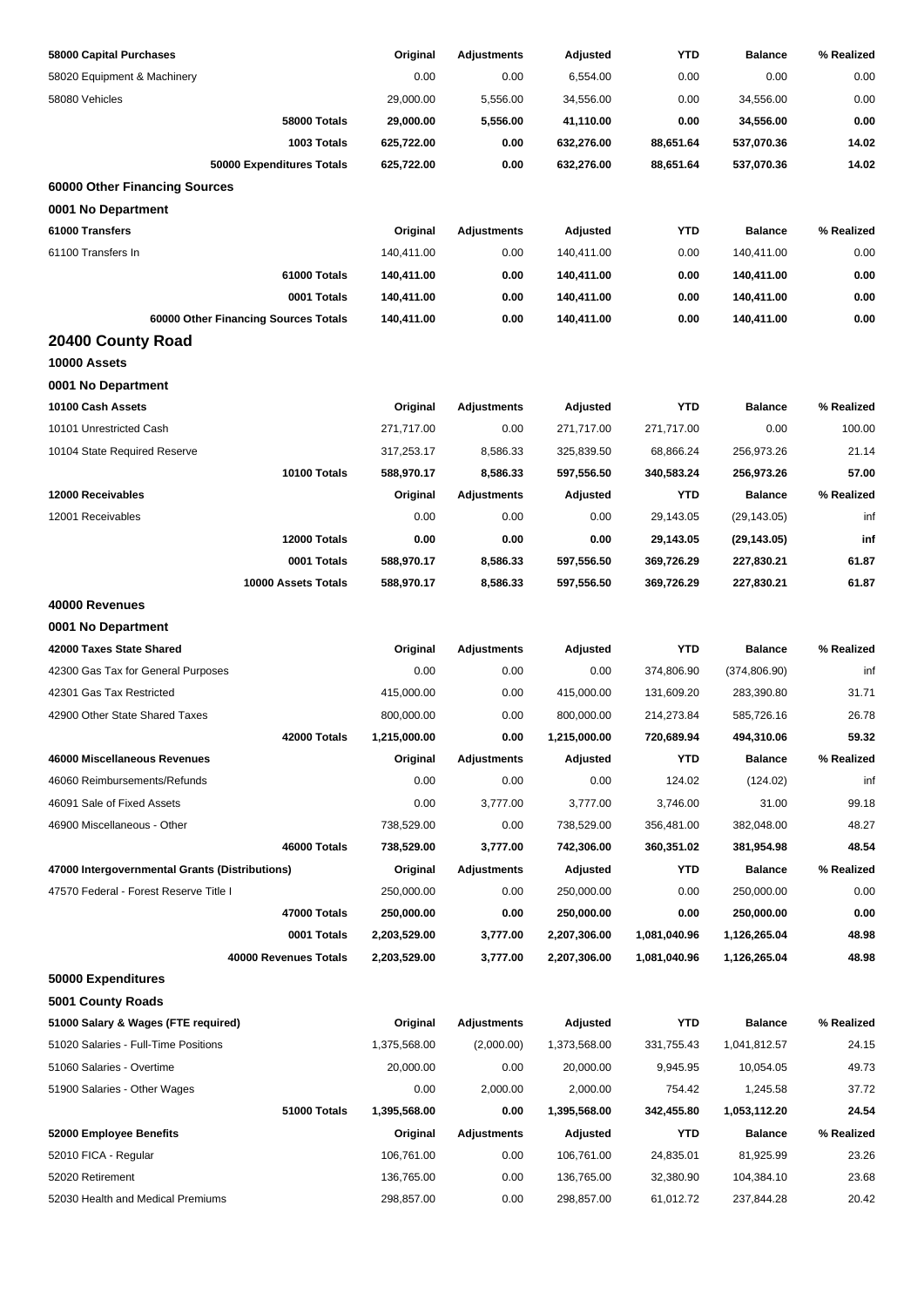| 52050 Dental Insurance Premiums                             |                           | 5,312.00     | 0.00               | 5,312.00     | 1,056.10   | 4,255.90       | 19.88      |
|-------------------------------------------------------------|---------------------------|--------------|--------------------|--------------|------------|----------------|------------|
| 52060 Vision Insurance Medical Premiums                     |                           | 2,340.00     | 0.00               | 2,340.00     | 473.47     | 1,866.53       | 20.23      |
| 52090 Unemployment Compensation                             |                           | 4,606.00     | 0.00               | 4,606.00     | 839.74     | 3,766.26       | 18.23      |
| 52100 Workers' Compensation Premium                         |                           | 80,000.00    | 2,282.00           | 82,282.00    | 82,281.35  | 0.65           | 100.00     |
| 52110 Workers' Compensation Employer's Fee                  |                           | 350.00       | 0.00               | 350.00       | 78.20      | 271.80         | 22.34      |
| 52999 Other Employee Benefits                               |                           | 305.00       | 0.00               | 305.00       | 69.09      | 235.91         | 22.65      |
|                                                             | 52000 Totals              | 635,296.00   | 2,282.00           | 637,578.00   | 203,026.58 | 434,551.42     | 31.84      |
| 53000 Travel Costs                                          |                           | Original     | <b>Adjustments</b> | Adjusted     | <b>YTD</b> | <b>Balance</b> | % Realized |
| 53030 Travel - Employees                                    |                           | 1,000.00     | 0.00               | 1,000.00     | 0.00       | 1.000.00       | 0.00       |
|                                                             | <b>53000 Totals</b>       | 1,000.00     | 0.00               | 1,000.00     | 0.00       | 1,000.00       | 0.00       |
| 54000 Purchased Property Services                           |                           | Original     | <b>Adjustments</b> | Adjusted     | YTD        | <b>Balance</b> | % Realized |
| 54010 Maintenance & Repairs - Building/Structure            |                           | 7,500.00     | 0.00               | 7,500.00     | 214.83     | 7,285.17       | 2.86       |
| 54020 Maintenance & Repairs - Contracts                     |                           | 1,229.00     | 0.00               | 1,229.00     | 0.00       | 1,229.00       | 0.00       |
| 54030 Maintenance & Repairs - Grounds/Roadways              |                           | 750,000.00   | (1,950.00)         | 748,050.00   | 110,309.63 | 637,740.37     | 14.75      |
| 54040 Maintenance & Repairs - Vehicles                      |                           | 95,000.00    | 3,465.00           | 98,465.00    | 27,456.92  | 71,008.08      | 27.88      |
| 54050 Maintenance & Repair - Furniture/Fixtures/Equipment   |                           | 100,000.00   | 0.00               | 100,000.00   | 26,651.19  | 73,348.81      | 26.65      |
|                                                             | 54000 Totals              | 953,729.00   | 1,515.00           | 955,244.00   | 164,632.57 | 790,611.43     | 17.23      |
| 55000 Contractual Services                                  |                           | Original     | <b>Adjustments</b> | Adjusted     | YTD        | <b>Balance</b> | % Realized |
| 55030 Contract - Professional Services                      |                           | 0.00         | 1,950.00           | 1,950.00     | 1,949.63   | 0.37           | 99.98      |
|                                                             | <b>55000 Totals</b>       | 0.00         | 1,950.00           | 1,950.00     | 1,949.63   | 0.37           | 99.98      |
| 56000 Supplies                                              |                           | Original     | Adjustments        | Adjusted     | YTD        | <b>Balance</b> | % Realized |
| 56020 Supplies - General Office                             |                           | 4,000.00     | 0.00               | 4,000.00     | 787.57     | 3,212.43       | 19.69      |
| 56030 Supplies - Field Supplies                             |                           | 25,000.00    | 0.00               | 25,000.00    | 15,871.36  | 9,128.64       | 63.49      |
| 56040 Supplies - Furniture/Fixtures/Equipment (Non-Capital) |                           | 7,500.00     | 0.00               | 7,500.00     | 1,783.05   | 5,716.95       | 23.77      |
| 56050 Supplies - Janitorial/Maintenance                     |                           | 16,200.00    | 0.00               | 16,200.00    | 3,510.53   | 12,689.47      | 21.67      |
| 56090 Supplies - Safety                                     |                           | 10,000.00    | 0.00               | 10,000.00    | 920.59     | 9,079.41       | 9.21       |
| 56110 Supplies - Uniforms/Linen                             |                           | 16,000.00    | 0.00               | 16,000.00    | 3,765.11   | 12,234.89      | 23.53      |
| 56120 Supplies - Vehicle Fuel                               |                           | 200,000.00   | (2,282.00)         | 197,718.00   | 53,350.97  | 144,367.03     | 26.98      |
| 56121 Supplies - Vehicle Lubricants/Anti-Freeze             |                           | 25,000.00    | 0.00               | 25,000.00    | 2,488.48   | 22,511.52      | 9.95       |
| 56122 Supplies - Vehicle Tires                              |                           | 50,000.00    | 0.00               | 50,000.00    | 6,114.74   | 43,885.26      | 12.23      |
|                                                             | 56000 Totals              | 353,700.00   | (2,282.00)         | 351,418.00   | 88,592.40  | 262,825.60     | 25.21      |
| 57000 Operating Costs                                       |                           | Original     | Adjustments        | Adjusted     | <b>YTD</b> | <b>Balance</b> | % Realized |
| 57050 Employee Training                                     |                           | 3,000.00     | 2,100.00           | 5,100.00     | 600.00     | 4,500.00       | 11.76      |
| 57070 Insurance - General Liability/Property                |                           | 26,000.00    | 0.00               | 26,000.00    | 0.00       | 26,000.00      | 0.00       |
| 57090 Printing/Publishing/Advertising                       |                           | 1,200.00     | 0.00               | 1,200.00     | 86.00      | 1,114.00       | 7.17       |
| 57130 Rent of Equipment/Machinery                           |                           | 5,000.00     | 0.00               | 5,000.00     | 408.63     | 4,591.37       | 8.17       |
| 57160 Telecommunications                                    |                           | 15,000.00    | 0.00               | 15,000.00    | 9,107.34   | 5,892.66       | 60.72      |
| 57170 Utilities - Electricity                               |                           | 16,000.00    | 0.00               | 16,000.00    | 4,366.61   | 11,633.39      | 27.29      |
| 57171 Utilities - Natural Gas                               |                           | 5,500.00     | 0.00               | 5,500.00     | 0.00       | 5,500.00       | 0.00       |
| 57173 Utilities - Water                                     |                           | 1,800.00     | 0.00               | 1,800.00     | 329.52     | 1,470.48       | 18.31      |
| 57999 Other Operating Costs                                 |                           | 154,500.00   | 44,694.00          | 199,194.00   | 257.05     | 198,936.95     | 0.13       |
|                                                             | 57000 Totals              | 228,000.00   | 46,794.00          | 274,794.00   | 15,155.15  | 259,638.85     | 5.52       |
| 58000 Capital Purchases                                     |                           | Original     | <b>Adjustments</b> | Adjusted     | YTD        | <b>Balance</b> | % Realized |
| 58020 Equipment & Machinery                                 |                           | 152,745.00   | 1,500.00           | 154,245.00   | 0.00       | 154,245.00     | 0.00       |
| 58060 Lease Purchase                                        |                           | 45,000.00    | 0.00               | 45,000.00    | 10,525.20  | 34,474.80      | 23.39      |
| 58080 Vehicles                                              |                           | 0.00         | 0.00               | 2,400.00     | 2,400.00   | 0.00           | 100.00     |
| 58090 Roadways/Bridges                                      |                           | 0.00         | 0.00               | 25,000.00    | 0.00       | 25,000.00      | 0.00       |
| 58999 Other Capital Purchases                               |                           | 42,000.00    | 51,277.00          | 93,277.00    | 57.59      | 93,219.41      | 0.06       |
|                                                             | 58000 Totals              | 239,745.00   | 52,777.00          | 319,922.00   | 12,982.79  | 306,939.21     | 4.06       |
|                                                             | 5001 Totals               | 3,807,038.00 | 103,036.00         | 3,937,474.00 | 828,794.92 | 3,108,679.08   | 21.05      |
|                                                             | 50000 Expenditures Totals | 3,807,038.00 | 103,036.00         | 3,937,474.00 | 828,794.92 | 3,108,679.08   | 21.05      |
|                                                             |                           |              |                    |              |            |                |            |

**60000 Other Financing Sources**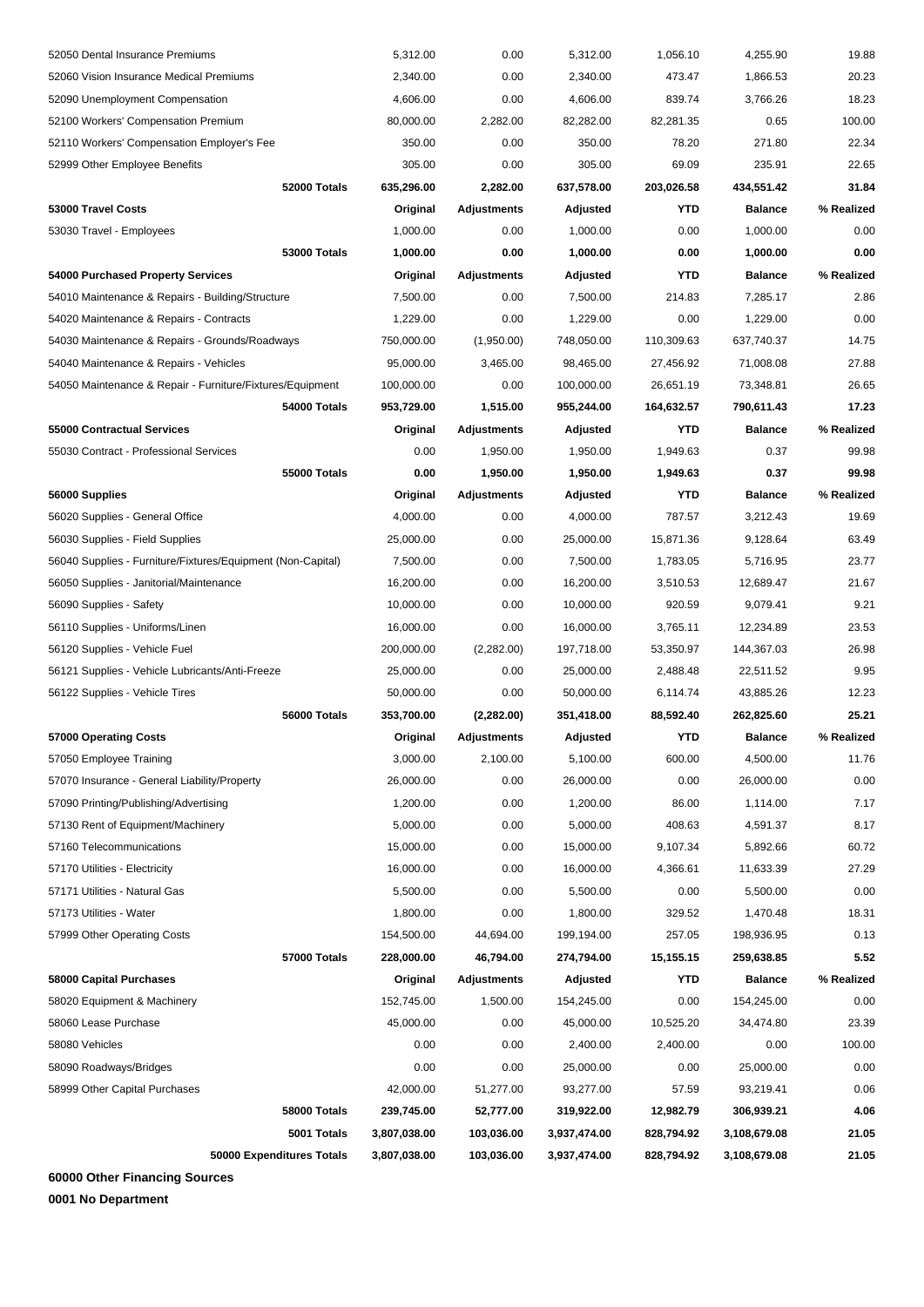| 61000 Transfers                                           | Original     | <b>Adjustments</b> | Adjusted     | YTD        | <b>Balance</b> | % Realized |
|-----------------------------------------------------------|--------------|--------------------|--------------|------------|----------------|------------|
| 61100 Transfers In                                        | 1,925,000.00 | 0.00               | 1,925,000.00 | 0.00       | 1,925,000.00   | 0.00       |
| 61000 Totals                                              | 1,925,000.00 | 0.00               | 1,925,000.00 | 0.00       | 1,925,000.00   | 0.00       |
| 0001 Totals                                               | 1,925,000.00 | 0.00               | 1,925,000.00 | 0.00       | 1,925,000.00   | 0.00       |
| 60000 Other Financing Sources Totals                      | 1,925,000.00 | 0.00               | 1,925,000.00 | 0.00       | 1,925,000.00   | 0.00       |
| <b>20600 Emergency Medical Services</b>                   |              |                    |              |            |                |            |
| 10000 Assets                                              |              |                    |              |            |                |            |
| 0001 No Department                                        |              |                    |              |            |                |            |
| 10100 Cash Assets                                         | Original     | <b>Adjustments</b> | Adjusted     | <b>YTD</b> | <b>Balance</b> | % Realized |
| 10101 Unrestricted Cash                                   | 58,820.00    | 0.00               | 58,820.00    | 58,820.00  | 0.00           | 100.00     |
| 10100 Totals                                              | 58,820.00    | 0.00               | 58,820.00    | 58,820.00  | 0.00           | 100.00     |
| 12000 Receivables                                         | Original     | <b>Adjustments</b> | Adjusted     | <b>YTD</b> | <b>Balance</b> | % Realized |
| 12001 Receivables                                         | 0.00         | 0.00               | 0.00         | 1,922.24   | (1,922.24)     | inf        |
| 12000 Totals                                              | 0.00         | 0.00               | 0.00         | 1,922.24   | (1,922.24)     | inf        |
| 0001 Totals                                               | 58,820.00    | 0.00               | 58,820.00    | 60,742.24  | (1,922.24)     | 103.27     |
| 10000 Assets Totals                                       | 58,820.00    | 0.00               | 58,820.00    | 60,742.24  | (1,922.24)     | 103.27     |
| 40000 Revenues                                            |              |                    |              |            |                |            |
| 0001 No Department                                        |              |                    |              |            |                |            |
| 47000 Intergovernmental Grants (Distributions)            | Original     | <b>Adjustments</b> | Adjusted     | <b>YTD</b> | <b>Balance</b> | % Realized |
| 47090 State - EMS Grant (DOH)                             | 122,321.00   | (1,459.00)         | 120,862.00   | 120,862.00 | 0.00           | 100.00     |
| 47000 Totals                                              | 122,321.00   | (1,459.00)         | 120,862.00   | 120,862.00 | 0.00           | 100.00     |
| 0001 Totals                                               | 122,321.00   | (1,459.00)         | 120,862.00   | 120,862.00 | 0.00           | 100.00     |
| 40000 Revenues Totals                                     | 122,321.00   | (1,459.00)         | 120,862.00   | 120,862.00 | 0.00           | 100.00     |
| 50000 Expenditures                                        |              |                    |              |            |                |            |
| 3003 Emergency Services/Ambulance                         |              |                    |              |            |                |            |
| 53000 Travel Costs                                        | Original     | <b>Adjustments</b> | Adjusted     | <b>YTD</b> | <b>Balance</b> | % Realized |
| 53030 Travel - Employees                                  | 500.00       | 0.00               | 500.00       | 0.00       | 500.00         | 0.00       |
| <b>53000 Totals</b>                                       | 500.00       | 0.00               | 500.00       | 0.00       | 500.00         | 0.00       |
| 54000 Purchased Property Services                         | Original     | <b>Adjustments</b> | Adjusted     | YTD        | <b>Balance</b> | % Realized |
| 54040 Maintenance & Repairs - Vehicles                    | 0.00         | 0.00               | (1,000.00)   | 0.00       | (1,000.00)     | 0.00       |
| 54050 Maintenance & Repair - Furniture/Fixtures/Equipment | 7,000.00     | 1,833.00           | 8,833.00     | 254.06     | 8,578.94       | 2.88       |
| 54000 Totals                                              | 7,000.00     | 1,833.00           | 7,833.00     | 254.06     | 7,578.94       | 3.24       |
| 56000 Supplies                                            | Original     | <b>Adjustments</b> | Adjusted     | <b>YTD</b> | <b>Balance</b> | % Realized |
| 56090 Supplies - Safety                                   | 86,673.00    | 2,899.00           | 89,572.00    | 6,366.74   | 83,205.26      | 7.11       |
| 56000 Totals                                              | 86,673.00    | 2,899.00           | 89,572.00    | 6,366.74   | 83,205.26      | 7.11       |
| 57000 Operating Costs                                     | Original     | <b>Adjustments</b> | Adjusted     | <b>YTD</b> | <b>Balance</b> | % Realized |
| 57050 Employee Training                                   | 28,148.00    | 4,355.00           | 32,503.00    | 128.00     | 32,375.00      | 0.39       |
| 57000 Totals                                              | 28,148.00    | 4,355.00           | 32,503.00    | 128.00     | 32,375.00      | 0.39       |
| 58000 Capital Purchases                                   | Original     | <b>Adjustments</b> | Adjusted     | <b>YTD</b> | <b>Balance</b> | % Realized |
| 58020 Equipment & Machinery                               | 0.00         | 0.00               | 0.00         | 0.00       | 0.00           | nan        |
| 58000 Totals                                              | 0.00         | 0.00               | 0.00         | 0.00       | 0.00           | nan        |
| 3003 Totals                                               | 122,321.00   | 9,087.00           | 130,408.00   | 6,748.80   | 123,659.20     | 5.18       |
| 50000 Expenditures Totals                                 | 122,321.00   | 9,087.00           | 130,408.00   | 6,748.80   | 123,659.20     | 5.18       |
| 20800 Farm & Range                                        |              |                    |              |            |                |            |
| 10000 Assets                                              |              |                    |              |            |                |            |
| 0001 No Department                                        |              |                    |              |            |                |            |
| 10100 Cash Assets                                         | Original     | <b>Adjustments</b> | Adjusted     | <b>YTD</b> | <b>Balance</b> | % Realized |
| 10101 Unrestricted Cash                                   | 47,118.00    | 0.00               | 47,118.00    | 47,118.00  | 0.00           | 100.00     |
| 10103 Investments                                         | 75,372.00    | 0.00               | 75,372.00    | 75,371.19  | 0.81           | 100.00     |
| 10100 Totals                                              | 122,490.00   | 0.00               | 122,490.00   | 122,489.19 | 0.81           | 100.00     |
| 12000 Receivables                                         | Original     | <b>Adjustments</b> | Adjusted     | <b>YTD</b> | <b>Balance</b> | % Realized |
| 12001 Receivables                                         | 0.00         | 0.00               | 0.00         | 303.68     | (303.68)       | inf        |
| 12000 Totals                                              | 0.00         | 0.00               | 0.00         | 303.68     | (303.68)       | inf        |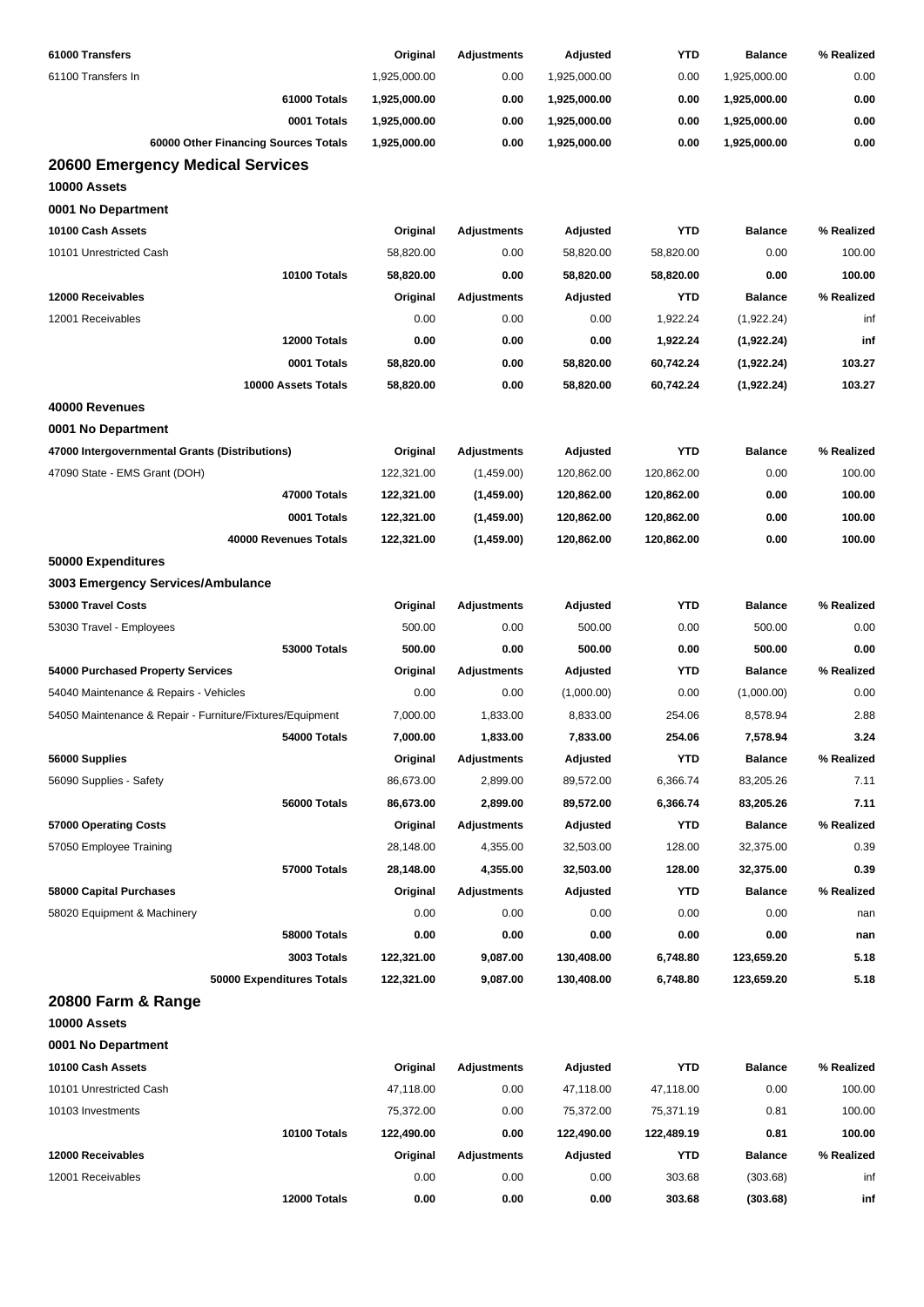| 0001 Totals                                                                             | 122,490.00               | 0.00               | 122,490.00   | 122,792.87                   | (302.87)       | 100.25     |
|-----------------------------------------------------------------------------------------|--------------------------|--------------------|--------------|------------------------------|----------------|------------|
| 10000 Assets Totals                                                                     | 122,490.00               | 0.00               | 122,490.00   | 122,792.87                   | (302.87)       | 100.25     |
| 40000 Revenues                                                                          |                          |                    |              |                              |                |            |
| 0001 No Department                                                                      |                          |                    |              |                              |                |            |
| 46000 Miscellaneous Revenues                                                            | Original                 | <b>Adjustments</b> | Adjusted     | <b>YTD</b>                   | <b>Balance</b> | % Realized |
| 46040 Investment Income                                                                 | 700.00                   | 0.00               | 700.00       | 208.00                       | 492.00         | 29.71      |
| 46000 Totals                                                                            | 700.00                   | 0.00               | 700.00       | 208.00                       | 492.00         | 29.71      |
| 47000 Intergovernmental Grants (Distributions)                                          | Original                 | Adjustments        | Adjusted     | <b>YTD</b>                   | <b>Balance</b> | % Realized |
| 47610 Federal - Taylor Grazing                                                          | 20,000.00                | 0.00               | 20,000.00    | 0.00                         | 20,000.00      | 0.00       |
| 47000 Totals                                                                            | 20,000.00                | 0.00               | 20,000.00    | 0.00                         | 20,000.00      | 0.00       |
| 0001 Totals                                                                             | 20,700.00                | 0.00               | 20,700.00    | 208.00                       | 20,492.00      | 1.00       |
| 40000 Revenues Totals                                                                   | 20,700.00                | 0.00               | 20,700.00    | 208.00                       | 20,492.00      | 1.00       |
| 50000 Expenditures                                                                      |                          |                    |              |                              |                |            |
| 5010 Farm & Range                                                                       |                          |                    |              |                              |                |            |
| 57000 Operating Costs                                                                   | Original                 | <b>Adjustments</b> | Adjusted     | <b>YTD</b>                   | <b>Balance</b> | % Realized |
| 57999 Other Operating Costs                                                             | 15,000.00                | 0.00               | 15,000.00    | 10,373.65                    | 4,626.35       | 69.16      |
| 57000 Totals                                                                            | 15,000.00                | 0.00               | 15,000.00    | 10,373.65                    | 4,626.35       | 69.16      |
| 5010 Totals                                                                             | 15,000.00                | 0.00               | 15,000.00    | 10,373.65                    | 4,626.35       | 69.16      |
| 50000 Expenditures Totals                                                               | 15,000.00                | 0.00               | 15,000.00    | 10,373.65                    | 4,626.35       | 69.16      |
| 20900 Fire Protection                                                                   |                          |                    |              |                              |                |            |
| 10000 Assets                                                                            |                          |                    |              |                              |                |            |
| 0001 No Department                                                                      |                          |                    |              |                              |                |            |
| 10100 Cash Assets                                                                       | Original                 | <b>Adjustments</b> | Adjusted     | <b>YTD</b>                   | <b>Balance</b> | % Realized |
| 10101 Unrestricted Cash                                                                 | 705,415.00               | 0.00               | 705,415.00   | 705,415.00                   | 0.00           | 100.00     |
| 10103 Investments                                                                       | 1,128,419.00             | 0.00               | 1,128,419.00 | 1,128,418.23                 | 0.77           | 100.00     |
| 10100 Totals                                                                            | 1,833,834.00             | 0.00               | 1,833,834.00 | 1,833,833.23                 | 0.77           | 100.00     |
| 12000 Receivables                                                                       | Original                 | <b>Adjustments</b> | Adjusted     | <b>YTD</b>                   | <b>Balance</b> | % Realized |
| 12001 Receivables                                                                       | 0.00                     | 0.00               | 0.00         | 486,752.52                   | (486, 752.52)  | inf        |
| 12000 Totals                                                                            | 0.00                     | 0.00               | 0.00         | 486,752.52                   | (486, 752.52)  | inf        |
| 0001 Totals                                                                             | 1,833,834.00             | 0.00               | 1,833,834.00 | 2,320,585.75                 | (486, 751.75)  | 126.54     |
| 10000 Assets Totals                                                                     | 1,833,834.00             | 0.00               | 1,833,834.00 | 2,320,585.75                 | (486, 751.75)  | 126.54     |
| 40000 Revenues                                                                          |                          |                    |              |                              |                |            |
| 0001 No Department                                                                      |                          |                    |              |                              |                |            |
| 46000 Miscellaneous Revenues                                                            | Original                 | <b>Adjustments</b> | Adjusted     | <b>YTD</b>                   | <b>Balance</b> | % Realized |
| 46020 Insurance Recoveries                                                              | 0.00                     | 0.00               | 623.00       | 622.25                       | 0.75           | 99.88      |
| 46040 Investment Income                                                                 | 0.00                     | 0.00               | 0.00         | 4,165.54                     | (4, 165.54)    | inf        |
| 46060 Reimbursements/Refunds                                                            | 0.00                     | 31,472.00          | 31,472.00    | 33,372.20                    | (1,900.20)     | 106.04     |
| 46091 Sale of Fixed Assets                                                              | 0.00                     | 0.00               | 0.00         | 3,480.32                     | (3,480.32)     | inf        |
| 46000 Totals                                                                            | 0.00                     | 31,472.00          | 32,095.00    | 41,640.31                    | (9,545.31)     | 129.74     |
|                                                                                         |                          | <b>Adjustments</b> | Adjusted     | <b>YTD</b>                   | <b>Balance</b> | % Realized |
| 47000 Intergovernmental Grants (Distributions)<br>47100 State - Fire Marshall Allotment | Original<br>2,090,993.00 | 0.00               | 2,090,993.00 | 1,045,496.50                 | 1,045,496.50   | 50.00      |
| 47499 Other State Grants                                                                | 0.00                     | 0.00               | 1,646,782.00 | 1,646,782.00                 | 0.00           | 100.00     |
| 47000 Totals                                                                            | 2,090,993.00             | 0.00               | 3,737,775.00 |                              | 1,045,496.50   | 72.03      |
| 0001 Totals                                                                             | 2,090,993.00             | 31,472.00          | 3,769,870.00 | 2,692,278.50<br>2,733,918.81 | 1,035,951.19   | 72.52      |
|                                                                                         |                          |                    |              |                              |                |            |
| 40000 Revenues Totals                                                                   | 2,090,993.00             | 31,472.00          | 3,769,870.00 | 2,733,918.81                 | 1,035,951.19   | 72.52      |
| 50000 Expenditures                                                                      |                          |                    |              |                              |                |            |
| 2002 General Administration                                                             |                          |                    |              |                              |                |            |
| 54000 Purchased Property Services                                                       | Original                 | <b>Adjustments</b> | Adjusted     | YTD                          | <b>Balance</b> | % Realized |
| 54020 Maintenance & Repairs - Contracts                                                 | 0.00                     | 0.00               | 0.00         | 0.00                         | 0.00           | nan        |
| 54000 Totals                                                                            | 0.00                     | 0.00               | 0.00         | 0.00                         | 0.00           | nan        |
| 2002 Totals                                                                             | 0.00                     | 0.00               | 0.00         | 0.00                         | 0.00           | nan        |
| 3002 Fire Protection                                                                    |                          |                    |              |                              |                |            |
| 53000 Travel Costs                                                                      | Original                 | <b>Adjustments</b> | Adjusted     | YTD                          | <b>Balance</b> | % Realized |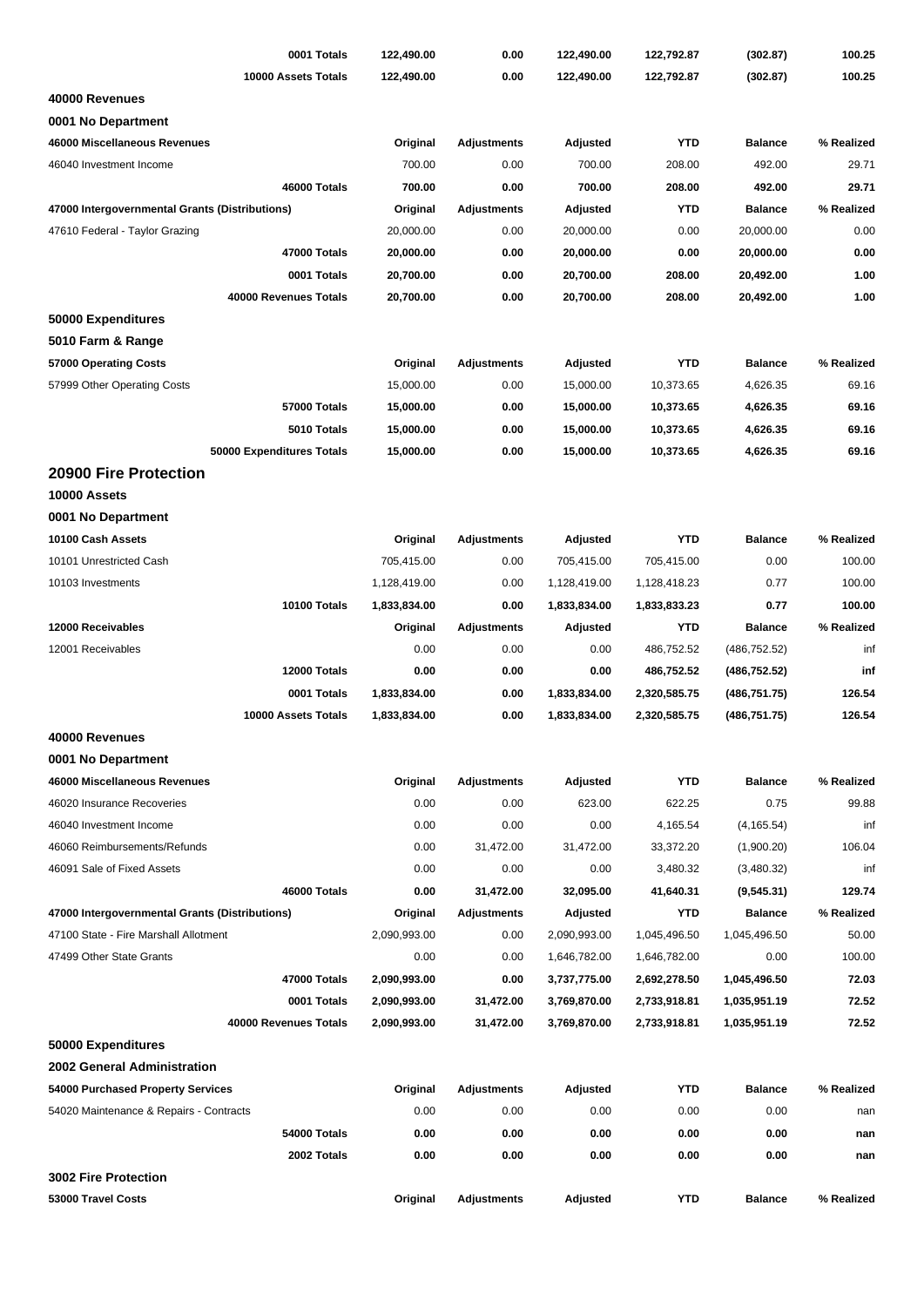| 12000 Receivables                                           | Original     | <b>Adjustments</b> | Adjusted     | <b>YTD</b> | <b>Balance</b> | % Realized |
|-------------------------------------------------------------|--------------|--------------------|--------------|------------|----------------|------------|
| 10100 Totals                                                | 13,914.00    | 0.00               | 13,914.00    | 13,914.00  | 0.00           | 100.00     |
| 10101 Unrestricted Cash                                     | 13,914.00    | 0.00               | 13,914.00    | 13,914.00  | 0.00           | 100.00     |
| 10100 Cash Assets                                           | Original     | <b>Adjustments</b> | Adjusted     | <b>YTD</b> | <b>Balance</b> | % Realized |
| 0001 No Department                                          |              |                    |              |            |                |            |
| 10000 Assets                                                |              |                    |              |            |                |            |
| 21100 Law Enforcement Protection                            |              |                    |              |            |                |            |
| 60000 Other Financing Sources Totals                        | 5,079.00     | 0.00               | 4,728.00     | 0.00       | 4,728.00       | 0.00       |
| 0001 Totals                                                 | 5,079.00     | 0.00               | 4,728.00     | 0.00       | 4,728.00       | 0.00       |
| 61000 Totals                                                | 5,079.00     | 0.00               | 4,728.00     | 0.00       | 4,728.00       | 0.00       |
| 61200 Transfers Out                                         | 0.00         | 0.00               | (351.00)     | 0.00       | (351.00)       | 0.00       |
| 61100 Transfers In                                          | 5,079.00     | 0.00               | 5,079.00     | 0.00       | 5,079.00       | 0.00       |
| 61000 Transfers                                             | Original     | <b>Adjustments</b> | Adjusted     | <b>YTD</b> | <b>Balance</b> | % Realized |
| 0001 No Department                                          |              |                    |              |            |                |            |
| 60000 Other Financing Sources                               |              |                    |              |            |                |            |
| 50000 Expenditures Totals                                   | 2,090,993.00 | 1,870,385.00       | 3,961,744.00 | 408,730.66 | 3,553,013.34   | 10.32      |
| 3002 Totals                                                 | 2,090,993.00 | 1,870,385.00       | 3,961,744.00 | 408,730.66 | 3,553,013.34   | 10.32      |
| 58000 Totals                                                | 12,249.00    | 1,797,178.00       | 1,809,427.00 | 80,100.04  | 1,729,326.96   | 4.43       |
| 58999 Other Capital Purchases                               | 0.00         | 1,699,991.00       | 1,699,991.00 | 25,302.97  | 1,674,688.03   | 1.49       |
| 58080 Vehicles                                              | 0.00         | 52,711.00          | 52,711.00    | 52,711.00  | 0.00           | 100.00     |
| 58020 Equipment & Machinery                                 | 12,249.00    | 14,826.00          | 27,075.00    | 2,086.07   | 24,988.93      | 7.70       |
| 58010 Buildings & Structures                                | 0.00         | 29,650.00          | 29.650.00    | 0.00       | 29,650.00      | 0.00       |
| 58000 Capital Purchases                                     | Original     | Adjustments        | Adjusted     | YTD        | <b>Balance</b> | % Realized |
| 57000 Totals                                                | 432,250.00   | 13,305.00          | 445,555.00   | 60,226.99  | 385,328.01     | 13.52      |
| 57999 Other Operating Costs                                 | 209,100.00   | 0.00               | 209,100.00   | 0.00       | 209,100.00     | 0.00       |
| 57173 Utilities - Water                                     | 5,750.00     | (155.00)           | 5,595.00     | 1,662.82   | 3,932.18       | 29.72      |
| 57171 Utilities - Natural Gas                               | 49,100.00    | 0.00               | 49,100.00    | 824.13     | 48,275.87      | 1.68       |
| 57170 Utilities - Electricity                               | 50,800.00    | 0.00               | 50,800.00    | 12,955.55  | 37,844.45      | 25.50      |
| 57160 Telecommunications                                    | 50,800.00    | 884.00             | 51,684.00    | 14,832.61  | 36,851.39      | 28.70      |
| 57150 Subscriptions & Dues                                  | 1,000.00     | 100.00             | 1,100.00     | 450.00     | 650.00         | 40.91      |
| 57050 Employee Training                                     | 20,700.00    | 733.00             | 21,433.00    | 2,930.00   | 18,503.00      | 13.67      |
| 57030 Communication Costs                                   | 45,000.00    | 11,743.00          | 56,743.00    | 26,571.88  | 30,171.12      | 46.83      |
| 57000 Operating Costs                                       | Original     | <b>Adjustments</b> | Adjusted     | YTD        | <b>Balance</b> | % Realized |
| 56000 Totals                                                | 411,350.00   | 115,101.00         | 526,451.00   | 95,526.45  | 430,924.55     | 18.15      |
| 56121 Supplies - Vehicle Lubricants/Anti-Freeze             | 500.00       | 0.00               | 500.00       | 0.00       | 500.00         | 0.00       |
| 56120 Supplies - Vehicle Fuel                               | 109,600.00   | 7,212.00           | 116,812.00   | 30,998.37  | 85,813.63      | 26.54      |
| 56090 Supplies - Safety                                     | 106,300.00   | 60,998.00          | 167,298.00   | 39,960.24  | 127,337.76     | 23.89      |
| 56050 Supplies - Janitorial/Maintenance                     | 23,250.00    | 16,266.00          | 39,516.00    | 948.82     | 38,567.18      | 2.40       |
| 56040 Supplies - Furniture/Fixtures/Equipment (Non-Capital) | 59,700.00    | 102.00             | 59,802.00    | 7,639.36   | 52,162.64      | 12.77      |
| 56030 Supplies - Field Supplies                             | 112,000.00   | 30,523.00          | 142,523.00   | 15,979.66  | 126,543.34     | 11.21      |
| 56000 Supplies                                              | Original     | <b>Adjustments</b> | Adjusted     | <b>YTD</b> | <b>Balance</b> | % Realized |
| 55000 Totals                                                | 105,990.00   | 775.00             | 106,765.00   | 98,158.48  | 8,606.52       | 91.94      |
| 55999 Contract - Other Services                             | 95,790.00    | (500.00)           | 95,290.00    | 94,502.28  | 787.72         | 99.17      |
| 55030 Contract - Professional Services                      | 10,200.00    | 1,275.00           | 11,475.00    | 3,656.20   | 7,818.80       | 31.86      |
| 55000 Contractual Services                                  | Original     | <b>Adjustments</b> | Adjusted     | <b>YTD</b> | <b>Balance</b> | % Realized |
| 54000 Totals                                                | 1,105,904.00 | (55,716.00)        | 1,050,554.00 | 74,718.70  | 975,835.30     | 7.11       |
| 54050 Maintenance & Repair - Furniture/Fixtures/Equipment   | 112,800.00   | (3,067.00)         | 109,733.00   | 5,976.45   | 103,756.55     | 5.45       |
| 54040 Maintenance & Repairs - Vehicles                      | 928,204.00   | (63,880.00)        | 864,324.00   | 52,181.34  | 812,142.66     | 6.04       |
| 54020 Maintenance & Repairs - Contracts                     | 0.00         | 0.00               | 366.00       | 366.00     | 0.00           | 100.00     |
| 54010 Maintenance & Repairs - Building/Structure            | 64,900.00    | 11,231.00          | 76,131.00    | 16,194.91  | 59,936.09      | 21.27      |
| 54000 Purchased Property Services                           | Original     | <b>Adjustments</b> | Adjusted     | <b>YTD</b> | <b>Balance</b> | % Realized |
| <b>53000 Totals</b>                                         | 23,250.00    | (258.00)           | 22,992.00    | 0.00       | 22,992.00      | 0.00       |
| 53030 Travel - Employees                                    | 23,250.00    | (258.00)           | 22,992.00    | 0.00       | 22,992.00      | 0.00       |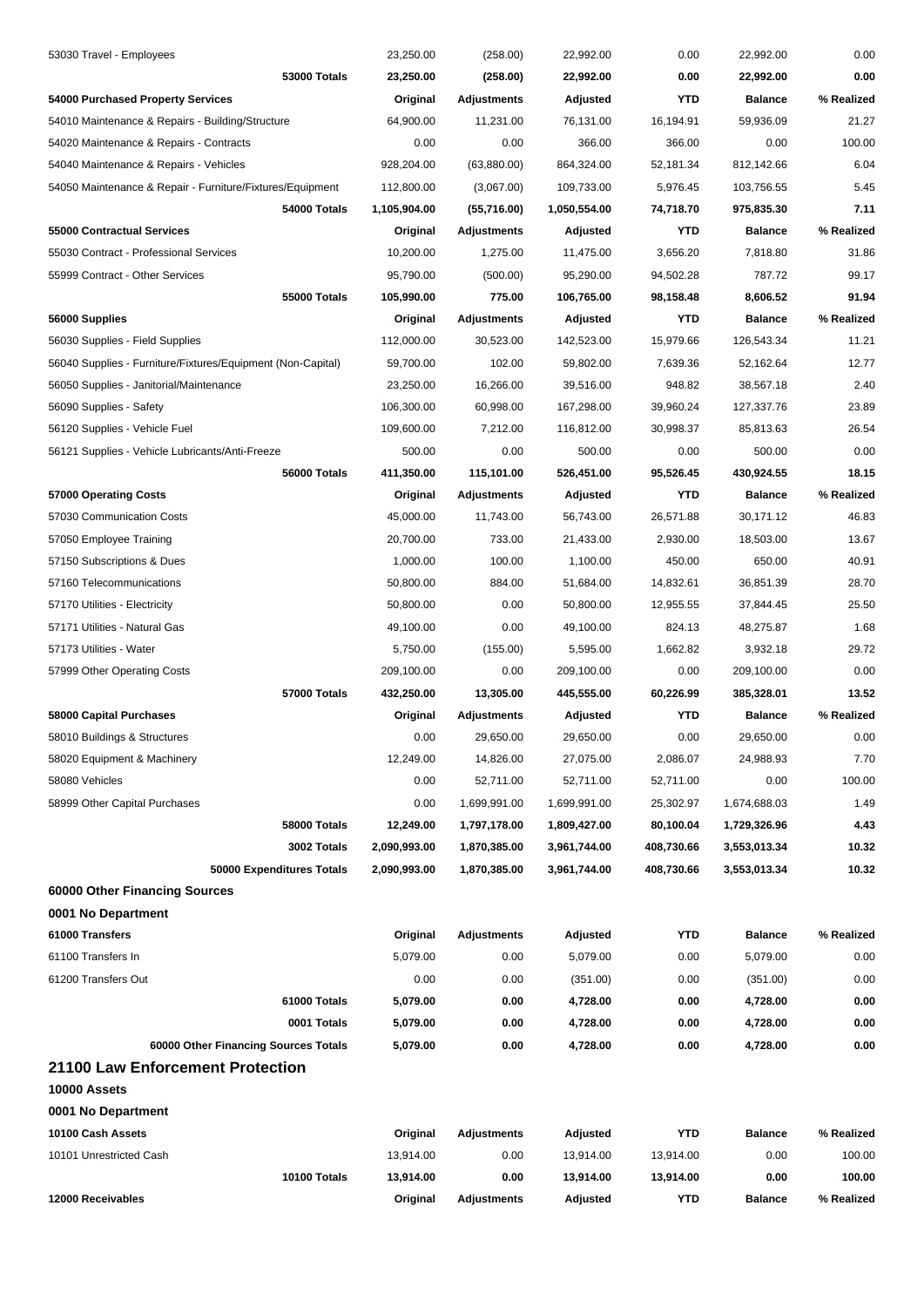| 12001 Receivables                              | 0.00                      | 0.00               | 0.00          | 1,689.61   | (1,689.61)     | inf        |
|------------------------------------------------|---------------------------|--------------------|---------------|------------|----------------|------------|
| 12000 Totals                                   | 0.00                      | 0.00               | 0.00          | 1,689.61   | (1,689.61)     | inf        |
| 0001 Totals                                    | 13,914.00                 | 0.00               | 13,914.00     | 15,603.61  | (1,689.61)     | 112.14     |
| 10000 Assets Totals                            | 13,914.00                 | 0.00               | 13,914.00     | 15,603.61  | (1,689.61)     | 112.14     |
| 40000 Revenues                                 |                           |                    |               |            |                |            |
| 0001 No Department                             |                           |                    |               |            |                |            |
| 47000 Intergovernmental Grants (Distributions) | Original                  | <b>Adjustments</b> | Adjusted      | <b>YTD</b> | <b>Balance</b> | % Realized |
| 47110 State - Law Enforcement Protection (DFA) | 55,200.00                 | 0.00               | 55,200.00     | 55,200.00  | 0.00           | 100.00     |
| 47000 Totals                                   | 55,200.00                 | 0.00               | 55,200.00     | 55,200.00  | 0.00           | 100.00     |
| 0001 Totals                                    | 55,200.00                 | 0.00               | 55,200.00     | 55,200.00  | 0.00           | 100.00     |
| 40000 Revenues Totals                          | 55,200.00                 | 0.00               | 55,200.00     | 55,200.00  | 0.00           | 100.00     |
| 50000 Expenditures                             |                           |                    |               |            |                |            |
| <b>3001 Law Enforcement</b>                    |                           |                    |               |            |                |            |
| 57000 Operating Costs                          | Original                  | Adjustments        | Adjusted      | <b>YTD</b> | <b>Balance</b> | % Realized |
| 57050 Employee Training                        | 975.00                    | 0.00               | 975.00        | 0.00       | 975.00         | 0.00       |
| 57000 Totals                                   | 975.00                    | 0.00               | 975.00        | 0.00       | 975.00         | 0.00       |
| <b>58000 Capital Purchases</b>                 | Original                  | <b>Adjustments</b> | Adjusted      | <b>YTD</b> | <b>Balance</b> | % Realized |
| 58020 Equipment & Machinery                    | 66,560.00                 | 0.00               | 66,560.00     | 17,811.67  | 48,748.33      | 26.76      |
| 58080 Vehicles                                 | 1,579.00                  | 0.00               | 1,579.00      | 0.00       | 1,579.00       | 0.00       |
| <b>58000 Totals</b>                            | 68,139.00                 | 0.00               | 68,139.00     | 17,811.67  | 50,327.33      | 26.14      |
| 3001 Totals                                    | 69,114.00                 | 0.00               | 69,114.00     | 17,811.67  | 51,302.33      | 25.77      |
| 50000 Expenditures Totals                      | 69,114.00                 | 0.00               | 69,114.00     | 17,811.67  | 51,302.33      | 25.77      |
| 21800 Intergovernmental Grants                 |                           |                    |               |            |                |            |
| 10000 Assets                                   |                           |                    |               |            |                |            |
| 0001 No Department                             |                           |                    |               |            |                |            |
| 10100 Cash Assets                              | Original                  | <b>Adjustments</b> | Adjusted      | <b>YTD</b> | <b>Balance</b> | % Realized |
| 10101 Unrestricted Cash                        | 47,680.00                 | 0.00               | 47,680.00     | 47,680.00  | 0.00           | 100.00     |
| 10100 Totals                                   | 47,680.00                 | 0.00               | 47,680.00     | 47,680.00  | 0.00           | 100.00     |
| 12000 Receivables                              | Original                  | <b>Adjustments</b> | Adjusted      | YTD        | <b>Balance</b> | % Realized |
| 12001 Receivables                              | 0.00                      | 0.00               | 0.00          | 11,062.34  | (11,062.34)    | inf        |
| 12000 Totals                                   | 0.00                      | 0.00               | 0.00          | 11,062.34  | (11,062.34)    | inf        |
| 0001 Totals                                    | 47,680.00                 | 0.00               | 47,680.00     | 58,742.34  | (11,062.34)    | 123.20     |
| 10000 Assets Totals                            | 47,680.00                 | 0.00               | 47,680.00     | 58,742.34  | (11,062.34)    | 123.20     |
| 40000 Revenues                                 |                           |                    |               |            |                |            |
| 0001 No Department                             |                           |                    |               |            |                |            |
| 46000 Miscellaneous Revenues                   | Original                  | <b>Adjustments</b> | Adjusted      | <b>YTD</b> | <b>Balance</b> | % Realized |
| 46900 Miscellaneous - Other                    | 2,388,445.00              | 5,231,481.00       | 7,619,926.00  | 430,854.92 | 7,189,071.08   | 5.65       |
| 46000 Totals                                   | 2,388,445.00              | 5,231,481.00       | 7,619,926.00  | 430,854.92 | 7,189,071.08   | 5.65       |
|                                                |                           |                    |               | YTD        |                | % Realized |
| 47000 Intergovernmental Grants (Distributions) | Original                  | Adjustments        | Adjusted      |            | <b>Balance</b> |            |
| 47550 Federal - Emergency/Disaster Relief      | 6,554,571.00<br>43,283.00 | 0.00               | 6,554,571.00  | 0.00       | 6,554,571.00   | 0.00       |
| 47699 Federal - Other                          |                           | 0.00               | 43,283.00     | 8,723.07   | 34,559.93      | 20.15      |
| 47000 Totals                                   | 6,597,854.00              | 0.00               | 6,597,854.00  | 8,723.07   | 6,589,130.93   | 0.13       |
| 0001 Totals                                    | 8,986,299.00              | 5,231,481.00       | 14,217,780.00 | 439,577.99 | 13,778,202.01  | 3.09       |
| 40000 Revenues Totals                          | 8,986,299.00              | 5,231,481.00       | 14,217,780.00 | 439,577.99 | 13,778,202.01  | 3.09       |
| 50000 Expenditures                             |                           |                    |               |            |                |            |
| 2002 General Administration                    |                           |                    |               |            |                |            |
| 51000 Salary & Wages (FTE required)            | Original                  | <b>Adjustments</b> | Adjusted      | <b>YTD</b> | <b>Balance</b> | % Realized |
| 51020 Salaries - Full-Time Positions           | 48,331.00                 | 0.00               | 48,331.00     | 13,011.91  | 35,319.09      | 26.92      |
| 51060 Salaries - Overtime                      | 1,000.00                  | 0.00               | 0.00          | 0.00       | 0.00           | nan        |
| 51900 Salaries - Other Wages                   | 27,533.00                 | 0.00               | 27,533.00     | 4,923.63   | 22,609.37      | 17.88      |
| 51000 Totals                                   | 76,864.00                 | 0.00               | 75,864.00     | 17,935.54  | 57,928.46      | 23.64      |
| 52000 Employee Benefits                        | Original                  | <b>Adjustments</b> | Adjusted      | <b>YTD</b> | <b>Balance</b> | % Realized |
| 52010 FICA - Regular                           | 3,791.00                  | (377.00)           | 3,414.00      | 907.65     | 2,506.35       | 26.59      |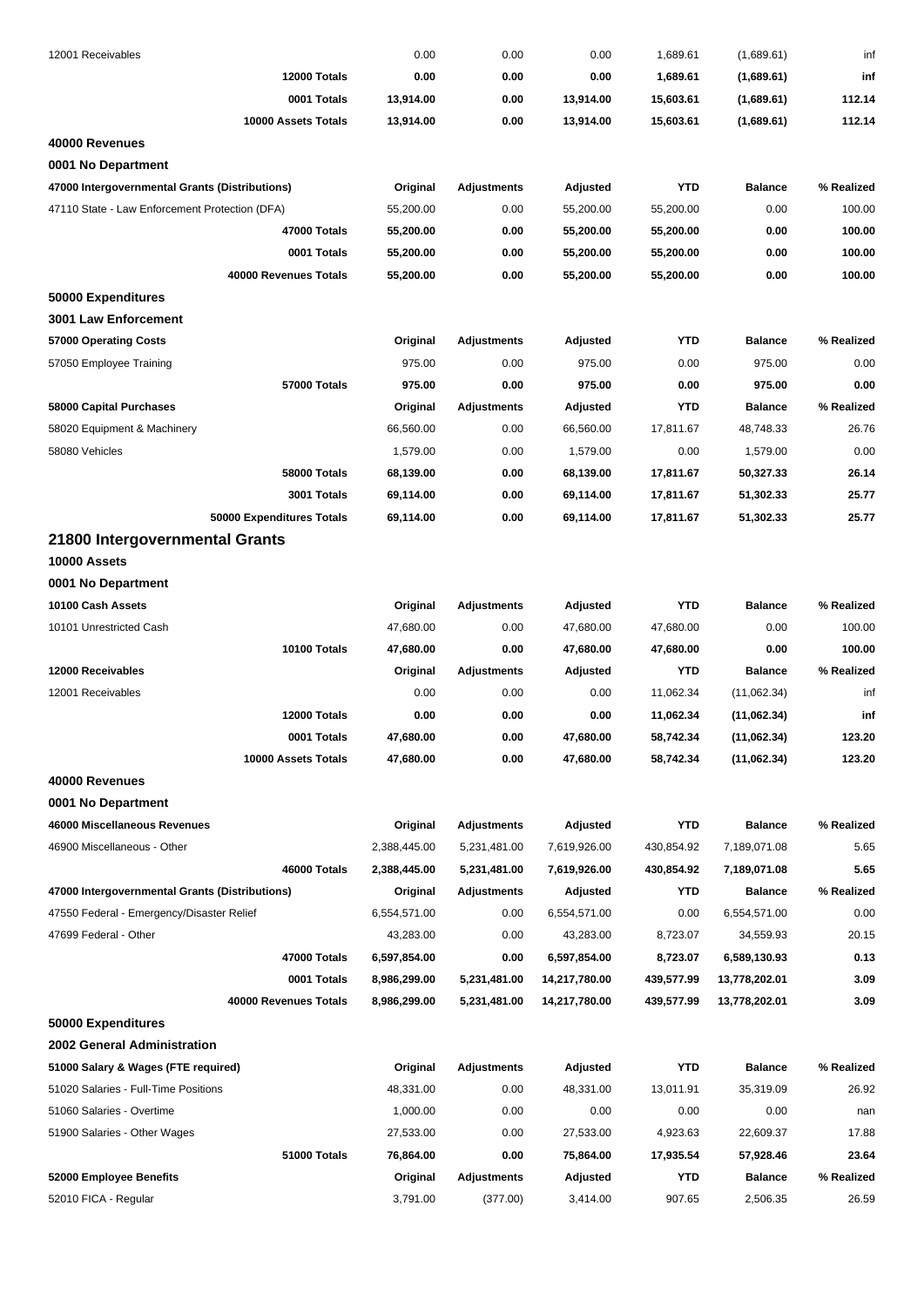| 52020 Retirement                              | 15,555.00             | 0.00                       | 15,555.00             | 4,085.76        | 11,469.24                  | 26.27               |
|-----------------------------------------------|-----------------------|----------------------------|-----------------------|-----------------|----------------------------|---------------------|
| 52030 Health and Medical Premiums             | 17,772.00             | 0.00                       | 17,772.00             | 4,442.64        | 13,329.36                  | 25.00               |
| 52050 Dental Insurance Premiums               | 349.00                | 0.00                       | 349.00                | 87.24           | 261.76                     | 25.00               |
| 52060 Vision Insurance Medical Premiums       | 131.00                | 0.00                       | 131.00                | 32.52           | 98.48                      | 24.82               |
| 52090 Unemployment Compensation               | 164.00                | 0.00                       | 164.00                | 14.59           | 149.41                     | 8.90                |
| 52100 Workers' Compensation Premium           | 225.00                | 1.377.00                   | 1,602.00              | 1,601.64        | 0.36                       | 99.98               |
| 52110 Workers' Compensation Employer's Fee    | 10.00                 | 0.00                       | 10.00                 | 2.30            | 7.70                       | 23.00               |
| 52999 Other Employee Benefits                 | 16.00                 | 0.00                       | 16.00                 | 3.90            | 12.10                      | 24.38               |
| 52000 Totals                                  | 38,013.00             | 1,000.00                   | 39,013.00             | 11,178.24       | 27,834.76                  | 28.65               |
| 56000 Supplies                                | Original              | <b>Adjustments</b>         | Adjusted              | <b>YTD</b>      | <b>Balance</b>             | % Realized          |
| 56110 Supplies - Uniforms/Linen               | 720.00                | 0.00                       | 720.00                | 180.00          | 540.00                     | 25.00               |
| 56000 Totals                                  | 720.00                | 0.00                       | 720.00                | 180.00          | 540.00                     | 25.00               |
| 57000 Operating Costs                         | Original              | <b>Adjustments</b>         | Adjusted              | <b>YTD</b>      | <b>Balance</b>             | % Realized          |
| 57130 Rent of Equipment/Machinery             | 5,622.00              | 0.00                       | 5,622.00              | 5,024.95        | 597.05                     | 89.38               |
| <b>57000 Totals</b>                           | 5,622.00              | 0.00                       | 5,622.00              | 5,024.95        | 597.05                     | 89.38               |
| 58000 Capital Purchases                       | Original              | Adjustments                | Adjusted              | YTD             | <b>Balance</b>             | % Realized          |
| 58999 Other Capital Purchases                 | 8,004,774.00          | 5,964,953.00               | 13,969,727.00         | 377,975.28      | 13,591,751.72              | 2.71                |
| <b>58000 Totals</b>                           | 8,004,774.00          | 5,964,953.00               | 13,969,727.00         | 377,975.28      | 13,591,751.72              | 2.71                |
| 2002 Totals                                   | 8,125,993.00          | 5,965,953.00               | 14,090,946.00         | 412,294.01      | 13,678,651.99              | 2.93                |
| 50000 Expenditures Totals                     | 8,125,993.00          | 5,965,953.00               | 14,090,946.00         | 412,294.01      | 13,678,651.99              | 2.93                |
| 60000 Other Financing Sources                 |                       |                            |                       |                 |                            |                     |
| 0001 No Department                            |                       |                            |                       |                 |                            |                     |
| 61000 Transfers                               | Original              | <b>Adjustments</b>         | Adjusted              | <b>YTD</b>      | <b>Balance</b>             | % Realized          |
| 61100 Transfers In                            | 78,000.00             | 0.00                       | 78,000.00             | 24,425.00       | 53,575.00                  | 31.31               |
| 61000 Totals                                  | 78,000.00             | 0.00                       | 78,000.00             | 24,425.00       | 53,575.00                  | 31.31               |
| 0001 Totals                                   | 78,000.00             | 0.00                       | 78,000.00             | 24,425.00       | 53,575.00                  | 31.31               |
| 60000 Other Financing Sources Totals          | 78,000.00             | 0.00                       | 78,000.00             | 24,425.00       | 53,575.00                  | 31.31               |
| 22000 Indigent Fund                           |                       |                            |                       |                 |                            |                     |
| 10000 Assets                                  |                       |                            |                       |                 |                            |                     |
| 0001 No Department                            |                       |                            |                       |                 |                            |                     |
| 10100 Cash Assets                             | Original              | <b>Adjustments</b>         | Adjusted              | <b>YTD</b>      | <b>Balance</b>             | % Realized          |
| 10101 Unrestricted Cash                       | 1,362,748.00          | 0.00                       | 1,362,748.00          | 1,362,748.00    | 0.00                       | 100.00              |
| 10103 Investments                             | 2,179,924.00          | 0.00                       | 2,179,924.00          | 2,179,923.66    | 0.34                       | 100.00              |
| 10100 Totals                                  | 3,542,672.00          | 0.00                       | 3,542,672.00          | 3,542,671.66    | 0.34                       | 100.00              |
| 12000 Receivables                             | Original              | <b>Adjustments</b>         | Adjusted              | YTD             | <b>Balance</b>             | % Realized          |
| 12001 Receivables                             | 0.00                  | 0.00                       | 0.00                  | 194.05          | (194.05)                   | inf                 |
| 12000 Totals                                  | 0.00                  | 0.00                       | 0.00                  | 194.05          | (194.05)                   | inf                 |
| 0001 Totals                                   | 3,542,672.00          | 0.00                       | 3,542,672.00          | 3,542,865.71    | (193.71)                   | 100.01              |
| 10000 Assets Totals                           | 3,542,672.00          | 0.00                       | 3,542,672.00          | 3,542,865.71    | (193.71)                   | 100.01              |
| 40000 Revenues                                |                       |                            |                       |                 |                            |                     |
| 0001 No Department                            |                       |                            |                       |                 |                            |                     |
| 41000 Taxes Local Effort                      | Original              | <b>Adjustments</b>         | Adjusted              | <b>YTD</b>      | <b>Balance</b>             | % Realized          |
| 41201 Gross Receipts Tax - County Indigent    | 1,500,000.00          | 0.00                       | 1,500,000.00          | 591,384.03      | 908,615.97                 | 39.43               |
| 41205 Gross Receipts Tax - County Health Care | 700,000.00            | 0.00                       | 700,000.00            | 201,967.59      | 498,032.41                 | 28.85               |
| 41000 Totals<br>46000 Miscellaneous Revenues  | 2,200,000.00          | 0.00                       | 2,200,000.00          | 793,351.62      | 1,406,648.38               | 36.06               |
| 46040 Investment Income                       | Original<br>15,000.00 | <b>Adjustments</b><br>0.00 | Adjusted<br>15,000.00 | YTD<br>6,215.45 | <b>Balance</b><br>8,784.55 | % Realized<br>41.44 |
| 46060 Reimbursements/Refunds                  | 6,000.00              | 0.00                       | 6,000.00              | 1,000.00        | 5,000.00                   | 16.67               |
| 46000 Totals                                  | 21,000.00             | 0.00                       | 21,000.00             | 7,215.45        | 13,784.55                  | 34.36               |
| 0001 Totals                                   | 2,221,000.00          | 0.00                       | 2,221,000.00          | 800,567.07      | 1,420,432.93               | 36.05               |
| 40000 Revenues Totals                         | 2,221,000.00          | 0.00                       | 2,221,000.00          | 800,567.07      | 1,420,432.93               | 36.05               |
| 50000 Expenditures                            |                       |                            |                       |                 |                            |                     |
|                                               |                       |                            |                       |                 |                            |                     |

**4001 Indigent Care**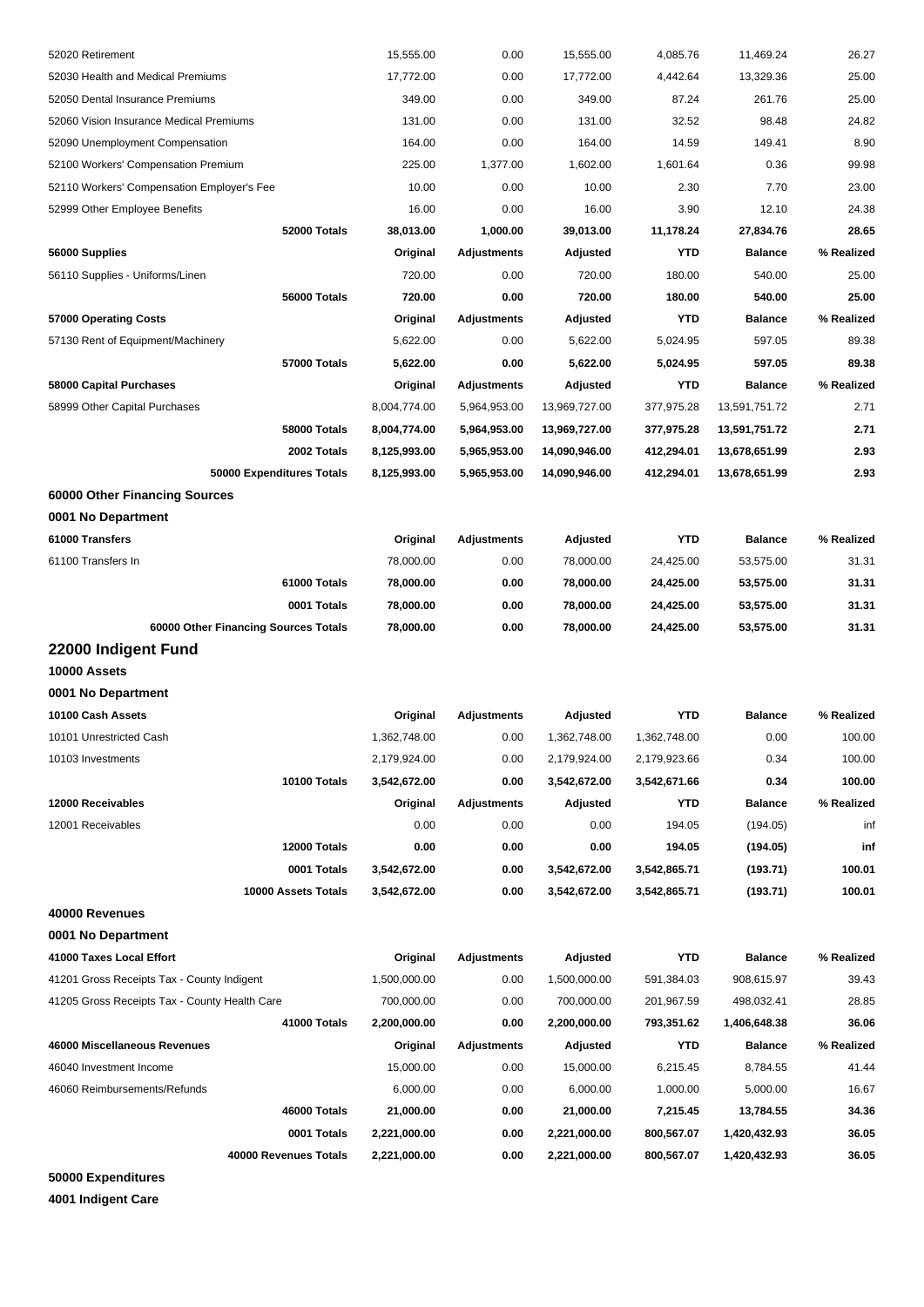| 51000 Salary & Wages (FTE required)        | Original     | <b>Adjustments</b>             | Adjusted     | YTD          | <b>Balance</b> | % Realized |
|--------------------------------------------|--------------|--------------------------------|--------------|--------------|----------------|------------|
| 51020 Salaries - Full-Time Positions       | 52,000.00    | 0.00                           | 52,000.00    | 12,942.16    | 39,057.84      | 24.89      |
| 51040 Salaries - Part-Time Positions       | 15,600.00    | 0.00                           | 15,600.00    | 3,790.50     | 11,809.50      | 24.30      |
| 51000 Totals                               | 67,600.00    | 0.00                           | 67,600.00    | 16,732.66    | 50,867.34      | 24.75      |
| 52000 Employee Benefits                    | Original     | <b>Adjustments</b>             | Adjusted     | <b>YTD</b>   | <b>Balance</b> | % Realized |
| 52010 FICA - Regular                       | 5,174.00     | 0.00                           | 5,174.00     | 1,249.71     | 3,924.29       | 24.15      |
| 52020 Retirement                           | 5,097.00     | 0.00                           | 5,097.00     | 1,268.34     | 3,828.66       | 24.88      |
| 52030 Health and Medical Premiums          | 5,213.00     | 0.00                           | 5,213.00     | 1,302.78     | 3,910.22       | 24.99      |
| 52050 Dental Insurance Premiums            | 117.00       | 0.00                           | 117.00       | 29.10        | 87.90          | 24.87      |
| 52060 Vision Insurance Medical Premiums    | 47.00        | 0.00                           | 47.00        | 11.70        | 35.30          | 24.89      |
| 52090 Unemployment Compensation            | 224.00       | 0.00                           | 224.00       | 43.35        | 180.65         | 19.35      |
| 52100 Workers' Compensation Premium        | 160.00       | 0.00                           | 160.00       | 157.43       | 2.57           | 98.39      |
| 52110 Workers' Compensation Employer's Fee | 20.00        | 0.00                           | 20.00        | 4.60         | 15.40          | 23.00      |
| 52999 Other Employee Benefits              | 16.00        | 0.00                           | 16.00        | 4.20         | 11.80          | 26.25      |
| 52000 Totals                               | 16,068.00    | 0.00                           | 16,068.00    | 4,071.21     | 11,996.79      | 25.34      |
| 53000 Travel Costs                         | Original     | <b>Adjustments</b>             | Adjusted     | <b>YTD</b>   | <b>Balance</b> | % Realized |
| 53030 Travel - Employees                   | 1,050.00     | 0.00                           | 1,050.00     | 0.00         | 1,050.00       | 0.00       |
| <b>53000 Totals</b>                        | 1,050.00     | 0.00                           | 1,050.00     | 0.00         | 1,050.00       | 0.00       |
| 54000 Purchased Property Services          | Original     | <b>Adjustments</b>             | Adjusted     | <b>YTD</b>   | <b>Balance</b> | % Realized |
| 54020 Maintenance & Repairs - Contracts    | 492.00       | 0.00                           | 492.00       | 0.00         | 492.00         | 0.00       |
| 54000 Totals                               | 492.00       | 0.00                           | 492.00       | 0.00         | 492.00         | 0.00       |
| 55000 Contractual Services                 | Original     | <b>Adjustments</b>             | Adjusted     | <b>YTD</b>   | <b>Balance</b> | % Realized |
| 55030 Contract - Professional Services     | 30,559.00    | 84,889.00                      | 115,448.00   | 0.00         | 115,448.00     | 0.00       |
| 55999 Contract - Other Services            | 1,018,000.00 | (14, 351.00)                   | 1,003,649.00 | 14,400.00    | 989,249.00     | 1.43       |
| <b>55000 Totals</b>                        | 1,048,559.00 | 70,538.00                      | 1,119,097.00 | 14,400.00    | 1,104,697.00   | 1.29       |
| 56000 Supplies                             | Original     | <b>Adjustments</b>             | Adjusted     | <b>YTD</b>   | <b>Balance</b> | % Realized |
| 56020 Supplies - General Office            | 100.00       | 7,732.00                       | 7,832.00     | 0.00         | 7,832.00       | 0.00       |
| 56000 Totals                               | 100.00       | 7,732.00                       | 7,832.00     | 0.00         | 7,832.00       | 0.00       |
| 57000 Operating Costs                      |              |                                |              | <b>YTD</b>   | <b>Balance</b> | % Realized |
|                                            | Original     | <b>Adjustments</b><br>5,428.00 | Adjusted     |              |                | 0.00       |
| 57050 Employee Training                    | 900.00       |                                | 6,328.00     | 0.00         | 6,328.00       |            |
| 57090 Printing/Publishing/Advertising      | 100.00       | 0.00                           | 100.00       | 0.00         | 100.00         | 0.00       |
| 57130 Rent of Equipment/Machinery          | 2,200.00     | 0.00                           | 2,200.00     | 731.18       | 1,468.82       | 33.24      |
| 57160 Telecommunications                   | 1,300.00     | 0.00                           | 1,300.00     | 337.88       | 962.12         | 25.99      |
| 57170 Utilities - Electricity              | 1,500.00     | 0.00                           | 1,500.00     | 401.37       | 1,098.63       | 26.76      |
| 57171 Utilities - Natural Gas              | 110.00       | 0.00                           | 110.00       | 4.43         | 105.57         | 4.03       |
| 57173 Utilities - Water                    | 100.00       | 0.00                           | 100.00       | 23.02        | 76.98          | 23.02      |
| 57190 State Supported Medicaid             | 737,921.00   | 0.00                           | 737,921.00   | 201,967.59   | 535,953.41     | 27.37      |
| 57200 Sole Community Providers             | 900,000.00   | 225,812.00                     | 1,125,812.00 | 440,048.61   | 685,763.39     | 39.09      |
| 57210 Indigent Claims                      | 25,000.00    | 0.00                           | 25,000.00    | 6,000.00     | 19,000.00      | 24.00      |
| 57999 Other Operating Costs                | 43,000.00    | 0.00                           | 43,000.00    | 16,930.00    | 26,070.00      | 39.37      |
| 57000 Totals                               | 1,712,131.00 | 231,240.00                     | 1,943,371.00 | 666,444.08   | 1,276,926.92   | 34.29      |
| 4001 Totals                                | 2,846,000.00 | 309,510.00                     | 3,155,510.00 | 701,647.95   | 2,453,862.05   | 22.24      |
| 50000 Expenditures Totals                  | 2,846,000.00 | 309,510.00                     | 3,155,510.00 | 701,647.95   | 2,453,862.05   | 22.24      |
| 22200 County Fire Gross Receipts Tax       |              |                                |              |              |                |            |
| 10000 Assets                               |              |                                |              |              |                |            |
| 0001 No Department                         |              |                                |              |              |                |            |
| 10100 Cash Assets                          | Original     | <b>Adjustments</b>             | Adjusted     | <b>YTD</b>   | <b>Balance</b> | % Realized |
| 10101 Unrestricted Cash                    | 1,081,256.00 | 0.00                           | 1,081,256.00 | 1,081,256.00 | 0.00           | 100.00     |
| 10103 Investments                          | 1,729,634.00 | 0.00                           | 1,729,634.00 | 1,729,633.27 | 0.73           | 100.00     |
| 10100 Totals                               | 2,810,890.00 | 0.00                           | 2,810,890.00 | 2,810,889.27 | 0.73           | 100.00     |
| 12000 Receivables                          | Original     | Adjustments                    | Adjusted     | YTD          | <b>Balance</b> | % Realized |
| 12001 Receivables                          | 0.00         | 0.00                           | 0.00         | 11,521.29    | (11,521.29)    | inf        |
| 12000 Totals                               | 0.00         | 0.00                           | 0.00         | 11,521.29    | (11,521.29)    | inf        |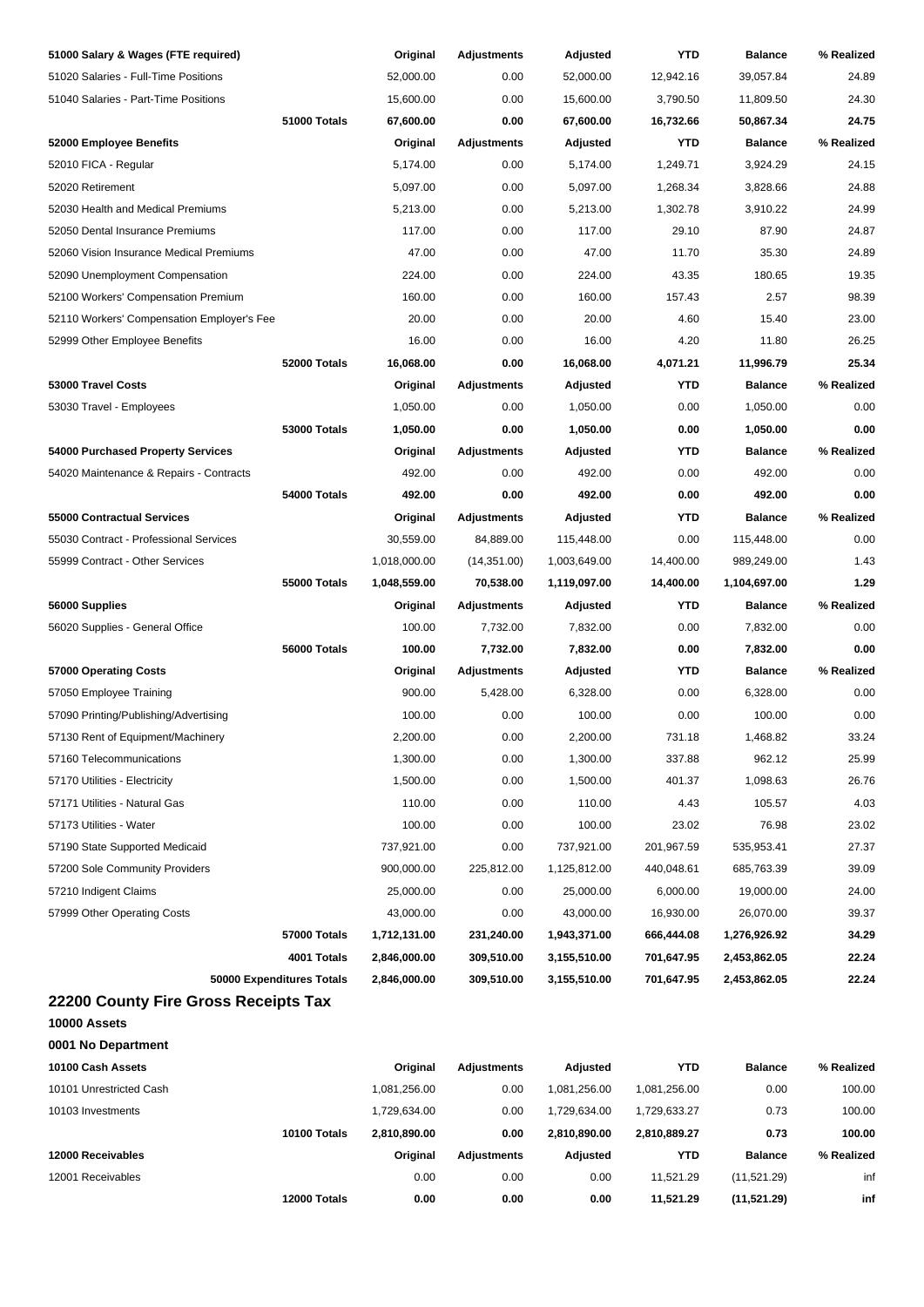| 0001 Totals                                               | 2,810,890.00 | 0.00               | 2,810,890.00 | 2,822,410.56 | (11,520.56)    | 100.41     |
|-----------------------------------------------------------|--------------|--------------------|--------------|--------------|----------------|------------|
| 10000 Assets Totals                                       | 2,810,890.00 | 0.00               | 2,810,890.00 | 2,822,410.56 | (11,520.56)    | 100.41     |
| 40000 Revenues                                            |              |                    |              |              |                |            |
| 0001 No Department                                        |              |                    |              |              |                |            |
| 41000 Taxes Local Effort                                  | Original     | <b>Adjustments</b> | Adjusted     | <b>YTD</b>   | <b>Balance</b> | % Realized |
| 41202 Gross Receipts Tax - County Fire Excise             | 800,000.00   | 0.00               | 800,000.00   | 242,855.42   | 557,144.58     | 30.36      |
| 41000 Totals                                              | 800,000.00   | 0.00               | 800,000.00   | 242,855.42   | 557,144.58     | 30.36      |
| 46000 Miscellaneous Revenues                              | Original     | <b>Adjustments</b> | Adjusted     | <b>YTD</b>   | <b>Balance</b> | % Realized |
| 46020 Insurance Recoveries                                | 0.00         | 0.00               | 42,967.00    | 42,967.00    | 0.00           | 100.00     |
| 46040 Investment Income                                   | 16,000.00    | 0.00               | 16,000.00    | 4,900.95     | 11,099.05      | 30.63      |
| 46060 Reimbursements/Refunds                              | 10,000.00    | 15,650.00          | 25,650.00    | 16,124.91    | 9,525.09       | 62.87      |
| 46000 Totals                                              | 26,000.00    | 15,650.00          | 84,617.00    | 63,992.86    | 20,624.14      | 75.63      |
| 47000 Intergovernmental Grants (Distributions)            | Original     | Adjustments        | Adjusted     | <b>YTD</b>   | <b>Balance</b> | % Realized |
| 47499 Other State Grants                                  | 246,265.00   | 1,646,782.00       | 1,893,047.00 | 9,730.00     | 1,883,317.00   | 0.51       |
| 47000 Totals                                              | 246,265.00   | 1,646,782.00       | 1,893,047.00 | 9,730.00     | 1,883,317.00   | 0.51       |
| 0001 Totals                                               | 1,072,265.00 | 1,662,432.00       | 2,777,664.00 | 316,578.28   | 2,461,085.72   | 11.40      |
| 40000 Revenues Totals                                     | 1,072,265.00 | 1,662,432.00       | 2,777,664.00 | 316,578.28   | 2,461,085.72   | 11.40      |
| 50000 Expenditures                                        |              |                    |              |              |                |            |
| <b>3002 Fire Protection</b>                               |              |                    |              |              |                |            |
| 54000 Purchased Property Services                         | Original     | <b>Adjustments</b> | Adjusted     | <b>YTD</b>   | <b>Balance</b> | % Realized |
| 54010 Maintenance & Repairs - Building/Structure          | 0.00         | 5,861.00           | 5,861.00     | 360.90       | 5,500.10       | 6.16       |
| 54040 Maintenance & Repairs - Vehicles                    | 565,634.00   | (36,873.00)        | 528,761.00   | 3,879.00     | 524,882.00     | 0.73       |
| 54050 Maintenance & Repair - Furniture/Fixtures/Equipment | 0.00         | 4,475.00           | 4,475.00     | 244.75       | 4,230.25       | 5.47       |
| 54999 Other Maintenance                                   | 0.00         | 0.00               | 918.00       | 917.72       | 0.28           | 99.97      |
| 54000 Totals                                              | 565,634.00   | (26, 537.00)       | 540,015.00   | 5,402.37     | 534,612.63     | 1.00       |
| <b>55000 Contractual Services</b>                         | Original     | Adjustments        | Adjusted     | <b>YTD</b>   | <b>Balance</b> | % Realized |
| 55030 Contract - Professional Services                    | 0.00         | 375.00             | 375.00       | 225.00       | 150.00         | 60.00      |
| 55000 Totals                                              | 0.00         | 375.00             | 375.00       | 225.00       | 150.00         | 60.00      |
| 56000 Supplies                                            | Original     | <b>Adjustments</b> | Adjusted     | <b>YTD</b>   | <b>Balance</b> | % Realized |
| 56030 Supplies - Field Supplies                           | 0.00         | 10,091.00          | 10,091.00    | 1,090.38     | 9,000.62       | 10.81      |
| 56050 Supplies - Janitorial/Maintenance                   | 0.00         | 1,000.00           | 1,000.00     | 0.00         | 1,000.00       | 0.00       |
| 56090 Supplies - Safety                                   | 0.00         | 94,791.00          | 94,791.00    | 21,356.75    | 73,434.25      | 22.53      |
| 56000 Totals                                              | 0.00         | 105,882.00         | 105,882.00   | 22,447.13    | 83,434.87      | 21.20      |
| 57000 Operating Costs                                     | Original     | <b>Adjustments</b> | Adjusted     | <b>YTD</b>   | <b>Balance</b> | % Realized |
| 57030 Communication Costs                                 | 0.00         | 14,000.00          | 14,000.00    | 0.00         | 14,000.00      | 0.00       |
| 57050 Employee Training                                   | 0.00         | 8,669.00           | 8,669.00     | 4,958.50     | 3,710.50       | 57.20      |
| 57170 Utilities - Electricity                             | 0.00         | 500.00             | 500.00       | 49.11        | 450.89         | 9.82       |
| 57999 Other Operating Costs                               | 638,048.00   | 0.00               | 638,048.00   | 13,708.26    | 624,339.74     | 2.15       |
| 57000 Totals                                              | 638,048.00   | 23,169.00          | 661,217.00   | 18,715.87    | 642,501.13     | 2.83       |
| 58000 Capital Purchases                                   | Original     | <b>Adjustments</b> | Adjusted     | YTD          | <b>Balance</b> | % Realized |
| 58010 Buildings & Structures                              | 33,000.00    | 104,882.00         | 137,882.00   | 18,276.76    | 119,605.24     | 13.26      |
| 58020 Equipment & Machinery                               | 0.00         | 15,481.00          | 15,481.00    | 3,241.87     | 12,239.13      | 20.94      |
| 58080 Vehicles                                            | 0.00         | 0.00               | 1,469.00     | 0.00         | 1,469.00       | 0.00       |
| 58999 Other Capital Purchases                             | 28,366.00    | 3,534,499.00       | 3,562,865.00 | 81,596.00    | 3,481,269.00   | 2.29       |
| 58000 Totals                                              | 61,366.00    | 3,654,862.00       | 3,717,697.00 | 103,114.63   | 3,614,582.37   | 2.77       |
| 59000 Debt Service                                        | Original     | <b>Adjustments</b> | Adjusted     | <b>YTD</b>   | <b>Balance</b> | % Realized |
| 59050 Commitments and Other Fees                          | 0.00         | 0.00               | 0.00         | 2,363.68     | (2,363.68)     | inf        |
| 59000 Totals                                              | 0.00         | 0.00               | 0.00         | 2,363.68     | (2,363.68)     | inf        |
| 3002 Totals                                               | 1,265,048.00 | 3,757,751.00       | 5,025,186.00 | 152,268.68   | 4,872,917.32   | 3.03       |
| 50000 Expenditures Totals                                 | 1,265,048.00 | 3,757,751.00       | 5,025,186.00 | 152,268.68   | 4,872,917.32   | 3.03       |
| 60000 Other Financing Sources                             |              |                    |              |              |                |            |
| 0001 No Department                                        |              |                    |              |              |                |            |
| 61000 Transfers                                           | Original     | <b>Adjustments</b> | Adjusted     | <b>YTD</b>   | <b>Balance</b> | % Realized |
|                                                           |              |                    |              |              |                |            |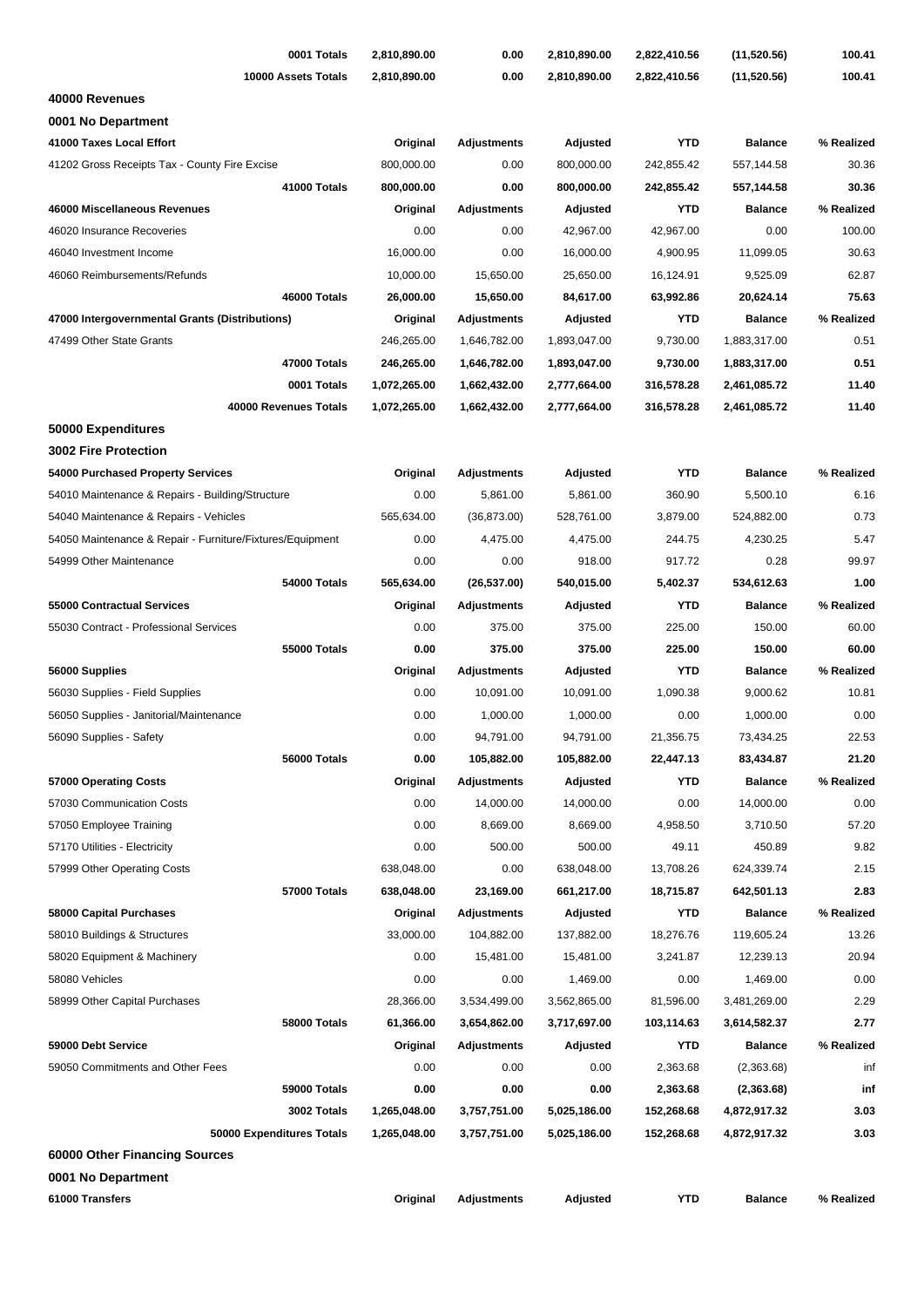| 61200 Transfers Out                                         | (71,079.00) | 0.00               | (71,079.00) | (33,000.00) | (38,079.00)    | 46.43      |
|-------------------------------------------------------------|-------------|--------------------|-------------|-------------|----------------|------------|
| 61000 Totals                                                | (71,079.00) | 0.00               | (71,079.00) | (33,000.00) | (38,079.00)    | 46.43      |
| 0001 Totals                                                 | (71,079.00) | 0.00               | (71,079.00) | (33,000.00) | (38,079.00)    | 46.43      |
| 60000 Other Financing Sources Totals                        | (71,079.00) | 0.00               | (71,079.00) | (33,000.00) | (38,079.00)    | 46.43      |
| <b>22300 DWI Fund</b>                                       |             |                    |             |             |                |            |
| 10000 Assets                                                |             |                    |             |             |                |            |
| 0001 No Department                                          |             |                    |             |             |                |            |
| 10100 Cash Assets                                           | Original    | <b>Adjustments</b> | Adjusted    | <b>YTD</b>  | <b>Balance</b> | % Realized |
| 10101 Unrestricted Cash                                     | 202,514.00  | 0.00               | 202,514.00  | 202,514.00  | 0.00           | 100.00     |
| 10100 Totals                                                | 202,514.00  | 0.00               | 202,514.00  | 202,514.00  | 0.00           | 100.00     |
| 12000 Receivables                                           | Original    | Adjustments        | Adjusted    | <b>YTD</b>  | <b>Balance</b> | % Realized |
| 12001 Receivables                                           | 0.00        | 0.00               | 0.00        | 371.43      | (371.43)       | inf        |
| 12000 Totals                                                | 0.00        | 0.00               | 0.00        | 371.43      | (371.43)       | inf        |
| 0001 Totals                                                 | 202,514.00  | 0.00               | 202,514.00  | 202,885.43  | (371.43)       | 100.18     |
| 10000 Assets Totals                                         | 202,514.00  | 0.00               | 202,514.00  | 202,885.43  | (371.43)       | 100.18     |
| 40000 Revenues                                              |             |                    |             |             |                |            |
| 0001 No Department                                          |             |                    |             |             |                |            |
| 47000 Intergovernmental Grants (Distributions)              | Original    | <b>Adjustments</b> | Adjusted    | <b>YTD</b>  | <b>Balance</b> | % Realized |
| 47070 State - DWI Formula Distribution (DFA)                | 348,185.00  | 0.00               | 348,185.00  | 96,782.00   | 251,403.00     | 27.80      |
| 47071 State - DWI Local Grant (DFA)                         | 0.00        | 0.00               | 0.00        | 9,490.75    | (9,490.75)     | inf        |
| 47899 Local - Other                                         | 48,800.00   | 0.00               | 48,800.00   | 13,045.00   | 35,755.00      | 26.73      |
| 47000 Totals                                                | 396,985.00  | 0.00               | 396,985.00  | 119,317.75  | 277,667.25     | 30.06      |
| 0001 Totals                                                 | 396,985.00  | 0.00               | 396,985.00  | 119,317.75  | 277,667.25     | 30.06      |
| 40000 Revenues Totals                                       | 396,985.00  | 0.00               | 396,985.00  | 119,317.75  | 277,667.25     | 30.06      |
| 50000 Expenditures                                          |             |                    |             |             |                |            |
| 3006 DWI Prevention                                         |             |                    |             |             |                |            |
| 51000 Salary & Wages (FTE required)                         | Original    | Adjustments        | Adjusted    | <b>YTD</b>  | <b>Balance</b> | % Realized |
| 51020 Salaries - Full-Time Positions                        | 229,990.00  | 0.00               | 229,990.00  | 50,862.88   | 179,127.12     | 22.12      |
| 51040 Salaries - Part-Time Positions                        | 15,080.00   | 0.00               | 15,080.00   | 1,356.00    | 13,724.00      | 8.99       |
| 51060 Salaries - Overtime                                   | 0.00        | 0.00               | 0.00        | 775.00      | (775.00)       | inf        |
| 51000 Totals                                                | 245,070.00  | 0.00               | 245,070.00  | 52,993.88   | 192,076.12     | 21.62      |
| 52000 Employee Benefits                                     | Original    | <b>Adiustments</b> | Adjusted    | YTD         | <b>Balance</b> | % Realized |
| 52010 FICA - Regular                                        | 18,753.00   | 0.00               | 18,753.00   | 3,930.70    | 14,822.30      | 20.96      |
| 52020 Retirement                                            | 22,544.00   | 0.00               | 22,544.00   | 4,905.49    | 17,638.51      | 21.76      |
| 52030 Health and Medical Premiums                           | 23,127.00   | 0.00               | 23,127.00   | 1,711.68    | 21,415.32      | 7.40       |
| 52050 Dental Insurance Premiums                             | 816.00      | 0.00               | 816.00      | 124.58      | 691.42         | 15.27      |
| 52060 Vision Insurance Medical Premiums                     | 267.00      | 0.00               | 267.00      | 37.09       | 229.91         | 13.89      |
| 52090 Unemployment Compensation                             | 757.00      | 0.00               | 757.00      | 113.96      | 643.04         | 15.05      |
| 52100 Workers' Compensation Premium                         | 620.00      | 7.00               | 627.00      | 624.70      | 2.30           | 99.63      |
| 52110 Workers' Compensation Employer's Fee                  | 60.00       | 0.00               | 60.00       | 9.20        | 50.80          | 15.33      |
| 52999 Other Employee Benefits                               | 40.00       | 0.00               | 40.00       | 8.91        | 31.09          | 22.28      |
| 52000 Totals                                                | 66,984.00   | 7.00               | 66,991.00   | 11,466.31   | 55,524.69      | 17.12      |
| 53000 Travel Costs                                          | Original    | Adjustments        | Adjusted    | YTD         | <b>Balance</b> | % Realized |
| 53030 Travel - Employees                                    | 15,992.00   | 0.00               | 15,992.00   | 0.00        | 15,992.00      | 0.00       |
| 53000 Totals                                                | 15,992.00   | 0.00               | 15,992.00   | 0.00        | 15,992.00      | 0.00       |
| 55000 Contractual Services                                  | Original    | Adjustments        | Adjusted    | <b>YTD</b>  | <b>Balance</b> | % Realized |
| 55999 Contract - Other Services                             | 35,614.00   | 0.00               | 35,614.00   | 9,934.56    | 25,679.44      | 27.90      |
| 55000 Totals                                                | 35,614.00   | 0.00               | 35,614.00   | 9,934.56    | 25,679.44      | 27.90      |
| 56000 Supplies                                              | Original    | Adjustments        | Adjusted    | YTD         | <b>Balance</b> | % Realized |
| 56040 Supplies - Furniture/Fixtures/Equipment (Non-Capital) | 29,887.00   | 0.00               | 29,887.00   | 785.45      | 29,101.55      | 2.63       |
| 56000 Totals                                                | 29,887.00   | 0.00               | 29,887.00   | 785.45      | 29,101.55      | 2.63       |
| 57000 Operating Costs                                       | Original    | <b>Adjustments</b> | Adjusted    | YTD         | <b>Balance</b> | % Realized |
| 57050 Employee Training                                     | 3,600.00    | 0.00               | 3,600.00    | 0.00        | 3,600.00       | 0.00       |
|                                                             |             |                    |             |             |                |            |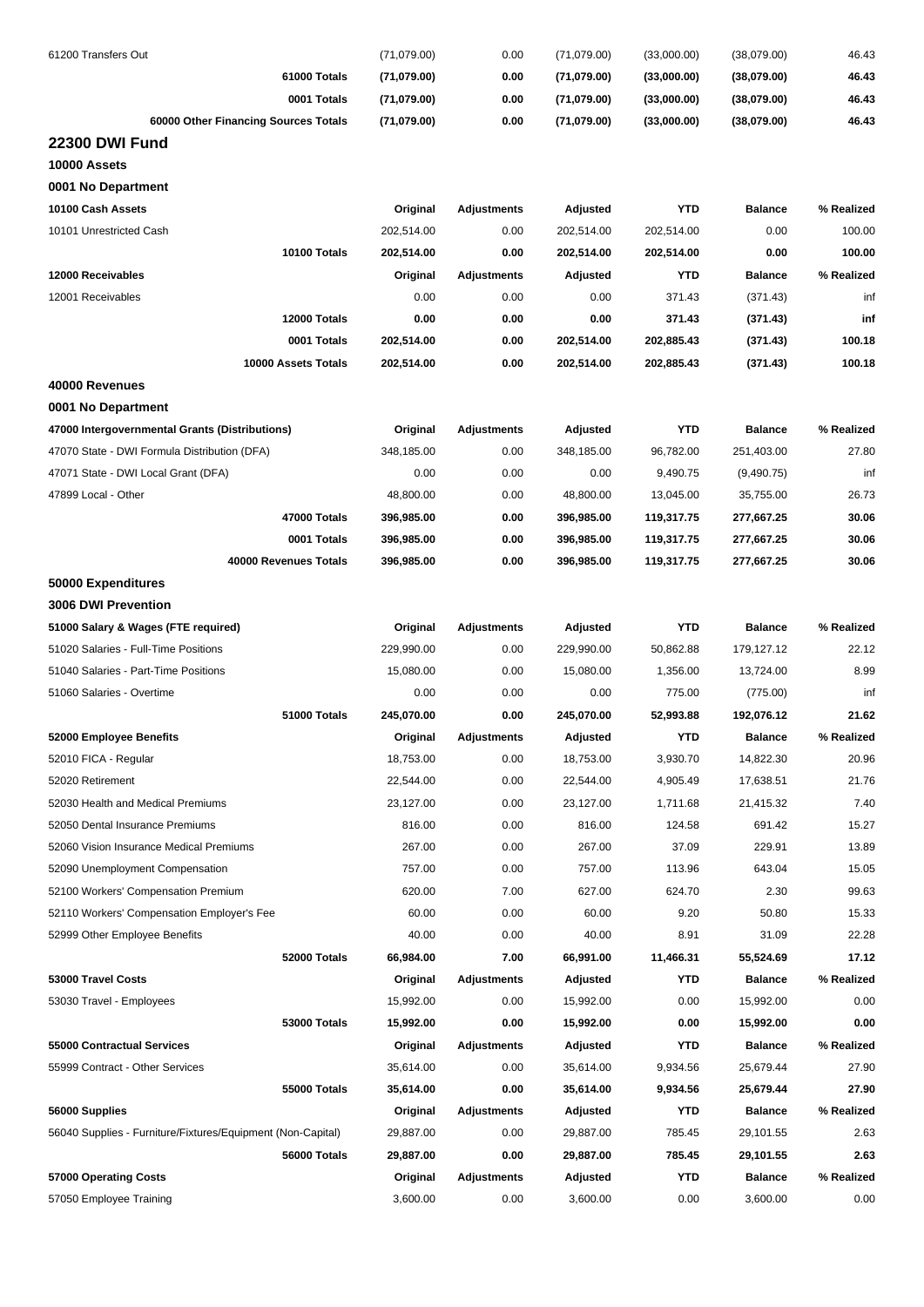| 54000 Totals<br>55000 Totals<br>56000 Totals<br>57000 Totals<br>58080 Vehicles<br>58000 Totals                                                                                                                                                                                                                                                                      | Original<br>13,500.00<br>13,500.00<br>Original<br>55,000.00<br>55,000.00<br>Original<br>1,057.00<br>1,057.00<br>Original<br>2,800.00<br>7,000.00<br>9,800.00<br>Original<br>0.00<br>35,000.00<br>35,000.00 | 0.00<br><b>Adjustments</b><br>15,000.00<br>15,000.00<br><b>Adjustments</b><br>40,445.00<br>40,445.00<br><b>Adjustments</b><br>0.00<br>0.00<br><b>Adjustments</b><br>0.00<br>0.00<br>0.00<br><b>Adjustments</b><br>0.00<br>0.00<br>0.00 | 6,260.00<br>Adjusted<br>28,500.00<br>28,500.00<br>Adjusted<br>95,445.00<br>95,445.00<br>Adjusted<br>1,057.00<br>1,057.00<br>Adjusted<br>2,800.00<br>7,000.00<br>9,800.00<br>Adjusted<br>24,545.00<br>35,000.00<br>59,545.00 | 0.00<br>YTD<br>8,000.00<br>8,000.00<br><b>YTD</b><br>56,189.69<br>56,189.69<br>YTD<br>0.00<br>0.00<br>YTD<br>675.00<br>510.29<br>1,185.29<br>YTD<br>24,544.09<br>0.00<br>24,544.09 | 6,260.00<br><b>Balance</b><br>20,500.00<br>20,500.00<br><b>Balance</b><br>39,255.31<br>39,255.31<br><b>Balance</b><br>1,057.00<br>1,057.00<br><b>Balance</b><br>2,125.00<br>6,489.71<br>8,614.71<br><b>Balance</b><br>0.91<br>35,000.00<br>35,000.91 | 0.00<br>% Realized<br>28.07<br>28.07<br>% Realized<br>58.87<br>58.87<br>% Realized<br>0.00<br>0.00<br>% Realized<br>24.11<br>7.29<br>12.09<br>% Realized<br>100.00<br>0.00<br>41.22 |
|---------------------------------------------------------------------------------------------------------------------------------------------------------------------------------------------------------------------------------------------------------------------------------------------------------------------------------------------------------------------|------------------------------------------------------------------------------------------------------------------------------------------------------------------------------------------------------------|----------------------------------------------------------------------------------------------------------------------------------------------------------------------------------------------------------------------------------------|-----------------------------------------------------------------------------------------------------------------------------------------------------------------------------------------------------------------------------|------------------------------------------------------------------------------------------------------------------------------------------------------------------------------------|------------------------------------------------------------------------------------------------------------------------------------------------------------------------------------------------------------------------------------------------------|-------------------------------------------------------------------------------------------------------------------------------------------------------------------------------------|
| 54000 Purchased Property Services<br>54020 Maintenance & Repairs - Contracts<br><b>55000 Contractual Services</b><br>55030 Contract - Professional Services<br>56000 Supplies<br>56020 Supplies - General Office<br>57000 Operating Costs<br>57050 Employee Training<br>57130 Rent of Equipment/Machinery<br>58000 Capital Purchases<br>58020 Equipment & Machinery |                                                                                                                                                                                                            |                                                                                                                                                                                                                                        |                                                                                                                                                                                                                             |                                                                                                                                                                                    |                                                                                                                                                                                                                                                      |                                                                                                                                                                                     |
|                                                                                                                                                                                                                                                                                                                                                                     |                                                                                                                                                                                                            |                                                                                                                                                                                                                                        |                                                                                                                                                                                                                             |                                                                                                                                                                                    |                                                                                                                                                                                                                                                      |                                                                                                                                                                                     |
|                                                                                                                                                                                                                                                                                                                                                                     |                                                                                                                                                                                                            |                                                                                                                                                                                                                                        |                                                                                                                                                                                                                             |                                                                                                                                                                                    |                                                                                                                                                                                                                                                      |                                                                                                                                                                                     |
|                                                                                                                                                                                                                                                                                                                                                                     |                                                                                                                                                                                                            |                                                                                                                                                                                                                                        |                                                                                                                                                                                                                             |                                                                                                                                                                                    |                                                                                                                                                                                                                                                      |                                                                                                                                                                                     |
|                                                                                                                                                                                                                                                                                                                                                                     |                                                                                                                                                                                                            |                                                                                                                                                                                                                                        |                                                                                                                                                                                                                             |                                                                                                                                                                                    |                                                                                                                                                                                                                                                      |                                                                                                                                                                                     |
|                                                                                                                                                                                                                                                                                                                                                                     |                                                                                                                                                                                                            |                                                                                                                                                                                                                                        |                                                                                                                                                                                                                             |                                                                                                                                                                                    |                                                                                                                                                                                                                                                      |                                                                                                                                                                                     |
|                                                                                                                                                                                                                                                                                                                                                                     |                                                                                                                                                                                                            |                                                                                                                                                                                                                                        |                                                                                                                                                                                                                             |                                                                                                                                                                                    |                                                                                                                                                                                                                                                      |                                                                                                                                                                                     |
|                                                                                                                                                                                                                                                                                                                                                                     |                                                                                                                                                                                                            |                                                                                                                                                                                                                                        |                                                                                                                                                                                                                             |                                                                                                                                                                                    |                                                                                                                                                                                                                                                      |                                                                                                                                                                                     |
|                                                                                                                                                                                                                                                                                                                                                                     |                                                                                                                                                                                                            |                                                                                                                                                                                                                                        |                                                                                                                                                                                                                             |                                                                                                                                                                                    |                                                                                                                                                                                                                                                      |                                                                                                                                                                                     |
|                                                                                                                                                                                                                                                                                                                                                                     |                                                                                                                                                                                                            |                                                                                                                                                                                                                                        |                                                                                                                                                                                                                             |                                                                                                                                                                                    |                                                                                                                                                                                                                                                      |                                                                                                                                                                                     |
|                                                                                                                                                                                                                                                                                                                                                                     |                                                                                                                                                                                                            |                                                                                                                                                                                                                                        |                                                                                                                                                                                                                             |                                                                                                                                                                                    |                                                                                                                                                                                                                                                      |                                                                                                                                                                                     |
|                                                                                                                                                                                                                                                                                                                                                                     |                                                                                                                                                                                                            |                                                                                                                                                                                                                                        |                                                                                                                                                                                                                             |                                                                                                                                                                                    |                                                                                                                                                                                                                                                      |                                                                                                                                                                                     |
|                                                                                                                                                                                                                                                                                                                                                                     |                                                                                                                                                                                                            |                                                                                                                                                                                                                                        |                                                                                                                                                                                                                             |                                                                                                                                                                                    |                                                                                                                                                                                                                                                      |                                                                                                                                                                                     |
|                                                                                                                                                                                                                                                                                                                                                                     |                                                                                                                                                                                                            |                                                                                                                                                                                                                                        |                                                                                                                                                                                                                             |                                                                                                                                                                                    |                                                                                                                                                                                                                                                      |                                                                                                                                                                                     |
|                                                                                                                                                                                                                                                                                                                                                                     |                                                                                                                                                                                                            |                                                                                                                                                                                                                                        |                                                                                                                                                                                                                             |                                                                                                                                                                                    |                                                                                                                                                                                                                                                      |                                                                                                                                                                                     |
|                                                                                                                                                                                                                                                                                                                                                                     |                                                                                                                                                                                                            |                                                                                                                                                                                                                                        |                                                                                                                                                                                                                             |                                                                                                                                                                                    |                                                                                                                                                                                                                                                      |                                                                                                                                                                                     |
|                                                                                                                                                                                                                                                                                                                                                                     |                                                                                                                                                                                                            |                                                                                                                                                                                                                                        |                                                                                                                                                                                                                             |                                                                                                                                                                                    |                                                                                                                                                                                                                                                      |                                                                                                                                                                                     |
| 53000 Totals                                                                                                                                                                                                                                                                                                                                                        | 6,260.00                                                                                                                                                                                                   |                                                                                                                                                                                                                                        |                                                                                                                                                                                                                             |                                                                                                                                                                                    |                                                                                                                                                                                                                                                      |                                                                                                                                                                                     |
| 53030 Travel - Employees                                                                                                                                                                                                                                                                                                                                            | 6,260.00                                                                                                                                                                                                   | 0.00                                                                                                                                                                                                                                   | 6,260.00                                                                                                                                                                                                                    | 0.00                                                                                                                                                                               | 6,260.00                                                                                                                                                                                                                                             | 0.00                                                                                                                                                                                |
| 53000 Travel Costs                                                                                                                                                                                                                                                                                                                                                  | Original                                                                                                                                                                                                   | Adjustments                                                                                                                                                                                                                            | Adjusted                                                                                                                                                                                                                    | <b>YTD</b>                                                                                                                                                                         | <b>Balance</b>                                                                                                                                                                                                                                       | % Realized                                                                                                                                                                          |
| <b>1004 County Clerk</b>                                                                                                                                                                                                                                                                                                                                            |                                                                                                                                                                                                            |                                                                                                                                                                                                                                        |                                                                                                                                                                                                                             |                                                                                                                                                                                    |                                                                                                                                                                                                                                                      |                                                                                                                                                                                     |
| 50000 Expenditures                                                                                                                                                                                                                                                                                                                                                  |                                                                                                                                                                                                            |                                                                                                                                                                                                                                        |                                                                                                                                                                                                                             |                                                                                                                                                                                    |                                                                                                                                                                                                                                                      |                                                                                                                                                                                     |
| 40000 Revenues Totals                                                                                                                                                                                                                                                                                                                                               | 155,000.00                                                                                                                                                                                                 | 0.00                                                                                                                                                                                                                                   | 155,000.00                                                                                                                                                                                                                  | 25,585.00                                                                                                                                                                          | 129,415.00                                                                                                                                                                                                                                           | 16.51                                                                                                                                                                               |
| 0001 Totals                                                                                                                                                                                                                                                                                                                                                         | 155,000.00                                                                                                                                                                                                 | 0.00                                                                                                                                                                                                                                   | 155,000.00                                                                                                                                                                                                                  | 25,585.00                                                                                                                                                                          | 129,415.00                                                                                                                                                                                                                                           | 16.51                                                                                                                                                                               |
| 46000 Totals                                                                                                                                                                                                                                                                                                                                                        | 75,000.00                                                                                                                                                                                                  | 0.00                                                                                                                                                                                                                                   | 75,000.00                                                                                                                                                                                                                   | 0.00                                                                                                                                                                               | 75,000.00                                                                                                                                                                                                                                            | 0.00                                                                                                                                                                                |
| 46900 Miscellaneous - Other                                                                                                                                                                                                                                                                                                                                         | 75,000.00                                                                                                                                                                                                  | 0.00                                                                                                                                                                                                                                   | 75,000.00                                                                                                                                                                                                                   | 0.00                                                                                                                                                                               | 75,000.00                                                                                                                                                                                                                                            | 0.00                                                                                                                                                                                |
| 46000 Miscellaneous Revenues                                                                                                                                                                                                                                                                                                                                        | Original                                                                                                                                                                                                   | <b>Adjustments</b>                                                                                                                                                                                                                     | Adjusted                                                                                                                                                                                                                    | <b>YTD</b>                                                                                                                                                                         | <b>Balance</b>                                                                                                                                                                                                                                       | % Realized                                                                                                                                                                          |
| <b>44000 Totals</b>                                                                                                                                                                                                                                                                                                                                                 | 80,000.00                                                                                                                                                                                                  | 0.00                                                                                                                                                                                                                                   | 80,000.00                                                                                                                                                                                                                   | 25,585.00                                                                                                                                                                          | 54,415.00                                                                                                                                                                                                                                            | 31.98                                                                                                                                                                               |
| 44070 County Clerk Filing & Recording Fees                                                                                                                                                                                                                                                                                                                          | 80,000.00                                                                                                                                                                                                  | 0.00                                                                                                                                                                                                                                   | 80,000.00                                                                                                                                                                                                                   | 25,585.00                                                                                                                                                                          | 54,415.00                                                                                                                                                                                                                                            | 31.98                                                                                                                                                                               |
| 44000 Charges for Services                                                                                                                                                                                                                                                                                                                                          | Original                                                                                                                                                                                                   | <b>Adjustments</b>                                                                                                                                                                                                                     | Adjusted                                                                                                                                                                                                                    | <b>YTD</b>                                                                                                                                                                         | <b>Balance</b>                                                                                                                                                                                                                                       | % Realized                                                                                                                                                                          |
| 0001 No Department                                                                                                                                                                                                                                                                                                                                                  |                                                                                                                                                                                                            |                                                                                                                                                                                                                                        |                                                                                                                                                                                                                             |                                                                                                                                                                                    |                                                                                                                                                                                                                                                      |                                                                                                                                                                                     |
| 40000 Revenues                                                                                                                                                                                                                                                                                                                                                      |                                                                                                                                                                                                            |                                                                                                                                                                                                                                        |                                                                                                                                                                                                                             |                                                                                                                                                                                    |                                                                                                                                                                                                                                                      |                                                                                                                                                                                     |
| 10000 Assets Totals                                                                                                                                                                                                                                                                                                                                                 | 247,516.00                                                                                                                                                                                                 | 0.00                                                                                                                                                                                                                                   | 247,516.00                                                                                                                                                                                                                  | 247,516.00                                                                                                                                                                         | 0.00                                                                                                                                                                                                                                                 | 100.00                                                                                                                                                                              |
| 0001 Totals                                                                                                                                                                                                                                                                                                                                                         | 247,516.00                                                                                                                                                                                                 | 0.00                                                                                                                                                                                                                                   | 247,516.00                                                                                                                                                                                                                  | 247,516.00                                                                                                                                                                         | 0.00                                                                                                                                                                                                                                                 | 100.00                                                                                                                                                                              |
| 12000 Totals                                                                                                                                                                                                                                                                                                                                                        | 0.00                                                                                                                                                                                                       | 0.00                                                                                                                                                                                                                                   | 0.00                                                                                                                                                                                                                        | 0.00                                                                                                                                                                               | 0.00                                                                                                                                                                                                                                                 | nan                                                                                                                                                                                 |
| 12001 Receivables                                                                                                                                                                                                                                                                                                                                                   | 0.00                                                                                                                                                                                                       | 0.00                                                                                                                                                                                                                                   | 0.00                                                                                                                                                                                                                        | 0.00                                                                                                                                                                               | 0.00                                                                                                                                                                                                                                                 | nan                                                                                                                                                                                 |
| 12000 Receivables                                                                                                                                                                                                                                                                                                                                                   | Original                                                                                                                                                                                                   | <b>Adjustments</b>                                                                                                                                                                                                                     | Adjusted                                                                                                                                                                                                                    | YTD                                                                                                                                                                                | <b>Balance</b>                                                                                                                                                                                                                                       | % Realized                                                                                                                                                                          |
| 10100 Totals                                                                                                                                                                                                                                                                                                                                                        | 247,516.00                                                                                                                                                                                                 | 0.00                                                                                                                                                                                                                                   | 247,516.00                                                                                                                                                                                                                  | 247,516.00                                                                                                                                                                         | 0.00                                                                                                                                                                                                                                                 | 100.00                                                                                                                                                                              |
| 10101 Unrestricted Cash                                                                                                                                                                                                                                                                                                                                             | 247,516.00                                                                                                                                                                                                 | 0.00                                                                                                                                                                                                                                   | 247,516.00                                                                                                                                                                                                                  | 247,516.00                                                                                                                                                                         | 0.00                                                                                                                                                                                                                                                 | 100.00                                                                                                                                                                              |
| 10100 Cash Assets                                                                                                                                                                                                                                                                                                                                                   | Original                                                                                                                                                                                                   | <b>Adjustments</b>                                                                                                                                                                                                                     | Adjusted                                                                                                                                                                                                                    | <b>YTD</b>                                                                                                                                                                         | <b>Balance</b>                                                                                                                                                                                                                                       | % Realized                                                                                                                                                                          |
| 0001 No Department                                                                                                                                                                                                                                                                                                                                                  |                                                                                                                                                                                                            |                                                                                                                                                                                                                                        |                                                                                                                                                                                                                             |                                                                                                                                                                                    |                                                                                                                                                                                                                                                      |                                                                                                                                                                                     |
| 10000 Assets                                                                                                                                                                                                                                                                                                                                                        |                                                                                                                                                                                                            |                                                                                                                                                                                                                                        |                                                                                                                                                                                                                             |                                                                                                                                                                                    |                                                                                                                                                                                                                                                      |                                                                                                                                                                                     |
| 22500 Clerks Recording & Filing Fund                                                                                                                                                                                                                                                                                                                                |                                                                                                                                                                                                            |                                                                                                                                                                                                                                        |                                                                                                                                                                                                                             |                                                                                                                                                                                    |                                                                                                                                                                                                                                                      |                                                                                                                                                                                     |
| 50000 Expenditures Totals                                                                                                                                                                                                                                                                                                                                           | 419,099.00                                                                                                                                                                                                 | 68,331.00                                                                                                                                                                                                                              | 498,860.00                                                                                                                                                                                                                  | 159,118.99                                                                                                                                                                         | 339,741.01                                                                                                                                                                                                                                           | 31.90                                                                                                                                                                               |
| 3006 Totals                                                                                                                                                                                                                                                                                                                                                         | 419,099.00                                                                                                                                                                                                 | 68,331.00                                                                                                                                                                                                                              | 498,860.00                                                                                                                                                                                                                  | 159,118.99                                                                                                                                                                         | 339,741.01                                                                                                                                                                                                                                           | 31.90                                                                                                                                                                               |
| 58000 Totals                                                                                                                                                                                                                                                                                                                                                        | 0.00                                                                                                                                                                                                       | 0.00                                                                                                                                                                                                                                   | 11,430.00                                                                                                                                                                                                                   | 11,430.00                                                                                                                                                                          | 0.00                                                                                                                                                                                                                                                 | 100.00                                                                                                                                                                              |
| 58999 Other Capital Purchases                                                                                                                                                                                                                                                                                                                                       | 0.00                                                                                                                                                                                                       | 0.00                                                                                                                                                                                                                                   | 11,430.00                                                                                                                                                                                                                   | 11,430.00                                                                                                                                                                          | 0.00                                                                                                                                                                                                                                                 | 100.00                                                                                                                                                                              |
|                                                                                                                                                                                                                                                                                                                                                                     | Original                                                                                                                                                                                                   | <b>Adjustments</b>                                                                                                                                                                                                                     | Adjusted                                                                                                                                                                                                                    | <b>YTD</b>                                                                                                                                                                         | <b>Balance</b>                                                                                                                                                                                                                                       | % Realized                                                                                                                                                                          |
| <b>58000 Capital Purchases</b>                                                                                                                                                                                                                                                                                                                                      |                                                                                                                                                                                                            |                                                                                                                                                                                                                                        |                                                                                                                                                                                                                             |                                                                                                                                                                                    | 21,367.21                                                                                                                                                                                                                                            | 77.24                                                                                                                                                                               |
| 57000 Totals                                                                                                                                                                                                                                                                                                                                                        | 25,552.00                                                                                                                                                                                                  | 68,324.00                                                                                                                                                                                                                              | 93,876.00                                                                                                                                                                                                                   | 72,508.79                                                                                                                                                                          |                                                                                                                                                                                                                                                      |                                                                                                                                                                                     |

**22600 Jail - Detention**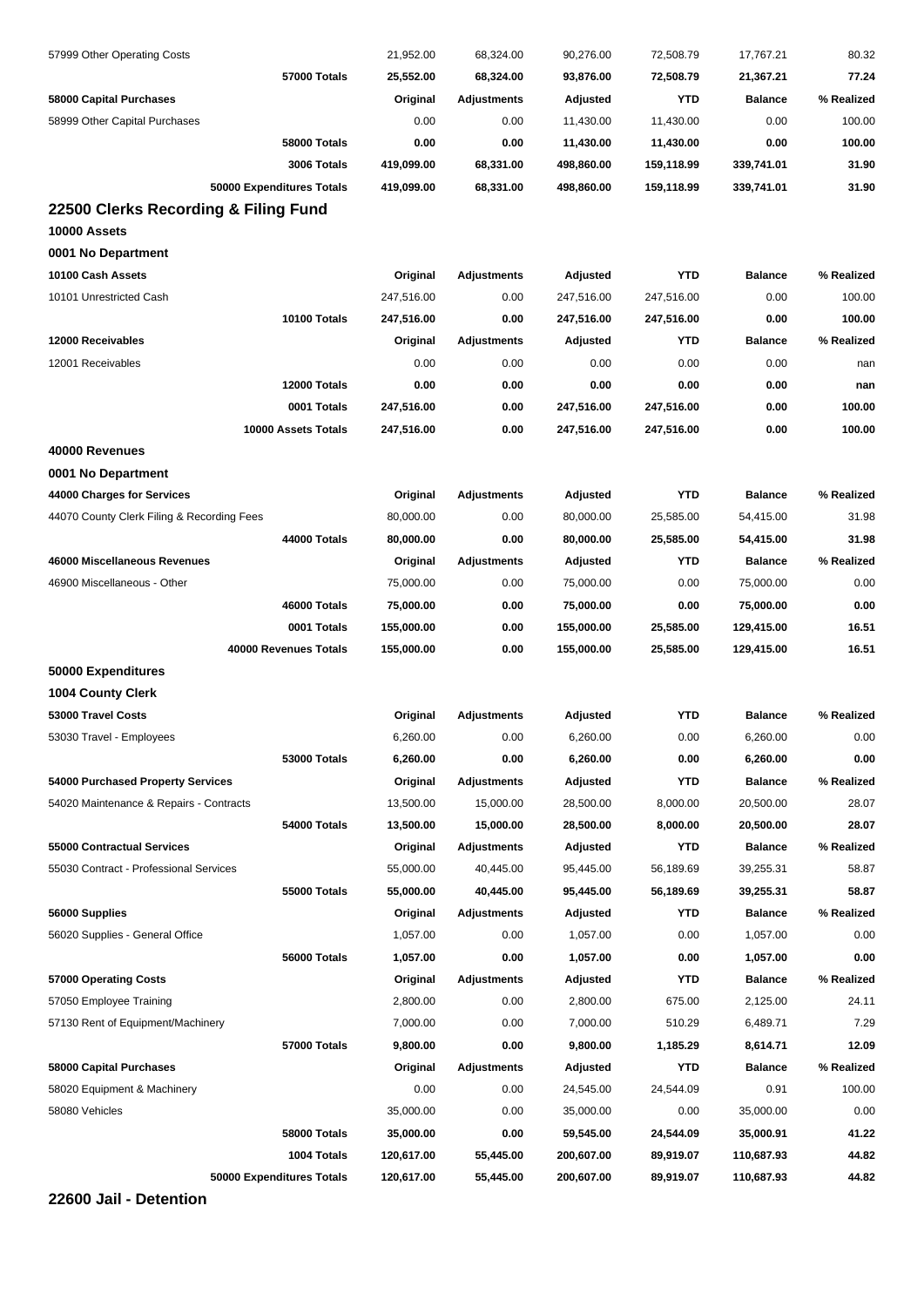#### **10000 Assets**

| 12000 Receivables                                         | Original                   | <b>Adjustments</b> | Adjusted     | <b>YTD</b>              | <b>Balance</b> | % Realized     |
|-----------------------------------------------------------|----------------------------|--------------------|--------------|-------------------------|----------------|----------------|
| 12001 Receivables                                         | 0.00                       | 0.00               | 0.00         | 43,763.76               | (43,763.76)    | inf            |
| 12000 Totals                                              | 0.00                       | 0.00               | 0.00         | 43,763.76               | (43,763.76)    | inf            |
| 0001 Totals                                               | 0.00                       | 0.00               | 0.00         | 43,763.76               | (43,763.76)    | inf            |
| 10000 Assets Totals                                       | 0.00                       | 0.00               | 0.00         | 43,763.76               | (43,763.76)    | inf            |
| 40000 Revenues                                            |                            |                    |              |                         |                |                |
| 0001 No Department                                        |                            |                    |              |                         |                |                |
| 41000 Taxes Local Effort                                  | Original                   | <b>Adjustments</b> | Adjusted     | <b>YTD</b>              | <b>Balance</b> | % Realized     |
| 41200 Gross Receipts Tax - County Local Option General    | 1,350,000.00               | 0.00               | 1,350,000.00 | 0.00                    | 1,350,000.00   | 0.00           |
| 41210 Gross Receipts Tax - County Correctional            | 0.00                       | 0.00               | 0.00         | 308,407.62              | (308, 407.62)  | inf            |
| 41000 Totals                                              | 1,350,000.00               | 0.00               | 1,350,000.00 | 308,407.62              | 1,041,592.38   | 22.85          |
| 44000 Charges for Services                                | Original                   | <b>Adjustments</b> | Adjusted     | YTD                     | <b>Balance</b> | % Realized     |
| 44040 Care of Prisoners                                   | 100,000.00                 | 0.00               | 100,000.00   | 15,302.05               | 84,697.95      | 15.30          |
| 44050 Care of Prisoners - Work Release                    | 2,700.00                   | 0.00               | 2,700.00     | 0.00                    | 2,700.00       | 0.00           |
| 44150 Printing & Copying                                  | 100.00                     | 0.00               | 100.00       | 71.38                   | 28.62          | 71.38          |
| 44990 Other Charges for Services                          | 183,000.00                 | 0.00               | 183,000.00   | 38,215.02               | 144,784.98     | 20.88          |
| 44000 Totals                                              | 285,800.00                 | 0.00               | 285,800.00   | 53,588.45               | 232,211.55     | 18.75          |
| 46000 Miscellaneous Revenues                              | Original                   | Adjustments        | Adjusted     | YTD                     | <b>Balance</b> | % Realized     |
| 46060 Reimbursements/Refunds                              | 193,000.00                 | 0.00               | 193,000.00   | 17,766.27               | 175,233.73     | 9.21           |
| 46900 Miscellaneous - Other                               | 18,600.00                  | 0.00               | 18,600.00    | 4,714.38                | 13,885.62      | 25.35          |
| 46000 Totals                                              |                            | 0.00               |              |                         |                | 10.62          |
| 0001 Totals                                               | 211,600.00<br>1,847,400.00 | 0.00               | 211,600.00   | 22,480.65<br>384,476.72 | 189,119.35     | 20.81          |
|                                                           |                            |                    | 1,847,400.00 |                         | 1,462,923.28   |                |
| 40000 Revenues Totals                                     | 1,847,400.00               | 0.00               | 1,847,400.00 | 384,476.72              | 1,462,923.28   | 20.81          |
| 50000 Expenditures                                        |                            |                    |              |                         |                |                |
| 8002 Detention Center                                     |                            |                    |              |                         |                |                |
| 51000 Salary & Wages (FTE required)                       | Original                   | <b>Adjustments</b> | Adjusted     | <b>YTD</b>              | <b>Balance</b> | % Realized     |
| 51020 Salaries - Full-Time Positions                      | 2,093,424.00               | 0.00               | 2,093,424.00 | 392,698.85              | 1,700,725.15   | 18.76          |
| 51040 Salaries - Part-Time Positions                      | 68,558.00                  | 0.00               | 68,558.00    | 8,576.00                | 59,982.00      | 12.51<br>42.14 |
| 51060 Salaries - Overtime                                 | 110,000.00                 | 0.00               | 110,000.00   | 46,350.99               | 63,649.01      |                |
| 51900 Salaries - Other Wages                              | 50,000.00                  | 0.00               | 50,000.00    | 8,000.87                | 41,999.13      | 16.00          |
| 51000 Totals                                              | 2,321,982.00               | 0.00               | 2,321,982.00 | 455,626.71              | 1,866,355.29   | 19.62          |
| 52000 Employee Benefits                                   | Original                   | Adjustments        | Adjusted     | <b>YTD</b>              | <b>Balance</b> | % Realized     |
| 52010 FICA - Regular                                      | 173,955.00                 | 0.00               | 173,955.00   | 33,975.56               | 139,979.44     | 19.53          |
| 52020 Retirement                                          | 222,857.00                 | 0.00               | 222,857.00   | 39,166.46               | 183,690.54     | 17.57          |
| 52030 Health and Medical Premiums                         | 514,350.00                 | 0.00               | 514,350.00   | 49,142.26               | 465,207.74     | 9.55           |
| 52050 Dental Insurance Premiums                           | 9,934.00                   | 0.00               | 9,934.00     | 929.72                  | 9,004.28       | 9.36           |
| 52060 Vision Insurance Medical Premiums                   | 3,758.00                   | 0.00               | 3,758.00     | 363.60                  | 3,394.40       | 9.68           |
| 52090 Unemployment Compensation                           | 7,504.00                   | 0.00               | 7,504.00     | 1,020.78                | 6,483.22       | 13.60          |
| 52100 Workers' Compensation Premium                       | 52,000.00                  | 0.00               | 52,000.00    | 49,601.07               | 2,398.93       | 95.39          |
| 52110 Workers' Compensation Employer's Fee                | 570.00                     | 0.00               | 570.00       | 85.10                   | 484.90         | 14.93          |
| 52999 Other Employee Benefits                             | 406.00                     | 0.00               | 406.00       | 74.10                   | 331.90         | 18.25          |
| 52000 Totals                                              | 985,334.00                 | 0.00               | 985,334.00   | 174,358.65              | 810,975.35     | 17.70          |
| 53000 Travel Costs                                        | Original                   | Adjustments        | Adjusted     | YTD                     | <b>Balance</b> | % Realized     |
| 53030 Travel - Employees                                  | 3,300.00                   | 0.00               | 3,300.00     | 13.00                   | 3,287.00       | 0.39           |
| 53000 Totals                                              | 3,300.00                   | 0.00               | 3,300.00     | 13.00                   | 3,287.00       | 0.39           |
| 54000 Purchased Property Services                         | Original                   | <b>Adjustments</b> | Adjusted     | YTD                     | <b>Balance</b> | % Realized     |
| 54010 Maintenance & Repairs - Building/Structure          | 70,000.00                  | 0.00               | 70,000.00    | 5,117.60                | 64,882.40      | 7.31           |
| 54020 Maintenance & Repairs - Contracts                   | 20,000.00                  | 484.00             | 20,484.00    | 5,794.31                | 14,689.69      | 28.29          |
| 54040 Maintenance & Repairs - Vehicles                    | 15,000.00                  | 0.00               | 15,000.00    | 1,744.34                | 13,255.66      | 11.63          |
| 54050 Maintenance & Repair - Furniture/Fixtures/Equipment | 5,000.00                   | 0.00               | 5,000.00     | 996.00                  | 4,004.00       | 19.92          |
| 54000 Totals                                              | 110,000.00                 | 484.00             | 110,484.00   | 13,652.25               | 96,831.75      | 12.36          |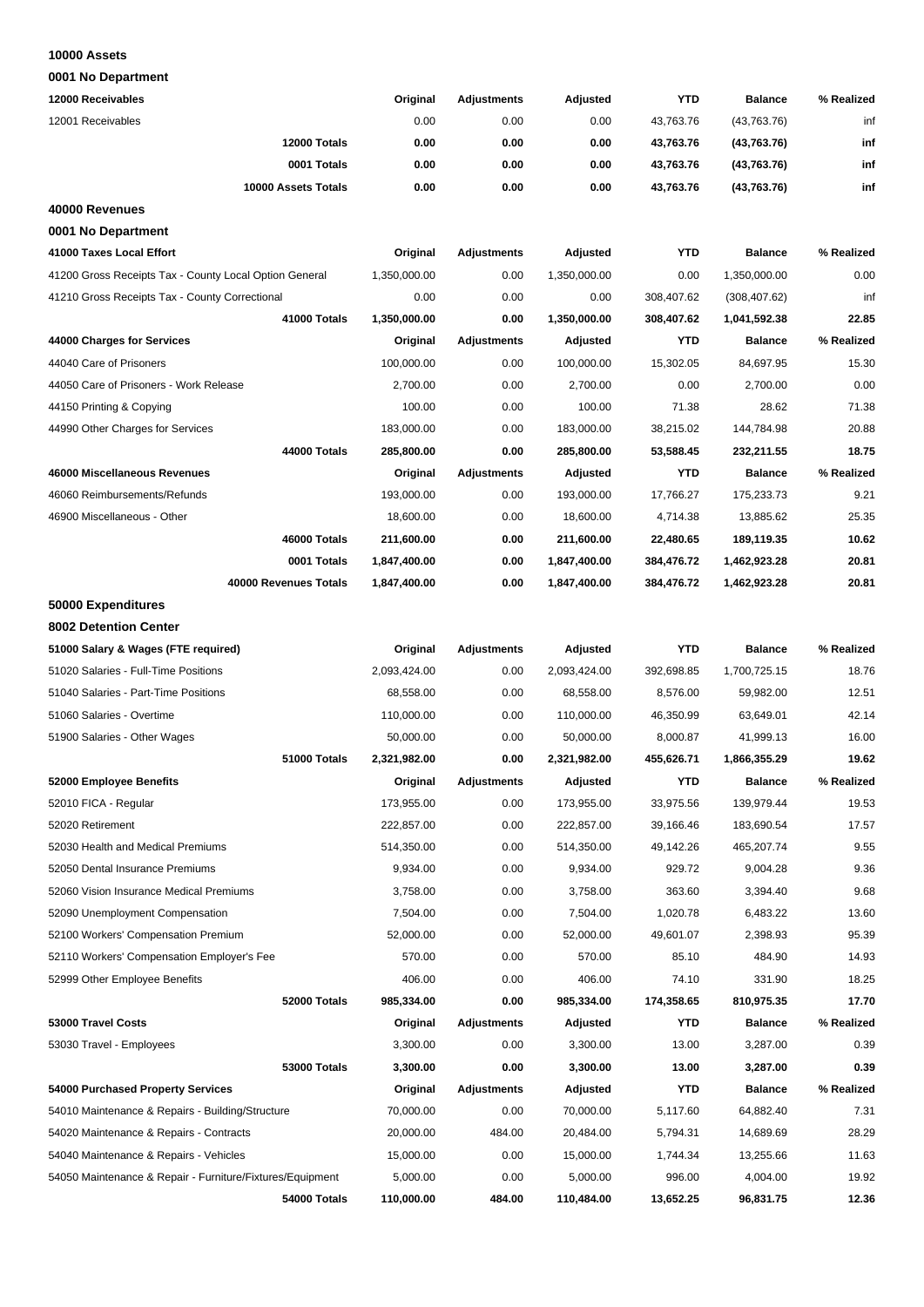| 55000 Contractual Services                     | Original     | Adjustments        | Adjusted     | YTD          | <b>Balance</b> | % Realized |
|------------------------------------------------|--------------|--------------------|--------------|--------------|----------------|------------|
| 55030 Contract - Professional Services         | 10.000.00    | 0.00               | 10,000.00    | 0.00         | 10,000.00      | 0.00       |
| 55000 Totals                                   | 10,000.00    | 0.00               | 10,000.00    | 0.00         | 10,000.00      | 0.00       |
| 56000 Supplies                                 | Original     | Adjustments        | Adjusted     | <b>YTD</b>   | <b>Balance</b> | % Realized |
| 56020 Supplies - General Office                | 8,500.00     | 0.00               | 8,500.00     | 6,604.45     | 1,895.55       | 77.70      |
| 56030 Supplies - Field Supplies                | 6,000.00     | 0.00               | 6,000.00     | 125.74       | 5,874.26       | 2.10       |
| 56090 Supplies - Safety                        | 8,500.00     | 0.00               | 8,500.00     | 0.00         | 8,500.00       | 0.00       |
| 56110 Supplies - Uniforms/Linen                | 33,840.00    | 0.00               | 33,840.00    | 4,303.00     | 29,537.00      | 12.72      |
| 56120 Supplies - Vehicle Fuel                  | 40,000.00    | 0.00               | 40,000.00    | 5,120.15     | 34,879.85      | 12.80      |
| 56000 Totals                                   | 96,840.00    | 0.00               | 96,840.00    | 16,153.34    | 80,686.66      | 16.68      |
| 57000 Operating Costs                          | Original     | <b>Adjustments</b> | Adjusted     | YTD          | <b>Balance</b> | % Realized |
| 57010 Care of Prisoners                        | 3,043,500.00 | 964.00             | 3,044,464.00 | 679,278.93   | 2,365,185.07   | 22.31      |
| 57030 Communication Costs                      | 5,000.00     | 0.00               | 5,000.00     | 150.00       | 4,850.00       | 3.00       |
| 57050 Employee Training                        | 8,500.00     | 0.00               | 8,500.00     | 0.00         | 8,500.00       | 0.00       |
| 57070 Insurance - General Liability/Property   | 272,500.00   | 0.00               | 272,500.00   | 0.00         | 272,500.00     | 0.00       |
| 57090 Printing/Publishing/Advertising          | 2,500.00     | 0.00               | 2,500.00     | 0.00         | 2,500.00       | 0.00       |
| 57130 Rent of Equipment/Machinery              | 10,000.00    | 0.00               | 10,000.00    | 2,020.05     | 7,979.95       | 20.20      |
| 57160 Telecommunications                       | 18,000.00    | 0.00               | 18,000.00    | 4,010.59     | 13,989.41      | 22.28      |
| 57170 Utilities - Electricity                  | 60,000.00    | 0.00               | 60,000.00    | 22,301.32    | 37,698.68      | 37.17      |
| 57171 Utilities - Natural Gas                  | 10,000.00    | 0.00               | 10,000.00    | 2,194.57     | 7,805.43       | 21.95      |
| 57173 Utilities - Water                        | 50,000.00    | 0.00               | 50,000.00    | 11,047.47    | 38,952.53      | 22.09      |
| 57999 Other Operating Costs                    | 105,700.00   | 0.00               | 105,700.00   | 12,033.44    | 93,666.56      | 11.38      |
| 57000 Totals                                   | 3,585,700.00 | 964.00             | 3,586,664.00 | 733,036.37   | 2,853,627.63   | 20.44      |
| 58000 Capital Purchases                        | Original     | <b>Adjustments</b> | Adjusted     | <b>YTD</b>   | <b>Balance</b> | % Realized |
| 58999 Other Capital Purchases                  | 6,240.00     | 0.00               | 6,240.00     | 0.00         | 6,240.00       | 0.00       |
| <b>58000 Totals</b>                            | 6,240.00     | 0.00               | 6,240.00     | 0.00         | 6,240.00       | 0.00       |
| 8002 Totals                                    | 7,119,396.00 | 1,448.00           | 7,120,844.00 | 1,392,840.32 | 5,728,003.68   | 19.56      |
| 50000 Expenditures Totals                      | 7,119,396.00 | 1,448.00           | 7,120,844.00 | 1,392,840.32 | 5,728,003.68   | 19.56      |
| 60000 Other Financing Sources                  |              |                    |              |              |                |            |
| 0001 No Department                             |              |                    |              |              |                |            |
| 61000 Transfers                                | Original     | <b>Adjustments</b> | Adjusted     | <b>YTD</b>   | <b>Balance</b> | % Realized |
| 61100 Transfers In                             | 5,275,000.00 | 0.00               | 5,275,000.00 | 977,800.00   | 4,297,200.00   | 18.54      |
| 61000 Totals                                   | 5,275,000.00 | 0.00               | 5,275,000.00 | 977,800.00   | 4,297,200.00   | 18.54      |
| 0001 Totals                                    | 5,275,000.00 | 0.00               | 5,275,000.00 | 977,800.00   | 4,297,200.00   | 18.54      |
| 60000 Other Financing Sources Totals           | 5,275,000.00 | 0.00               | 5,275,000.00 | 977,800.00   | 4,297,200.00   | 18.54      |
| 25000 Forest Reserve - Title III               |              |                    |              |              |                |            |
| 10000 Assets                                   |              |                    |              |              |                |            |
| 0001 No Department                             |              |                    |              |              |                |            |
| 10100 Cash Assets                              | Original     | <b>Adjustments</b> | Adjusted     | <b>YTD</b>   | <b>Balance</b> | % Realized |
| 10101 Unrestricted Cash                        | 78,841.00    | 0.00               | 78,841.00    | 78,841.00    | 0.00           | 100.00     |
| 10100 Totals                                   | 78,841.00    | 0.00               | 78,841.00    | 78,841.00    | 0.00           | 100.00     |
| 0001 Totals                                    | 78,841.00    | 0.00               | 78,841.00    | 78,841.00    | 0.00           | 100.00     |
| 10000 Assets Totals                            | 78,841.00    | 0.00               | 78,841.00    | 78,841.00    | 0.00           | 100.00     |
| 40000 Revenues                                 |              |                    |              |              |                |            |
| 0001 No Department                             |              |                    |              |              |                |            |
| 47000 Intergovernmental Grants (Distributions) | Original     | <b>Adjustments</b> | Adjusted     | YTD          | <b>Balance</b> | % Realized |
| 47572 Federal - Forest Reserve Title III       | 40,000.00    | 0.00               | 40,000.00    | 0.00         | 40,000.00      | 0.00       |
| 47000 Totals                                   | 40,000.00    | 0.00               | 40,000.00    | 0.00         | 40,000.00      | 0.00       |
| 0001 Totals                                    | 40,000.00    | 0.00               | 40,000.00    | 0.00         | 40,000.00      | 0.00       |
| 40000 Revenues Totals                          | 40,000.00    | 0.00               | 40,000.00    | 0.00         | 40,000.00      | 0.00       |
| 50000 Expenditures                             |              |                    |              |              |                |            |
| 2002 General Administration                    |              |                    |              |              |                |            |
| 55000 Contractual Services                     | Original     | <b>Adjustments</b> | Adjusted     | <b>YTD</b>   | <b>Balance</b> | % Realized |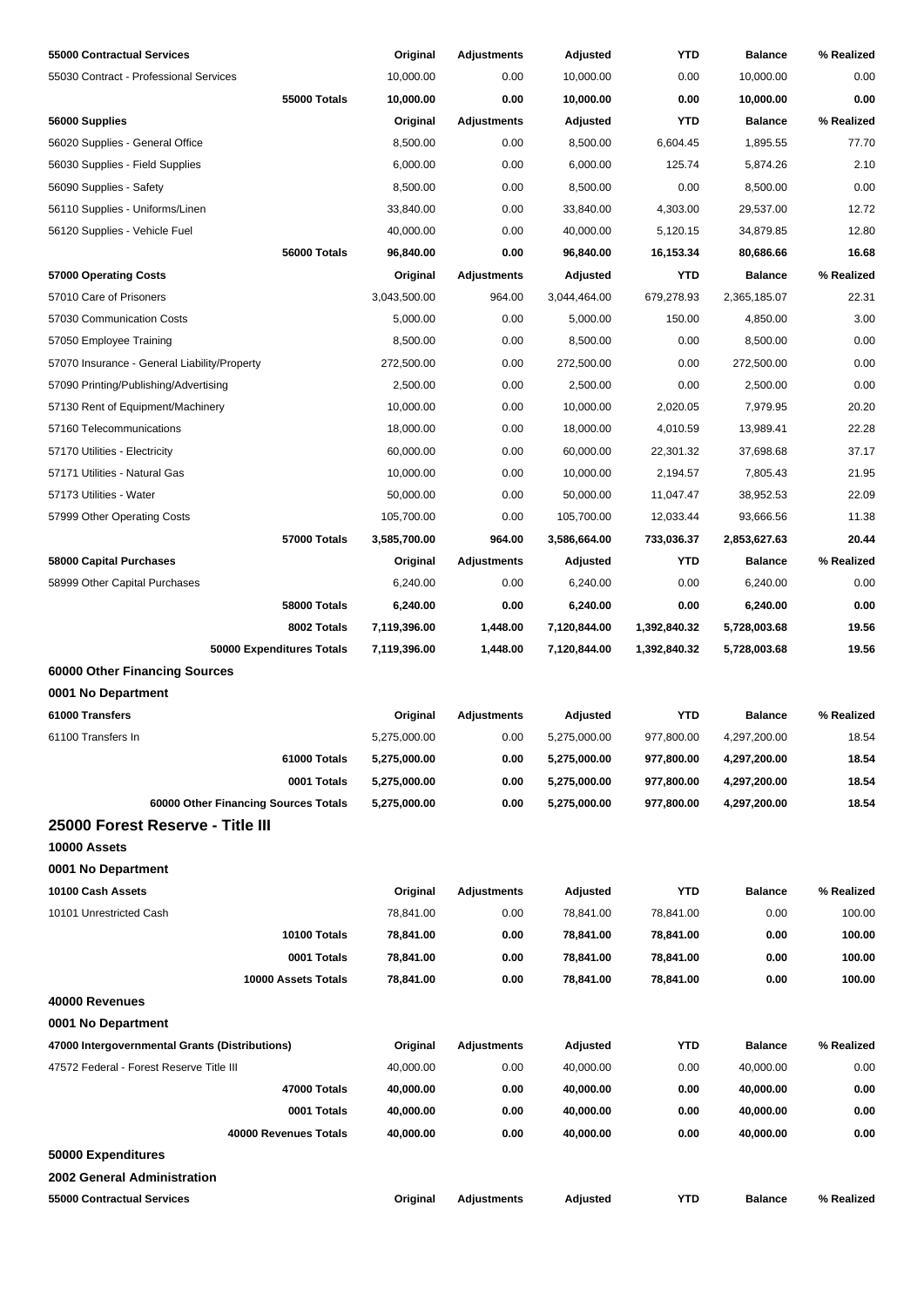| 55030 Contract - Professional Services         | 40,000.00        | 0.00               | 40,000.00        | 0.00         | 40,000.00      | 0.00       |
|------------------------------------------------|------------------|--------------------|------------------|--------------|----------------|------------|
| <b>55000 Totals</b>                            | 40,000.00        | 0.00               | 40,000.00        | 0.00         | 40,000.00      | 0.00       |
| 2002 Totals                                    | 40,000.00        | 0.00               | 40,000.00        | 0.00         | 40,000.00      | 0.00       |
| 50000 Expenditures Totals                      | 40,000.00        | 0.00               | 40,000.00        | 0.00         | 40,000.00      | 0.00       |
| 26000 American Rescue Plan Act                 |                  |                    |                  |              |                |            |
| 10000 Assets                                   |                  |                    |                  |              |                |            |
| 0001 No Department                             |                  |                    |                  |              |                |            |
| 10100 Cash Assets                              | Original         | <b>Adjustments</b> | Adjusted         | <b>YTD</b>   | <b>Balance</b> | % Realized |
| 10101 Unrestricted Cash                        | 6,554,571.00     | 0.00               | 6,554,571.00     | 6,554,571.00 | 0.00           | 100.00     |
| 10100 Totals                                   | 6,554,571.00     | 0.00               | 6,554,571.00     | 6,554,571.00 | 0.00           | 100.00     |
| 0001 Totals                                    | 6,554,571.00     | 0.00               | 6,554,571.00     | 6,554,571.00 | 0.00           | 100.00     |
| 10000 Assets Totals                            | 6,554,571.00     | 0.00               | 6,554,571.00     | 6,554,571.00 | 0.00           | 100.00     |
| 50000 Expenditures                             |                  |                    |                  |              |                |            |
| <b>2002 General Administration</b>             |                  |                    |                  |              |                |            |
| 51000 Salary & Wages (FTE required)            | Original         | <b>Adjustments</b> | Adjusted         | <b>YTD</b>   | <b>Balance</b> | % Realized |
| 51900 Salaries - Other Wages                   | 0.00             | 0.00               | 3,554,571.00     | 0.00         | 3,554,571.00   | 0.00       |
| 51000 Totals                                   | 0.00             | 0.00               | 3,554,571.00     | 0.00         | 3,554,571.00   | 0.00       |
| 58000 Capital Purchases                        | Original         | <b>Adjustments</b> | Adjusted         | YTD          | <b>Balance</b> | % Realized |
| 58999 Other Capital Purchases                  | 0.00             | 0.00               | (3,554,571.00)   | 0.00         | (3,554,571.00) | 0.00       |
| 58000 Totals                                   | 0.00             | 0.00               | (3,554,571.00)   | 0.00         | (3,554,571.00) | 0.00       |
| 2002 Totals                                    | 0.00             | 0.00               | 0.00             | 0.00         | 0.00           | nan        |
| 50000 Expenditures Totals                      | 0.00             | 0.00               | 0.00             | 0.00         | 0.00           | nan        |
| 29900 Other Special Revenue                    |                  |                    |                  |              |                |            |
| 10000 Assets                                   |                  |                    |                  |              |                |            |
| 0001 No Department                             |                  |                    |                  |              |                |            |
| 10100 Cash Assets                              | Original         | <b>Adjustments</b> | Adjusted         | <b>YTD</b>   | <b>Balance</b> | % Realized |
| 10101 Unrestricted Cash                        | 887,921.00       | 0.00               | 887,921.00       | 887,921.00   | 0.00           | 100.00     |
| 10103 Investments                              | 1,420,366.00     | 0.00               | 1,420,366.00     | 1,420,365.10 | 0.90           | 100.00     |
| 10100 Totals                                   | 2,308,287.00     | 0.00               | 2,308,287.00     | 2,308,286.10 | 0.90           | 100.00     |
| 12000 Receivables                              |                  | <b>Adjustments</b> |                  | <b>YTD</b>   | <b>Balance</b> | % Realized |
| 12001 Receivables                              | Original<br>0.00 | 0.00               | Adjusted<br>0.00 | 155,583.57   |                | inf        |
|                                                |                  |                    |                  |              | (155, 583.57)  |            |
| 12000 Totals                                   | 0.00             | 0.00               | 0.00             | 155,583.57   | (155, 583.57)  | inf        |
| 0001 Totals                                    | 2,308,287.00     | 0.00               | 2,308,287.00     | 2,463,869.67 | (155, 582.67)  | 106.74     |
| 10000 Assets Totals                            | 2,308,287.00     | 0.00               | 2,308,287.00     | 2,463,869.67 | (155, 582.67)  | 106.74     |
| 40000 Revenues                                 |                  |                    |                  |              |                |            |
| 0001 No Department                             |                  |                    |                  |              |                |            |
| 46000 Miscellaneous Revenues                   | Original         | <b>Adjustments</b> | Adjusted         | <b>YTD</b>   | <b>Balance</b> | % Realized |
| 46040 Investment Income                        | 13,650.00        | 0.00               | 13,650.00        | 3,666.29     | 9,983.71       | 26.86      |
| 46060 Reimbursements/Refunds                   | 10,000.00        | 0.00               | 10,000.00        | 0.00         | 10,000.00      | 0.00       |
| 46000 Totals                                   | 23,650.00        | 0.00               | 23,650.00        | 3,666.29     | 19,983.71      | 15.50      |
| 47000 Intergovernmental Grants (Distributions) | Original         | Adjustments        | Adjusted         | <b>YTD</b>   | <b>Balance</b> | % Realized |
| 47899 Local - Other                            | 198,303.00       | 0.00               | 198,303.00       | 0.00         | 198,303.00     | 0.00       |
| 47000 Totals                                   | 198,303.00       | 0.00               | 198,303.00       | 0.00         | 198,303.00     | $0.00\,$   |
| 0001 Totals                                    | 221,953.00       | 0.00               | 221,953.00       | 3,666.29     | 218,286.71     | 1.65       |
| 40000 Revenues Totals                          | 221,953.00       | 0.00               | 221,953.00       | 3,666.29     | 218,286.71     | 1.65       |
| 50000 Expenditures                             |                  |                    |                  |              |                |            |
| 2002 General Administration                    |                  |                    |                  |              |                |            |
| 55000 Contractual Services                     | Original         | <b>Adjustments</b> | Adjusted         | <b>YTD</b>   | <b>Balance</b> | % Realized |
| 55030 Contract - Professional Services         | 520,631.00       | 0.00               | 520,631.00       | 87,952.00    | 432,679.00     | 16.89      |
| 55999 Contract - Other Services                | 691,385.00       | 39,570.00          | 730,955.00       | 152,227.45   | 578,727.55     | 20.83      |
| 55000 Totals                                   | 1,212,016.00     | 39,570.00          | 1,251,586.00     | 240,179.45   | 1,011,406.55   | 19.19      |
| 57000 Operating Costs                          | Original         | Adjustments        | Adjusted         | YTD          | <b>Balance</b> | % Realized |
| 57030 Communication Costs                      | 108,000.00       | 0.00               | 108,000.00       | 0.00         | 108,000.00     | 0.00       |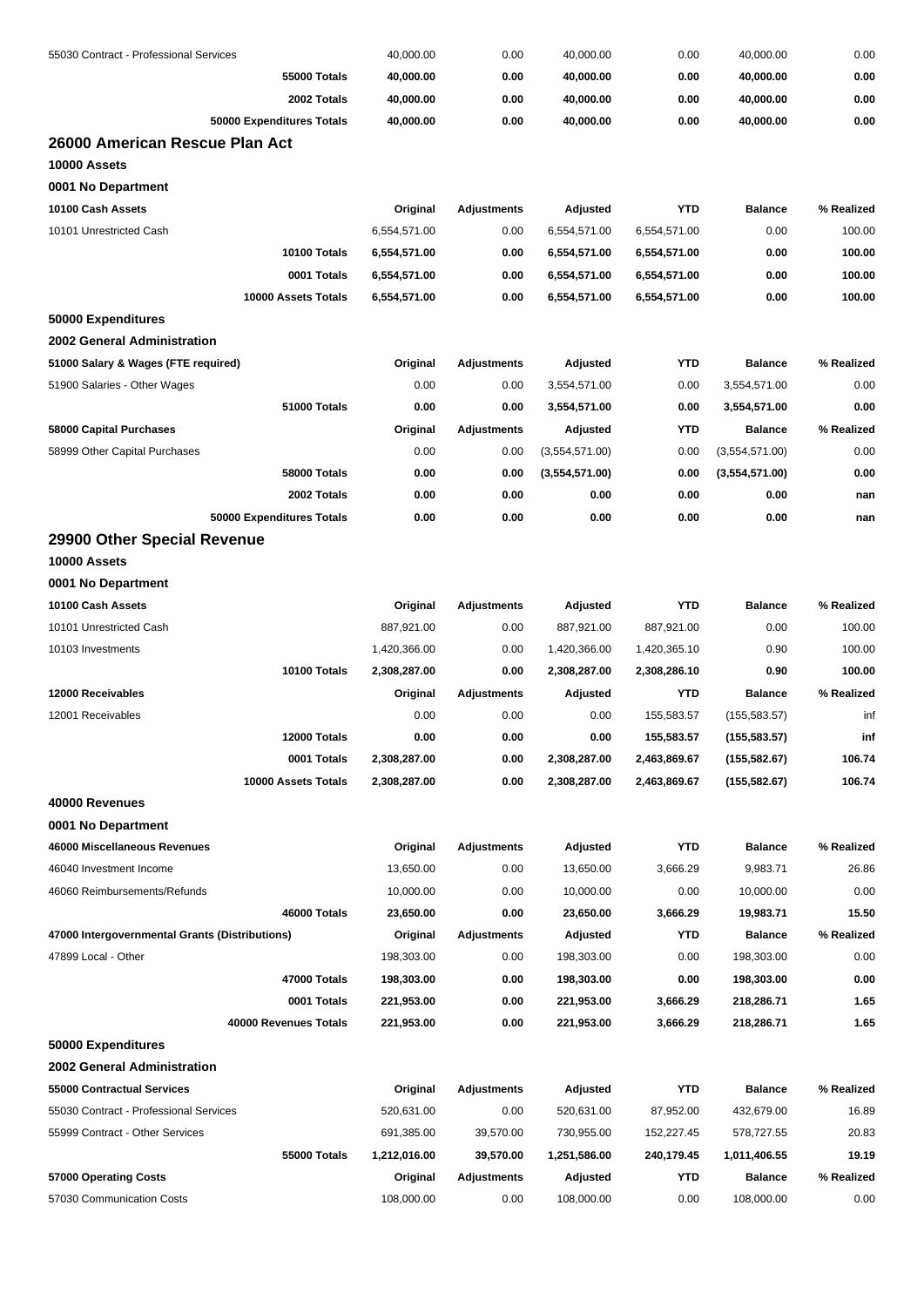| 57999 Other Operating Costs                    | 129,290.00   | 0.00               | 129,290.00   | 0.00       | 129,290.00     | 0.00          |
|------------------------------------------------|--------------|--------------------|--------------|------------|----------------|---------------|
| 57000 Totals                                   | 237,290.00   | 0.00               | 237,290.00   | 0.00       | 237,290.00     | 0.00          |
| 58000 Capital Purchases                        | Original     | <b>Adjustments</b> | Adjusted     | <b>YTD</b> | <b>Balance</b> | % Realized    |
| 58999 Other Capital Purchases                  | 100,000.00   | 2,678.00           | 102,678.00   | 0.00       | 102,678.00     | 0.00          |
| 58000 Totals                                   | 100,000.00   | 2,678.00           | 102,678.00   | 0.00       | 102,678.00     | 0.00          |
| 2002 Totals                                    | 1,549,306.00 | 42,248.00          | 1,591,554.00 | 240,179.45 | 1,351,374.55   | 15.09         |
| 50000 Expenditures Totals                      | 1,549,306.00 | 42,248.00          | 1,591,554.00 | 240,179.45 | 1,351,374.55   | 15.09         |
| 60000 Other Financing Sources                  |              |                    |              |            |                |               |
| 0001 No Department                             |              |                    |              |            |                |               |
| 61000 Transfers                                | Original     | <b>Adjustments</b> | Adjusted     | <b>YTD</b> | <b>Balance</b> | % Realized    |
| 61100 Transfers In                             | 1,031,363.00 | 0.00               | 1,031,363.00 | 84,700.00  | 946,663.00     | 8.21          |
| 61000 Totals                                   | 1,031,363.00 | 0.00               | 1,031,363.00 | 84,700.00  | 946,663.00     | 8.21          |
| 0001 Totals                                    | 1,031,363.00 | 0.00               | 1,031,363.00 | 84,700.00  | 946,663.00     | 8.21          |
| 60000 Other Financing Sources Totals           | 1,031,363.00 | 0.00               | 1,031,363.00 | 84,700.00  | 946,663.00     | 8.21          |
| 30200 CDBG (HUD) Project                       |              |                    |              |            |                |               |
| 10000 Assets                                   |              |                    |              |            |                |               |
| 0001 No Department                             |              |                    |              |            |                |               |
| 10100 Cash Assets                              | Original     | Adjustments        | Adjusted     | <b>YTD</b> | <b>Balance</b> | % Realized    |
| 10101 Unrestricted Cash                        | 112,733.00   | 0.00               | 112,733.00   | 112,733.00 | 0.00           | 100.00        |
| 10100 Totals                                   | 112,733.00   | 0.00               | 112,733.00   | 112,733.00 | 0.00           | 100.00        |
| 12000 Receivables                              | Original     | <b>Adjustments</b> | Adjusted     | YTD        | <b>Balance</b> | % Realized    |
| 12001 Receivables                              | 0.00         | 0.00               | 0.00         | 0.00       | 0.00           | nan           |
| 12000 Totals                                   | 0.00         | 0.00               | 0.00         | 0.00       | 0.00           |               |
| 0001 Totals                                    |              |                    |              |            | 0.00           | nan<br>100.00 |
|                                                | 112,733.00   | 0.00               | 112,733.00   | 112,733.00 |                |               |
| 10000 Assets Totals                            | 112,733.00   | 0.00               | 112,733.00   | 112,733.00 | 0.00           | 100.00        |
| 40000 Revenues                                 |              |                    |              |            |                |               |
| 0001 No Department                             |              |                    |              |            |                |               |
| 47000 Intergovernmental Grants (Distributions) | Original     | <b>Adjustments</b> | Adjusted     | <b>YTD</b> | <b>Balance</b> | % Realized    |
| 47520 Federal - CDBG (HUD)                     | 728,347.00   | 0.00               | 728,347.00   | 0.00       | 728,347.00     | 0.00          |
| 47000 Totals                                   | 728,347.00   | 0.00               | 728,347.00   | 0.00       | 728,347.00     | 0.00          |
| 0001 Totals                                    | 728,347.00   | 0.00               | 728,347.00   | 0.00       | 728,347.00     | 0.00          |
| 40000 Revenues Totals                          | 728,347.00   | 0.00               | 728,347.00   | 0.00       | 728,347.00     | 0.00          |
| 50000 Expenditures                             |              |                    |              |            |                |               |
| 2014 Economic/Community Development            |              |                    |              |            |                |               |
| 55000 Contractual Services                     | Original     | <b>Adjustments</b> | Adjusted     | <b>YTD</b> | <b>Balance</b> | % Realized    |
| 55030 Contract - Professional Services         | 46,952.00    | 0.00               | 46,952.00    | 6,306.87   | 40,645.13      | 13.43         |
| 55999 Contract - Other Services                | 659,596.00   | 0.00               | 659,596.00   | 0.00       | 659,596.00     | 0.00          |
| 55000 Totals                                   | 706,548.00   | 0.00               | 706,548.00   | 6,306.87   | 700,241.13     | 0.89          |
| 57000 Operating Costs                          | Original     | <b>Adjustments</b> | Adjusted     | <b>YTD</b> | <b>Balance</b> | % Realized    |
| 57999 Other Operating Costs                    | 21,800.00    | 0.00               | 21,800.00    | 0.00       | 21,800.00      | 0.00          |
| 57000 Totals                                   | 21,800.00    | 0.00               | 21,800.00    | 0.00       | 21,800.00      | 0.00          |
| 2014 Totals                                    | 728,348.00   | 0.00               | 728,348.00   | 6,306.87   | 722,041.13     | 0.87          |
| 50000 Expenditures Totals                      | 728,348.00   | 0.00               | 728,348.00   | 6,306.87   | 722,041.13     | 0.87          |
| 40100 General Obligation Bond Debt Service     |              |                    |              |            |                |               |
| 10000 Assets                                   |              |                    |              |            |                |               |
| 0001 No Department                             |              |                    |              |            |                |               |
| 10100 Cash Assets                              | Original     | <b>Adjustments</b> | Adjusted     | <b>YTD</b> | <b>Balance</b> | % Realized    |
| 10101 Unrestricted Cash                        | 1,557.00     | 0.00               | 1,557.00     | 1,557.00   | 0.00           | 100.00        |
| 10100 Totals                                   | 1,557.00     | 0.00               | 1,557.00     | 1,557.00   | 0.00           | 100.00        |
| 0001 Totals                                    | 1,557.00     | 0.00               | 1,557.00     | 1,557.00   | 0.00           | 100.00        |
| 10000 Assets Totals                            | 1,557.00     | 0.00               | 1,557.00     | 1,557.00   | 0.00           | 100.00        |
| 40000 Revenues                                 |              |                    |              |            |                |               |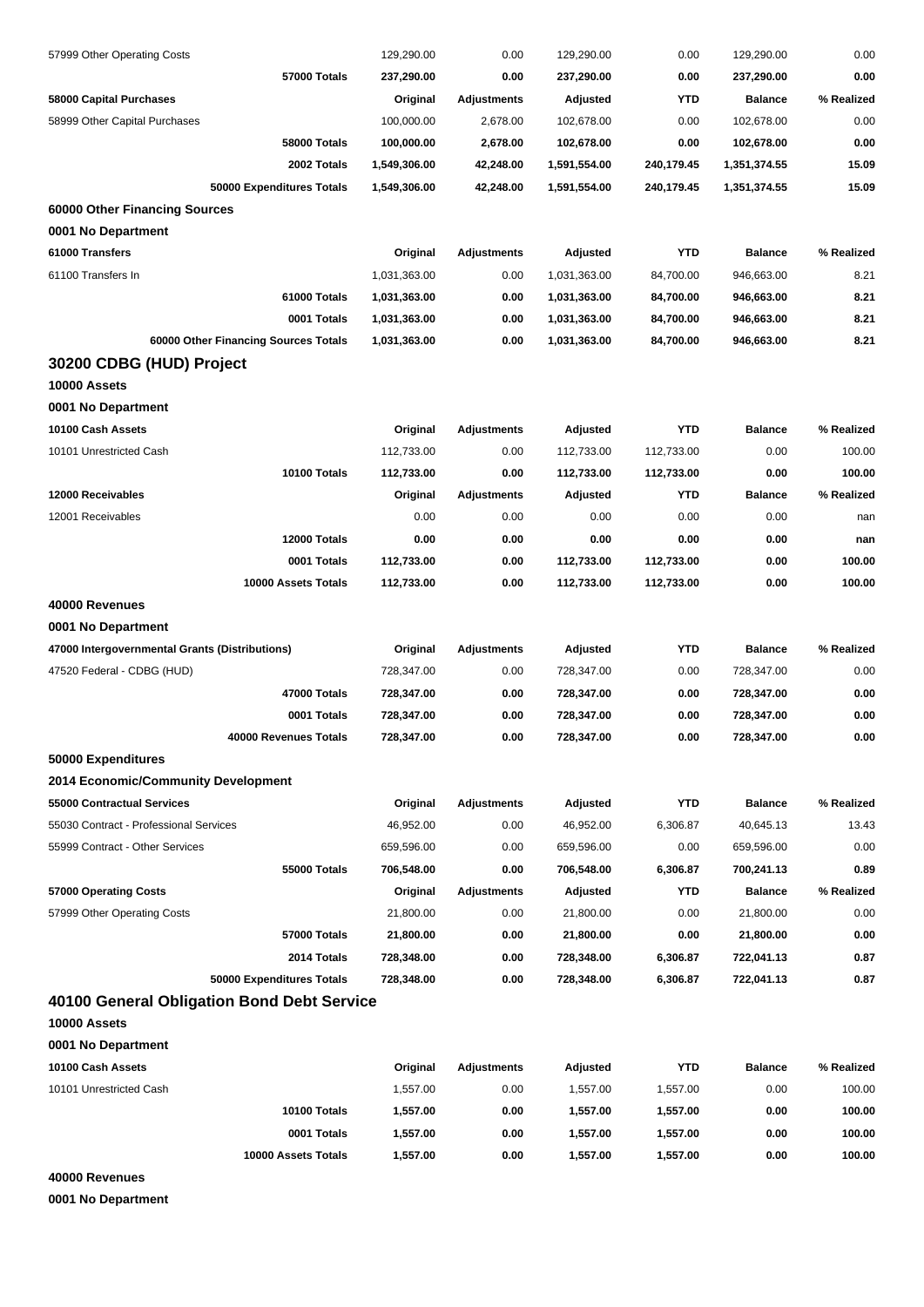| 46000 Miscellaneous Revenues                        | Original       | <b>Adjustments</b> | Adjusted       | <b>YTD</b>    | <b>Balance</b> | % Realized |
|-----------------------------------------------------|----------------|--------------------|----------------|---------------|----------------|------------|
| 46040 Investment Income                             | 0.00           | 0.00               | 0.00           | 2.68          | (2.68)         | inf        |
| 46000 Totals                                        | 0.00           | 0.00               | 0.00           | 2.68          | (2.68)         | inf        |
| 0001 Totals                                         | 0.00           | 0.00               | 0.00           | 2.68          | (2.68)         | inf        |
| 40000 Revenues Totals                               | 0.00           | 0.00               | 0.00           | 2.68          | (2.68)         | inf        |
| 40200 GRT Revenue Bond Debt Service<br>10000 Assets |                |                    |                |               |                |            |
| 0001 No Department                                  |                |                    |                |               |                |            |
| 10100 Cash Assets                                   | Original       | <b>Adjustments</b> | Adjusted       | <b>YTD</b>    | <b>Balance</b> | % Realized |
| 10101 Unrestricted Cash                             | 6,282,787.00   | 0.00               | 6,282,787.00   | 6,282,787.00  | 0.00           | 100.00     |
| 10103 Investments                                   | 10,050,278.00  | 0.00               | 10,050,278.00  | 10,050,277.71 | 0.29           | 100.00     |
| 10100 Totals                                        | 16,333,065.00  | 0.00               | 16,333,065.00  | 16,333,064.71 | 0.29           | 100.00     |
| 12000 Receivables                                   | Original       | <b>Adjustments</b> | Adjusted       | <b>YTD</b>    | <b>Balance</b> | % Realized |
| 12001 Receivables                                   | 0.00           | 0.00               | 0.00           | 484,725.56    | (484, 725.56)  | inf        |
| 12000 Totals                                        | 0.00           | 0.00               | 0.00           | 484,725.56    | (484, 725.56)  | inf        |
| 0001 Totals                                         | 16,333,065.00  | 0.00               | 16,333,065.00  | 16,817,790.27 | (484, 725.27)  | 102.97     |
| 10000 Assets Totals                                 | 16,333,065.00  | 0.00               | 16,333,065.00  | 16,817,790.27 | (484, 725.27)  | 102.97     |
| 40000 Revenues                                      |                |                    |                |               |                |            |
| 0001 No Department                                  |                |                    |                |               |                |            |
|                                                     |                |                    |                |               |                |            |
| 41000 Taxes Local Effort                            | Original       | <b>Adjustments</b> | Adjusted       | <b>YTD</b>    | <b>Balance</b> | % Realized |
| 41214 Gross Receipts Tax - County Hold Harmless     | 3,750,000.00   | 0.00               | 3,750,000.00   | 842,446.07    | 2,907,553.93   | 22.47      |
| 41000 Totals                                        | 3,750,000.00   | 0.00               | 3,750,000.00   | 842,446.07    | 2,907,553.93   | 22.47      |
| 46000 Miscellaneous Revenues                        | Original       | <b>Adjustments</b> | Adjusted       | <b>YTD</b>    | <b>Balance</b> | % Realized |
| 46040 Investment Income                             | 66,000.00      | 0.00               | 66,000.00      | 13,183.83     | 52,816.17      | 19.98      |
| 46000 Totals                                        | 66,000.00      | 0.00               | 66,000.00      | 13,183.83     | 52,816.17      | 19.98      |
| 0001 Totals                                         | 3,816,000.00   | 0.00               | 3,816,000.00   | 855,629.90    | 2,960,370.10   | 22.42      |
| 40000 Revenues Totals                               | 3,816,000.00   | 0.00               | 3,816,000.00   | 855,629.90    | 2,960,370.10   | 22.42      |
| 50000 Expenditures                                  |                |                    |                |               |                |            |
| 2004 Finance/Budget/Accounting                      |                |                    |                |               |                |            |
| 59000 Debt Service                                  | Original       | <b>Adjustments</b> | Adjusted       | <b>YTD</b>    | <b>Balance</b> | % Realized |
| 59010 Debt Service - Principal Payments             | 1,050,000.00   | 0.00               | 1,050,000.00   | 0.00          | 1,050,000.00   | 0.00       |
| 59020 Debt Service - Interest Payments              | 563,019.00     | 0.00               | 563,019.00     | 0.00          | 563,019.00     | 0.00       |
| 59050 Commitments and Other Fees                    | 759,243.00     | 7,354,590.00       | 8,113,833.00   | 3,208,399.51  | 4,905,433.49   | 39.54      |
| 59000 Totals                                        | 2,372,262.00   | 7,354,590.00       | 9,726,852.00   | 3,208,399.51  | 6,518,452.49   | 32.98      |
| 2004 Totals                                         | 2,372,262.00   | 7,354,590.00       | 9,726,852.00   | 3,208,399.51  | 6,518,452.49   | 32.98      |
| 50000 Expenditures Totals                           | 2,372,262.00   | 7,354,590.00       | 9,726,852.00   | 3,208,399.51  | 6,518,452.49   | 32.98      |
| 60000 Other Financing Sources                       |                |                    |                |               |                |            |
| 0001 No Department                                  |                |                    |                |               |                |            |
| 61000 Transfers                                     | Original       | <b>Adjustments</b> | Adjusted       | <b>YTD</b>    | <b>Balance</b> | % Realized |
| 61100 Transfers In                                  | 0.00           | 0.00               | 520.00         | 0.00          | 520.00         | 0.00       |
| 61200 Transfers Out                                 | (4,000,000.00) | 0.00               | (4,000,000.00) | 0.00          | (4,000,000.00) | 0.00       |
| 61000 Totals                                        | (4,000,000.00) | 0.00               | (3,999,480.00) | 0.00          | (3,999,480.00) | 0.00       |
| 0001 Totals                                         | (4,000,000.00) | 0.00               | (3,999,480.00) | 0.00          | (3,999,480.00) | 0.00       |
| 60000 Other Financing Sources Totals                | (4,000,000.00) | 0.00               | (3,999,480.00) | 0.00          | (3,999,480.00) | 0.00       |
| 40400 NMFA Loan Debt Service                        |                |                    |                |               |                |            |
| 10000 Assets                                        |                |                    |                |               |                |            |
| 0001 No Department                                  |                |                    |                |               |                |            |
| 10100 Cash Assets                                   | Original       | <b>Adjustments</b> | Adjusted       | <b>YTD</b>    | <b>Balance</b> | % Realized |
| 10103 Investments                                   | 845,354.00     | 0.00               | 845,354.00     | 845,353.56    | 0.44           | 100.00     |
| 10100 Totals                                        | 845,354.00     | 0.00               | 845,354.00     | 845,353.56    | 0.44           | 100.00     |
| 0001 Totals                                         | 845,354.00     | 0.00               | 845,354.00     | 845,353.56    | 0.44           | 100.00     |
| 10000 Assets Totals                                 | 845,354.00     | 0.00               | 845,354.00     | 845,353.56    | 0.44           | 100.00     |

**20000 Liabilities**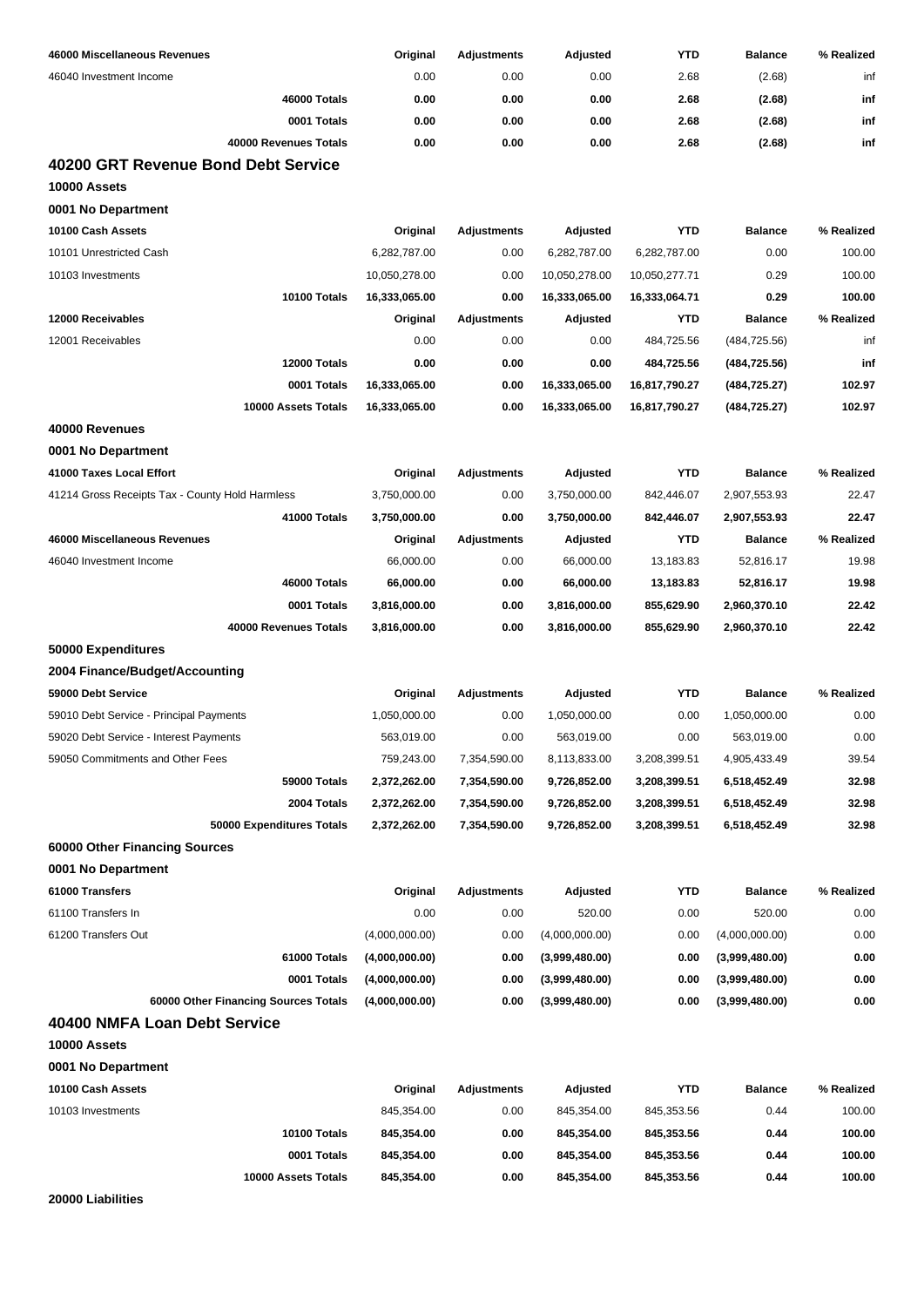| 21000 Payables                           | Original      | <b>Adjustments</b> | Adjusted      | <b>YTD</b>    | <b>Balance</b> | % Realized |
|------------------------------------------|---------------|--------------------|---------------|---------------|----------------|------------|
| 21001 Payables                           | 0.00          | 0.00               | 0.00          | 468,329.93    | (468, 329.93)  | inf        |
| 21000 Totals                             | 0.00          | 0.00               | 0.00          | 468,329.93    | (468, 329.93)  | inf        |
| 0001 Totals                              | 0.00          | 0.00               | 0.00          | 468,329.93    | (468, 329.93)  | inf        |
| 20000 Liabilities Totals                 | 0.00          | 0.00               | 0.00          | 468,329.93    | (468, 329.93)  | inf        |
| 40000 Revenues                           |               |                    |               |               |                |            |
| 0001 No Department                       |               |                    |               |               |                |            |
| 46000 Miscellaneous Revenues             | Original      | <b>Adjustments</b> | Adjusted      | <b>YTD</b>    | <b>Balance</b> | % Realized |
| 46030 Interest Income                    | 11,500.00     | 0.00               | 11,500.00     | 220.20        | 11,279.80      | 1.91       |
| 46900 Miscellaneous - Other              | 1,250,000.00  | 0.00               | 1,250,000.00  | 440,943.34    | 809,056.66     | 35.28      |
| 46000 Totals                             | 1,261,500.00  | 0.00               | 1,261,500.00  | 441,163.54    | 820,336.46     | 34.97      |
| 0001 Totals                              | 1,261,500.00  | 0.00               | 1,261,500.00  | 441,163.54    | 820,336.46     | 34.97      |
| 40000 Revenues Totals                    | 1,261,500.00  | 0.00               | 1,261,500.00  | 441,163.54    | 820,336.46     | 34.97      |
| 50000 Expenditures                       |               |                    |               |               |                |            |
| 2004 Finance/Budget/Accounting           |               |                    |               |               |                |            |
| 59000 Debt Service                       | Original      | <b>Adjustments</b> | Adjusted      | <b>YTD</b>    | <b>Balance</b> | % Realized |
| 59010 Debt Service - Principal Payments  | 411,230.00    | 0.00               | 411,230.00    | 0.00          | 411,230.00     | 0.00       |
| 59020 Debt Service - Interest Payments   | 76,551.00     | 0.00               | 76,551.00     | 0.00          | 76,551.00      | 0.00       |
| 59050 Commitments and Other Fees         | 765,000.00    | 0.00               | 765,000.00    | 0.00          | 765,000.00     | 0.00       |
| 59000 Totals                             | 1,252,781.00  | 0.00               | 1,252,781.00  | 0.00          | 1,252,781.00   | 0.00       |
| 2004 Totals                              | 1,252,781.00  | 0.00               | 1,252,781.00  | 0.00          | 1,252,781.00   | 0.00       |
| 50000 Expenditures Totals                | 1,252,781.00  | 0.00               | 1,252,781.00  | 0.00          | 1,252,781.00   | 0.00       |
| 52000 Jail/Detention Facility Enterprise |               |                    |               |               |                |            |
| 10000 Assets                             |               |                    |               |               |                |            |
| 0001 No Department                       |               |                    |               |               |                |            |
| 10100 Cash Assets                        | Original      | <b>Adjustments</b> | Adjusted      | <b>YTD</b>    | <b>Balance</b> | % Realized |
| 10103 Investments                        | 26,305,409.00 | 0.00               | 26,305,409.00 | 26,305,408.96 | 0.04           | 100.00     |
| 10100 Totals                             | 26,305,409.00 | 0.00               | 26,305,409.00 | 26,305,408.96 | 0.04           | 100.00     |
| 0001 Totals                              | 26,305,409.00 | 0.00               | 26,305,409.00 | 26,305,408.96 | 0.04           | 100.00     |
| 10000 Assets Totals                      | 26,305,409.00 | 0.00               | 26,305,409.00 | 26,305,408.96 | 0.04           | 100.00     |
| 20000 Liabilities                        |               |                    |               |               |                |            |
| 0001 No Department                       |               |                    |               |               |                |            |
| 21000 Payables                           | Original      | <b>Adjustments</b> | Adjusted      | <b>YTD</b>    | <b>Balance</b> | % Realized |
| 21001 Payables                           | 0.00          | 0.00               | 0.00          | 837,917.92    | (837, 917.92)  | inf        |
| 21000 Totals                             | 0.00          | 0.00               | 0.00          | 837,917.92    | (837,917.92)   | inf        |
| 0001 Totals                              | 0.00          | 0.00               | 0.00          | 837,917.92    | (837,917.92)   | inf        |
| 20000 Liabilities Totals                 | 0.00          | 0.00               | 0.00          | 837,917.92    | (837,917.92)   | inf        |
| 40000 Revenues                           |               |                    |               |               |                |            |
| 0001 No Department                       |               |                    |               |               |                |            |
| 44000 Charges for Services               | Original      | <b>Adjustments</b> | Adjusted      | <b>YTD</b>    | <b>Balance</b> | % Realized |
| 44990 Other Charges for Services         | 55,000,000.00 | 0.00               | 55,000,000.00 | 14,780,926.19 | 40,219,073.81  | 26.87      |
| 44000 Totals                             | 55,000,000.00 | 0.00               | 55,000,000.00 | 14,780,926.19 | 40,219,073.81  | 26.87      |
| 46000 Miscellaneous Revenues             | Original      | <b>Adjustments</b> | Adjusted      | YTD           | <b>Balance</b> | % Realized |
| 46040 Investment Income                  | 87,000.00     | 0.00               | 87,000.00     | 426.08        | 86,573.92      | 0.49       |
| 46000 Totals                             | 87,000.00     | 0.00               | 87,000.00     | 426.08        | 86,573.92      | 0.49       |
| 0001 Totals                              | 55,087,000.00 | 0.00               | 55,087,000.00 | 14,781,352.27 | 40,305,647.73  | 26.83      |
| 40000 Revenues Totals                    | 55,087,000.00 | 0.00               | 55,087,000.00 | 14,781,352.27 | 40,305,647.73  | 26.83      |
| 50000 Expenditures                       |               |                    |               |               |                |            |
| 8001 Jail Enterprise                     |               |                    |               |               |                |            |
| 57000 Operating Costs                    | Original      | <b>Adjustments</b> | Adjusted      | <b>YTD</b>    | <b>Balance</b> | % Realized |
| 57999 Other Operating Costs              | 48,032,000.00 | 0.00               | 48,032,000.00 | 9,551,625.83  | 38,480,374.17  | 19.89      |
| 57000 Totals                             | 48,032,000.00 | 0.00               | 48,032,000.00 | 9,551,625.83  | 38,480,374.17  | 19.89      |